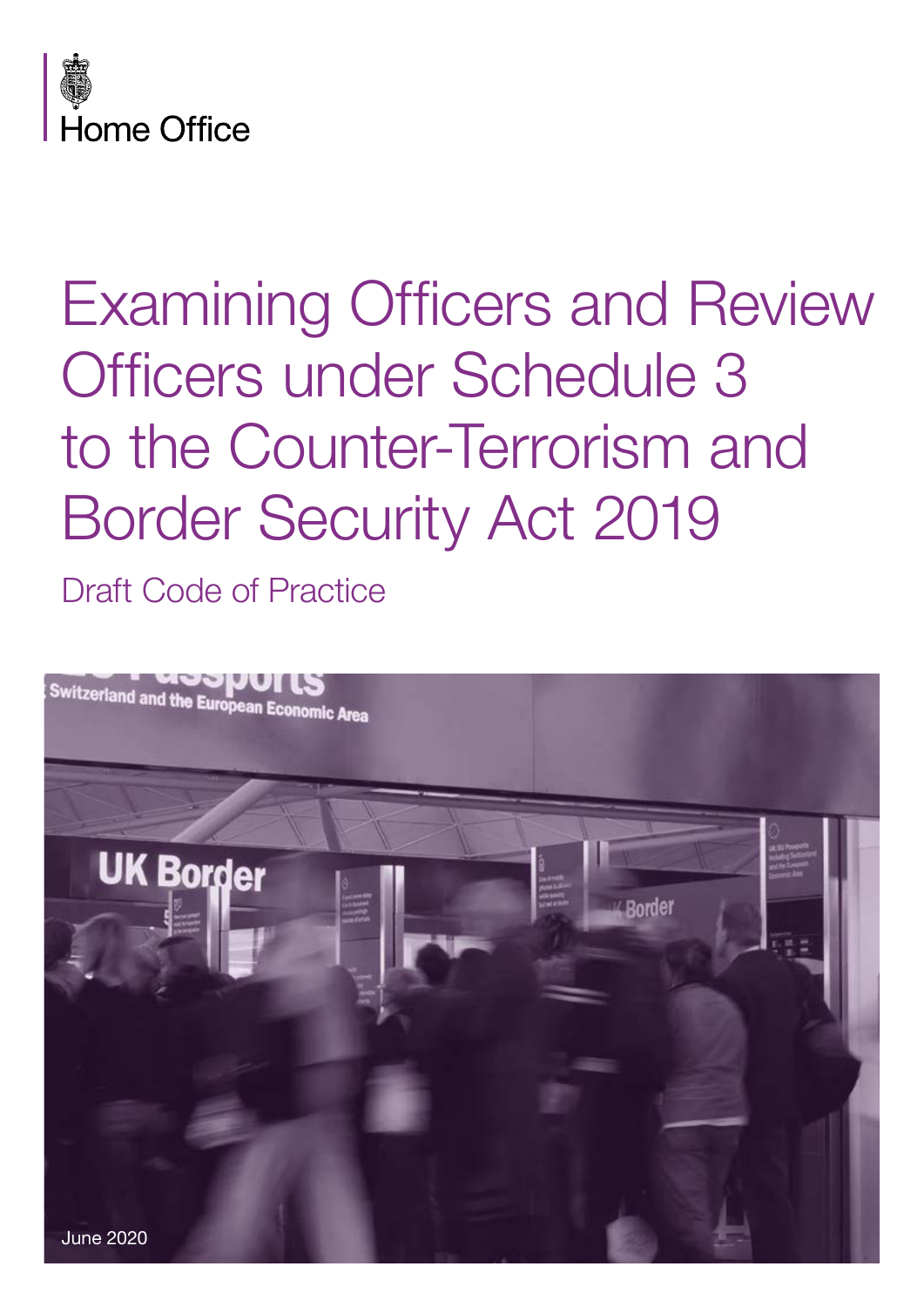

Draft Code of Practice

Presented to Parliament pursuant to paragraph 57(2) of Schedule 3 to the Counter-Terrorism and Border Security Act 2019

June 2020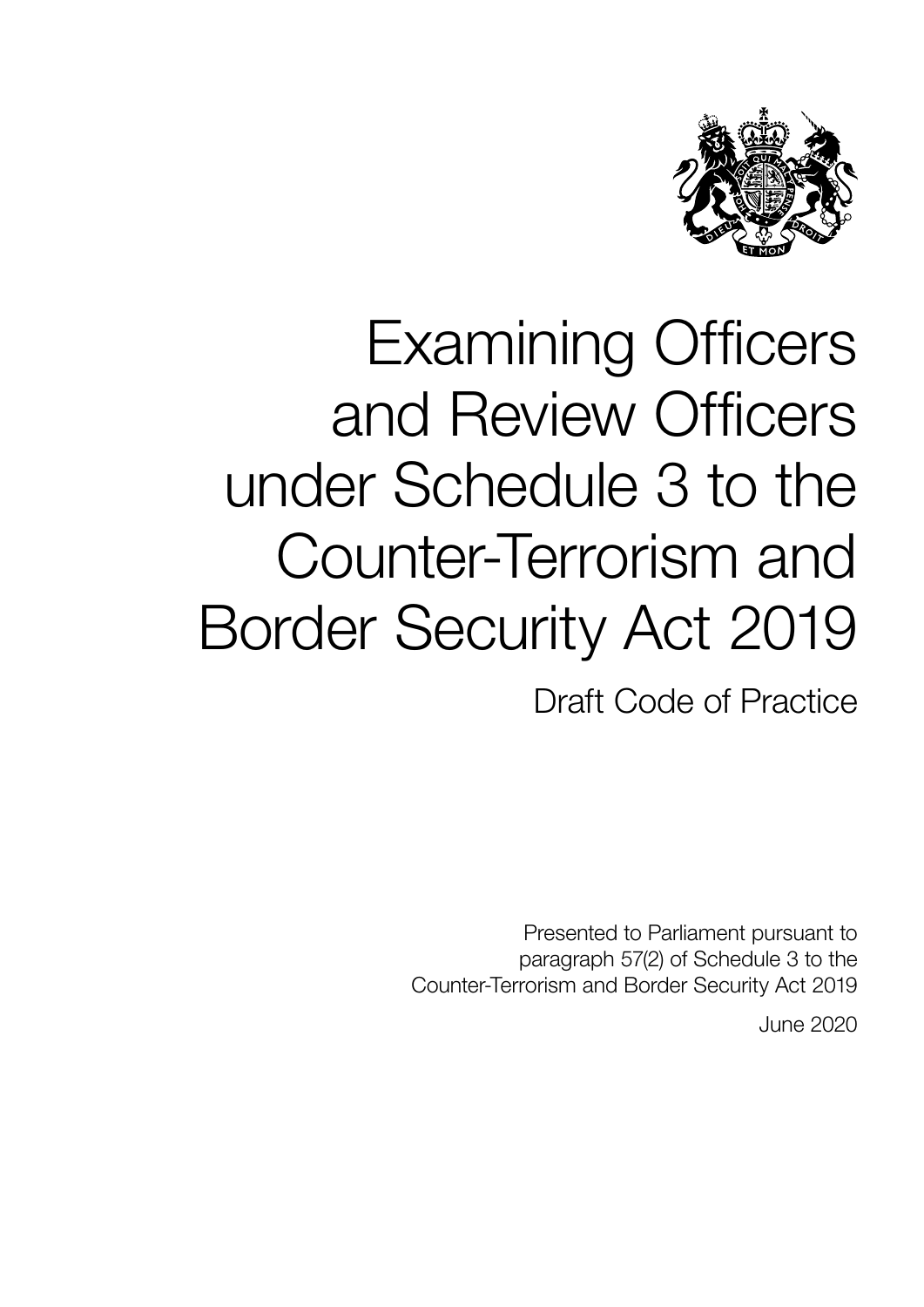

© Crown copyright 2020

This publication is licensed under the terms of the Open Government Licence v3.0 except where otherwise stated. To view this licence, visit [nationalarchives.gov.uk/doc/open](http://www.nationalarchives.gov.uk/doc/open-government-licence/version/3)[government-licence/version/3](http://www.nationalarchives.gov.uk/doc/open-government-licence/version/3)

Where we have identified any third party copyright information you will need to obtain permission from the copyright holders concerned.

This publication is available at [www.gov.uk/official-documents](http://www.gov.uk/official-documents)

Any enquiries regarding this publication should be sent to us at [Schedule3and7codes@](mailto:Schedule3and7codes%40homeoffice.gov.uk?subject=) [homeoffice.gov.uk](mailto:Schedule3and7codes%40homeoffice.gov.uk?subject=)

ISBN 978-1-5286-1812-0 CCS0320264372 06/20

Printed on paper containing 75% recycled fibre content minimum

Printed in the UK by the APS Group on behalf of the Controller of Her Majesty's Stationery Office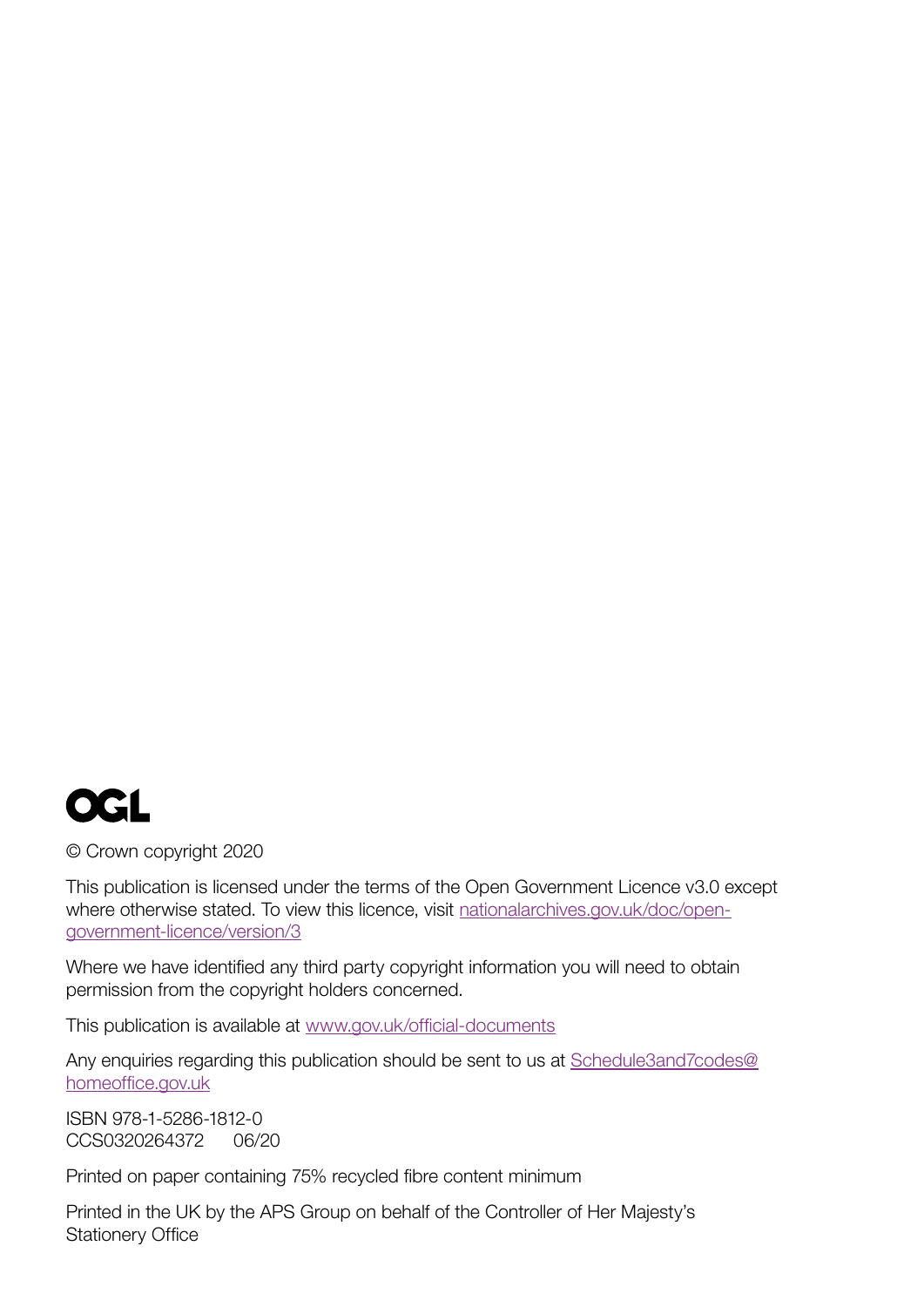# **Contents**

| 1. Introduction                                                                                                                 | $\overline{4}$ |
|---------------------------------------------------------------------------------------------------------------------------------|----------------|
| General                                                                                                                         | $\overline{4}$ |
| Training and use of the powers                                                                                                  | 6              |
| Police officers                                                                                                                 | 6              |
| Immigration and customs officers                                                                                                | 6              |
| Use of the power in emergencies                                                                                                 | $\overline{7}$ |
| Law enforcement engagement with the public                                                                                      | 7              |
| 2. Identifying persons for examination                                                                                          | 8              |
| Who can be examined?                                                                                                            | 8              |
| Where Schedule 3 powers can be exercised                                                                                        | 9              |
| Selection Criteria                                                                                                              | $\Theta$       |
| 3. Examination of Persons                                                                                                       | 11             |
| Commencing an examination                                                                                                       | 11             |
| Conducting an examination                                                                                                       | 11             |
| Duties under examination                                                                                                        | 12             |
| Rights under examination                                                                                                        | 13             |
| Welfare considerations during examination                                                                                       | 13             |
| Production of information                                                                                                       | 14             |
| Searches                                                                                                                        | 14             |
| Retention of an article                                                                                                         | 16             |
| Retention of an article under paragraph $11(2)(d)$ and (e) – non-urgent conditions                                              | 16             |
| Retention of an article under paragraph $11(2)(d)$ or (e) – urgency condition                                                   | 18             |
| Making copies of an article                                                                                                     | 20             |
| Treatment of confidential material                                                                                              | 21             |
| Cases in which confidential material is not to be examined                                                                      | 21             |
| Retention of an article under paragraph 11(2)(d) or (e) that consists of or includes<br>confidential material                   | 23             |
| Retention of copies under paragraph 17(3)(d) or (e) that consist of or include<br>confidential material – non-urgent conditions | 24             |
|                                                                                                                                 |                |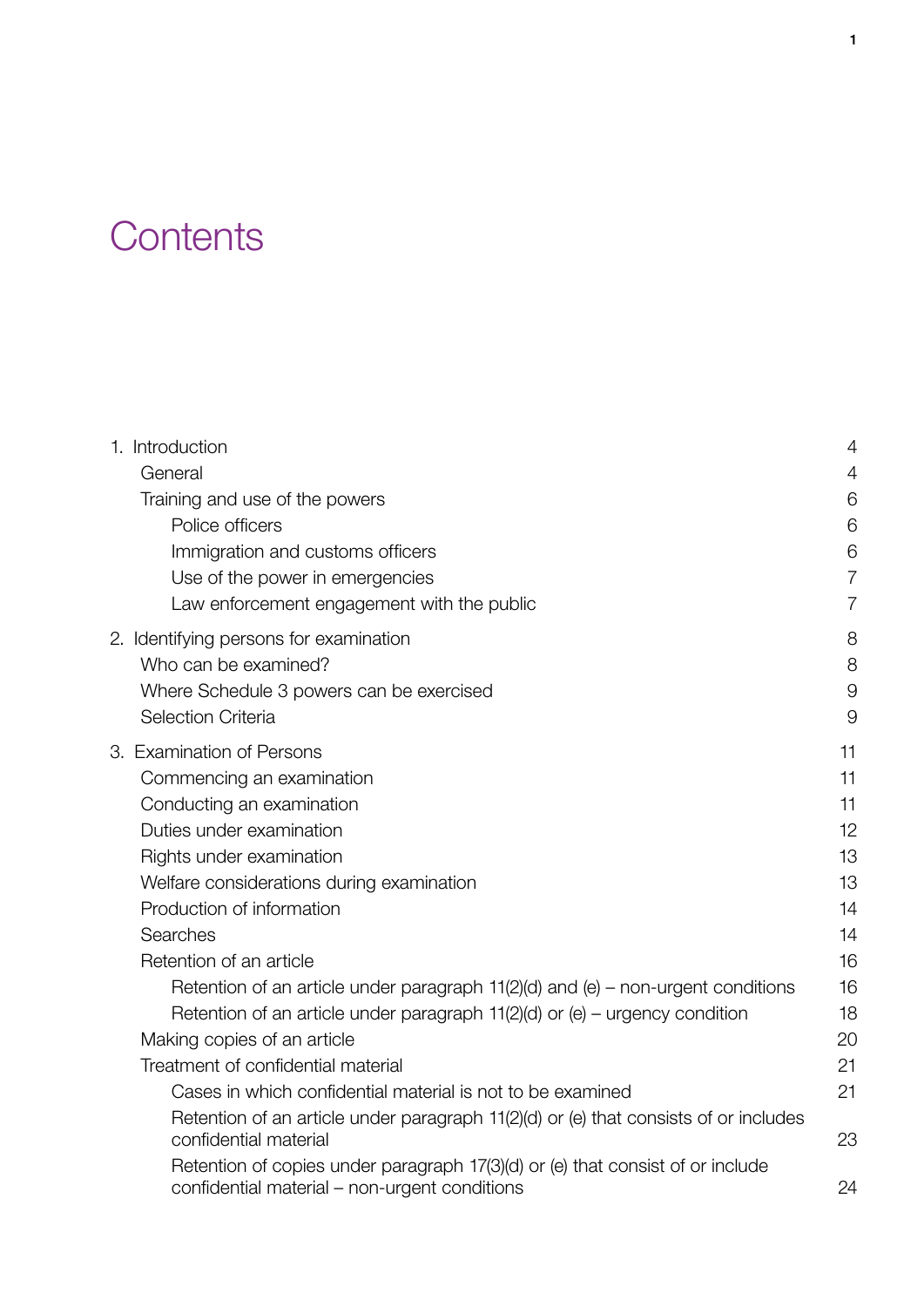|  | 2 Examining Officers and Review Officers under Schedule 3 to the Counter-Terrorism and Border Security Act 2019             |    |
|--|-----------------------------------------------------------------------------------------------------------------------------|----|
|  | Retention of copies under paragraph 17(3)(d) or (e) that consist of or include<br>confidential material – urgency condition | 25 |
|  | Records of examinations                                                                                                     | 28 |
|  | 4. Detention                                                                                                                | 29 |
|  | When can a person be detained under Schedule 3?                                                                             | 29 |
|  | Duties of the person being examined when under detention                                                                    | 30 |
|  | Rights of the person being examined when under detention                                                                    | 30 |
|  | Right to access a solicitor in private                                                                                      | 31 |
|  | Other rights under detention                                                                                                | 33 |
|  | Access to healthcare and the examination period                                                                             | 33 |
|  | Children and other vulnerable people                                                                                        | 34 |
|  | <b>Strip Search</b>                                                                                                         | 35 |
|  | <b>Reviews of Detention</b>                                                                                                 | 36 |
|  | Identity, biometrics and photographs                                                                                        | 37 |
|  | Non-intimate samples and fingerprints                                                                                       | 38 |
|  | Recording of interviews of persons detained under Schedule 3                                                                | 39 |
|  | 5. Video recording with sound of interviews of persons detained under Schedule 3 at a                                       |    |
|  | police station                                                                                                              | 40 |
|  | General                                                                                                                     | 40 |
|  | Interviews to be recorded with sound                                                                                        | 40 |
|  | Recording and sealing of master recordings                                                                                  | 41 |
|  | The Interview                                                                                                               | 42 |
|  | Commencement of interviews                                                                                                  | 42 |
|  | Interviews with the deaf or with those who do not understand English                                                        | 42 |
|  | Objections and complaints by the person                                                                                     | 42 |
|  | Changing the recording media                                                                                                | 43 |
|  | Taking a break during the interview                                                                                         | 43 |
|  | Failure of recording equipment                                                                                              | 43 |
|  | Removing used recording media from recording equipment                                                                      | 43 |
|  | Conclusion of interview                                                                                                     | 44 |
|  | After the interview                                                                                                         | 44 |
|  | Media Security                                                                                                              | 44 |
|  | General                                                                                                                     | 44 |
|  | Breaking master recording seal for criminal proceedings                                                                     | 44 |
|  | Breaking master recording seal: other cases                                                                                 | 45 |
|  | Documentation                                                                                                               | 45 |
|  | Recording of interviews by Secure Digital Network                                                                           | 45 |
|  | Commencement of interview                                                                                                   | 45 |
|  | Taking a break during interview                                                                                             | 46 |
|  | Failure of recording equipment                                                                                              | 46 |
|  | Conclusion of interview                                                                                                     | 46 |
|  | After the interview                                                                                                         | 46 |
|  | Security of secure digital network interview records                                                                        | 47 |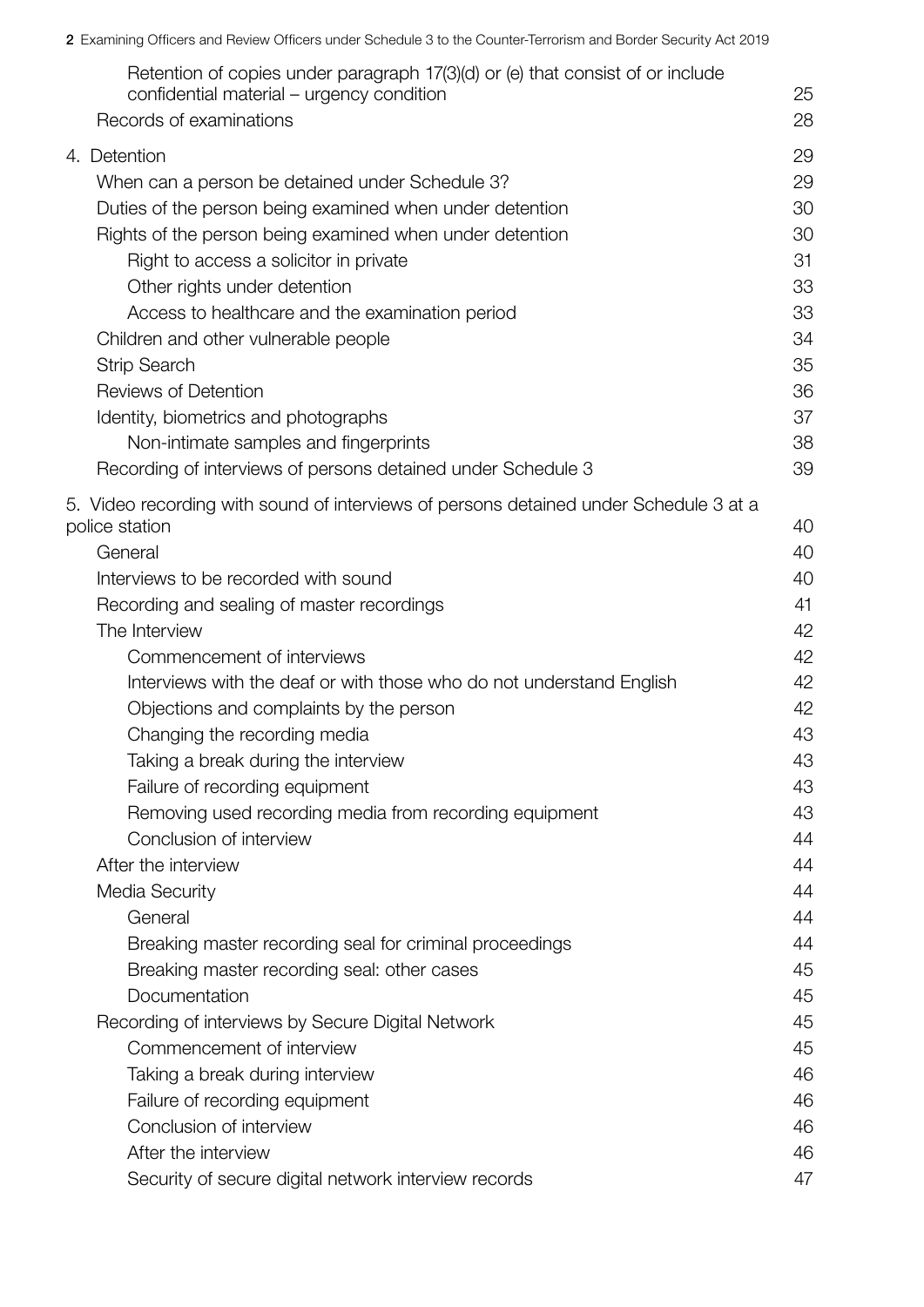|                                                                                                                | 3        |
|----------------------------------------------------------------------------------------------------------------|----------|
| 6. Examination of goods                                                                                        | 48       |
| What goods can be examined?                                                                                    | 48       |
| Where Schedule 3 powers can be exercised in relation to goods                                                  | 48       |
| Selection Criteria                                                                                             | 49       |
| Examination                                                                                                    | 49       |
| Conducting an examination                                                                                      | 49       |
| Treatment of confidential material                                                                             | 50       |
| Records of examinations                                                                                        | 50       |
| 7. Complaints                                                                                                  | 51       |
| ANNEX A: Notice of Detention under Schedule 3 to the Counter-Terrorism and Border                              |          |
| Security Act 2019                                                                                              | 52       |
| Your duties                                                                                                    | 52       |
| Your rights:                                                                                                   | 53       |
| ANNEX B: Training and Accreditation of examining officers and review officers under                            |          |
| Schedule 3 to the Counter-Terrorism and Border Security Act 2019<br><b>ACCREDITATION OF EXAMINING OFFICERS</b> | 55<br>55 |
|                                                                                                                | 55       |
| Requirement for Code of Practice<br>Requirement for training and accreditation                                 | 55       |
| Training and accreditation standards                                                                           | 55       |
| Training and accreditation for an examining officer                                                            | 55       |
| Accreditation of police officers as examining officers                                                         | 55       |
| Accreditation of immigration and customs officers as examining officers                                        | 56       |
| Designation of immigration and customs officers as examining officers                                          | 56       |
| Two year cycle of accreditation                                                                                | 56       |
| Assessment of ongoing competence                                                                               | 56       |
| <b>ACCREDITATION OF REVIEW OFFICERS</b>                                                                        | 56       |
| Requirement for Code of Practice                                                                               | 56       |
| Requirement for training and accreditation                                                                     | 57       |
| Training and accreditation standards                                                                           | 57       |
| Training and accreditation for a review officer                                                                | 57       |
| Accreditation of police officers as review officers                                                            | 57       |
| Two year cycle of accreditation                                                                                | 57       |
| Assessment of ongoing competence                                                                               | 57       |
| <b>ANNEX C: Hostile Activity</b>                                                                               | 58       |
| Espionage                                                                                                      | 59       |
| Cyber Attack/Sabotage                                                                                          | 59       |
| Murder/Kidnap                                                                                                  | 59       |
| Disinformation                                                                                                 | 60       |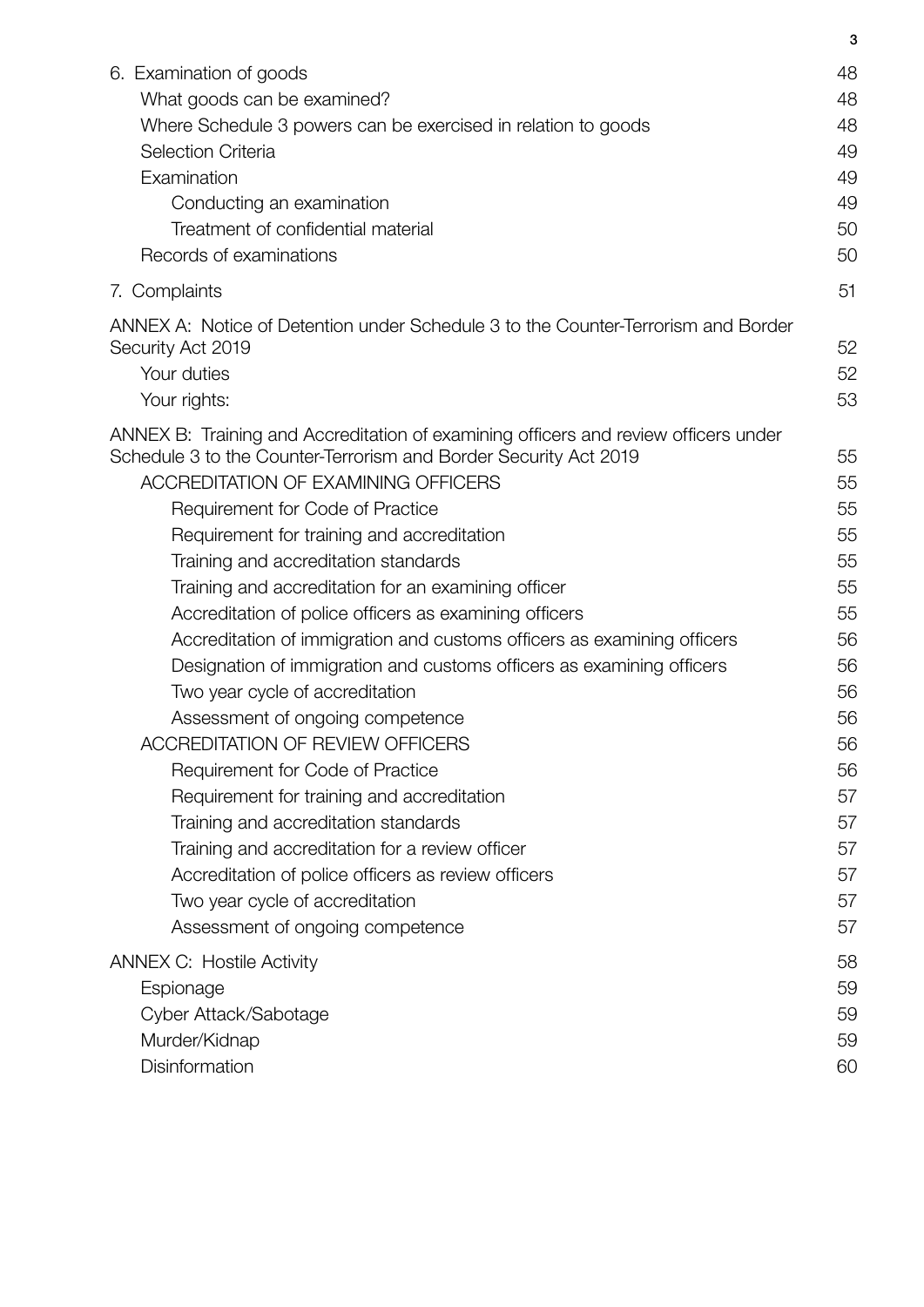# <span id="page-6-0"></span>1. Introduction

# **General**

1. Schedule 3 to the Counter-Terrorism and Border Security Act 2019 ("Schedule 3"), allows an examining officer to stop, question, search and detain a person at a port or the border area in Northern Ireland for the purpose of determining whether the person appears to be a person who is, or has been, engaged in hostile activity. It also allows for the examination of goods for the purpose of determining whether they have been used in connection with a person's engagement in hostile activity.

2. A person is or has been engaged in hostile activity for the purposes of Schedule 3 if the person is or has been concerned in the commission, preparation or instigation of a hostile act that is or may be (a) carried out for, or on behalf of, a State other than the United Kingdom, or (b) otherwise in the interests of a State other than the United Kingdom. An act is a "hostile act" if it (a) threatens national security (b) threatens the economic well-being of the United Kingdom in a way that is relevant to the interests of national security, or (c) is an act of serious crime. It is immaterial whether a person is aware that activity in which they are or have been engaged is hostile activity, or whether a State for or on behalf of which, or in the interests of which, a hostile act is carried out has instigated, sanctioned, or is otherwise aware of, the carrying out of the act.

3. This Code of Practice is issued under paragraph 56 of Schedule 3. It applies to: (i) training to be undertaken by constables, immigration officers and customs officers who are to act as examining officers or exercise other functions under Schedule 3; (ii) the exercise by such persons of functions conferred on them by virtue of Schedule 3; (iii) the video recording (with sound) of interviews by constables of persons detained under Part 1 of Schedule 3 at a police station; and, (iv) reviews under Part 3 of Schedule 3.

4. The term "examining officer"<sup>1</sup> for the purpose of this Code has the same meaning as in paragraph 64(3) of Schedule 3 i.e. a constable, or an immigration officer or customs officer designated for the purpose of Schedule 7 to the Terrorism Act 2000 by the Secretary of State (and, in the case of a customs officer, the Commissioners of Her Majesty's Revenue and Customs). Any such officer will have been accredited as having successfully completed training in the use of the Schedule 3 powers. The code only applies to police officers and designated immigration or customs officers when they are exercising their functions as examining officers under Schedule 3 and not in any other circumstances (for example

<sup>1</sup> For further information please see Annex B.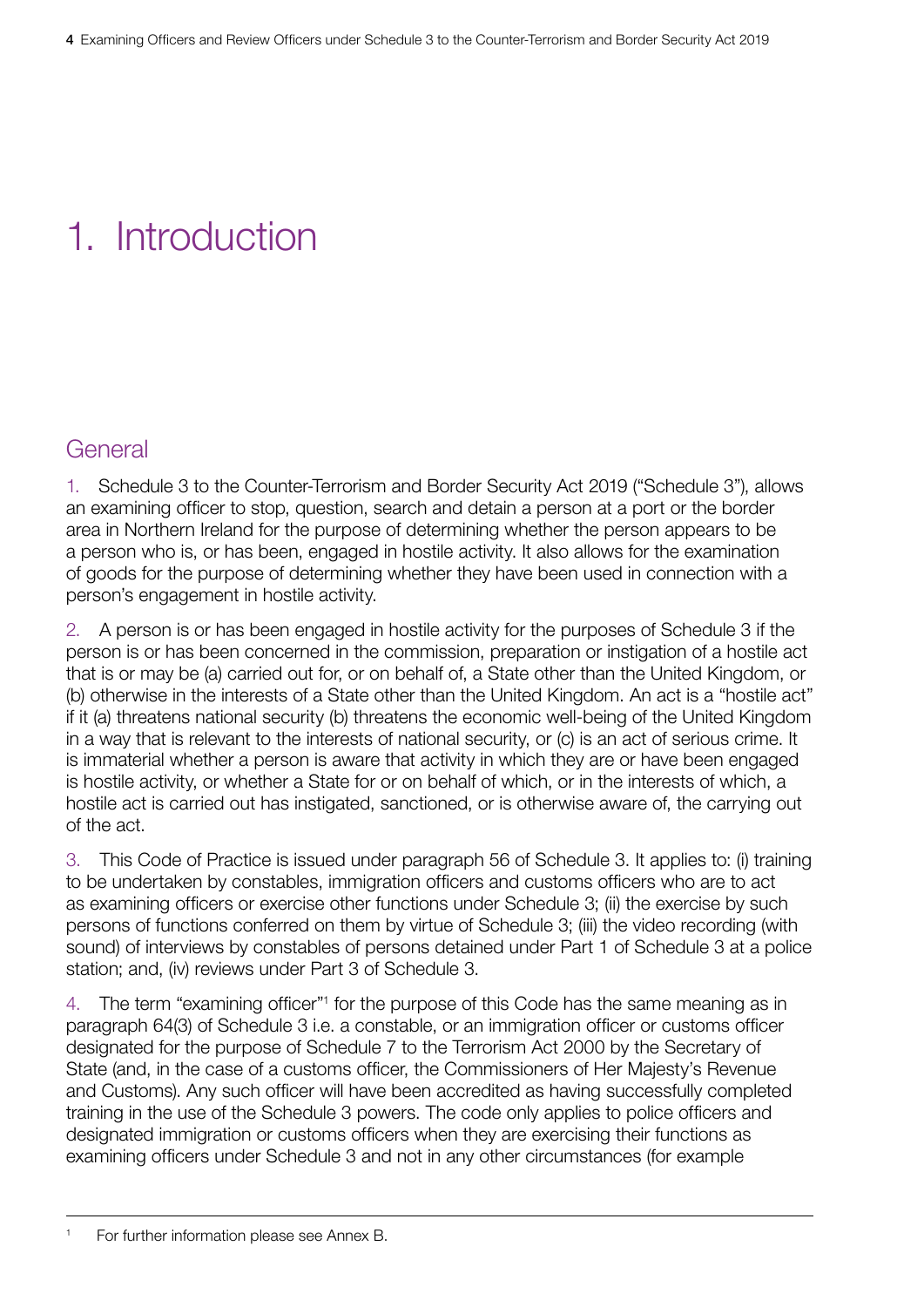where they may be questioning a person under Schedule 7 to the Terrorism Act 2000, the Police and Criminal Evidence Act 1984, Immigration Act 1971 or the Customs and Excise Management Act 1979).

5. This Code contains provisions concerning reviews of detention under Schedule 3 (see Section 4). Those provisions require that the "review officer"<sup>2</sup> must carry out a periodic review where a person has been detained under Schedule 3. "Review officer" means an officer, at least one rank higher to the examining officer, who has not been directly involved in questioning the detained person. In all cases (except for emergencies), review officers must have been accredited as having successfully completed training in the exercise of review officer functions in relation to Schedule 3 detention.

6. The powers contained in Schedule 3 to which this Code relates must be used fairly and responsibly in accordance with the prescribed procedures and with respect for the people to whom the powers have been applied. They must be exercised in accordance with the Human Rights Act 1998 and with respect for the European Convention on Human Rights. Where this Code directs that an examining officer must undertake a duty or obligation in the exercise of their powers under Schedule 3, the officer will abide by that direction as far as reasonably practicable.

7. When using Schedule 3 powers, the Equality Act 2010 prohibits officers from unlawfully discriminating against, harassing or victimising any person on the grounds of the protected characteristics of age, disability, gender reassignment, race (including colour, nationality, ethnic or national origin), religion or belief, sex and sexual orientation, marriage and civil partnership, and pregnancy and maternity when using their powers.

8. Under section 149 of the Equality Act 2010, public authorities have a duty to have due regard to the need to eliminate unlawful discrimination, harassment and victimisation; advance equality of opportunity between people who share a protected characteristic and people who do not share it; and foster good relations between those persons.

9. The code must be available at all police stations for consultation by the police and members of the public. It must also be available at police offices at ports or in the border area where the powers are, or are likely to be used. The code must form part of the published departmental instructions/guidance for immigration officers and customs officers. The code should also be accessible to members of the public on the websites of the relevant agencies, including the police, the Home Office, the National Police Chiefs' Council (NPCC), Police Service of Scotland and the Police Service of Northern Ireland (or their successors).

10. An examining officer must exercise the powers conferred by Schedule 3 in accordance with this Code of practice. The code is admissible in evidence in civil and criminal proceedings and will be taken into account by a court or tribunal in any case where it is considered relevant.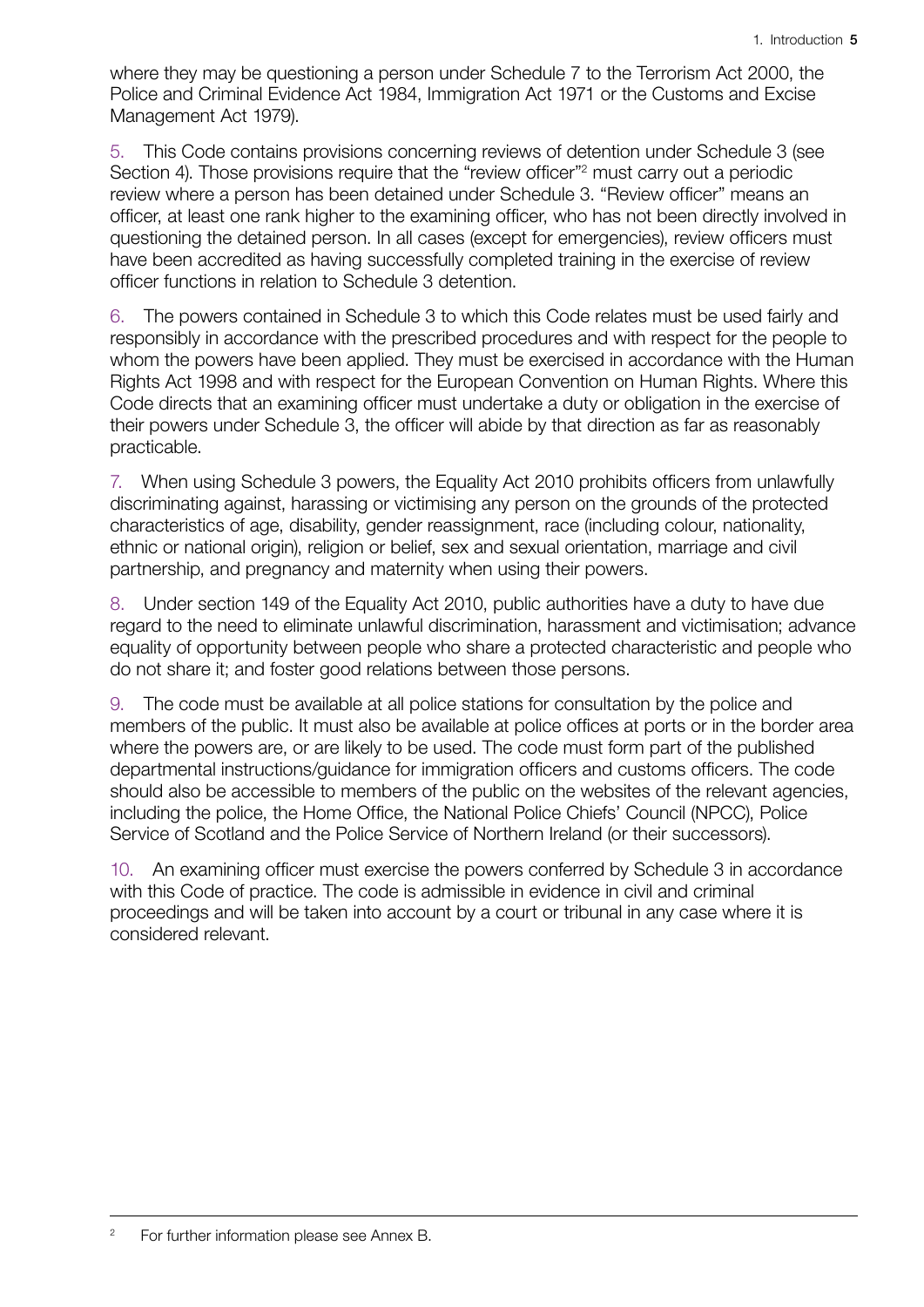# <span id="page-8-0"></span>Training and use of the powers

## Police officers

11. The powers contained in Schedule 3 may only be used by police officers who have been accredited by their Chief Officer<sup>3</sup> as having met a national standard<sup>4</sup> in the use of the powers. While awaiting accreditation, an unaccredited police officer must not use Schedule 3 powers unless they are supervised by an accredited examining officer. Chief Officers must reassess whether an officer should retain his or her accreditation on a biennial basis so that a high level of expertise is maintained.

12. In order to act as review officers (i.e. those officers who will review whether it is necessary to continue a person's detention under Schedule 3) police officers must have been assessed by their Chief Officer as having successfully undertaken training in the exercise of the Schedule 3 powers (including the review functions) to a national standard. Police officers who have been accredited as being able to exercise review officer functions must be reassessed on a biennial basis.

## Immigration and customs officers

13. An immigration or customs officer must only exercise functions under Schedule 3 exceptionally, and only if the officer has been designated by the Secretary of State (and, in the case of customs officers, by the Commissioners of Her Majesty's Revenue and Customs) as an examining officer for the purposes of Schedule 7 to the Terrorism Act 2000. The Chief Officer of the police force area where the immigration or customs officer will operate must have been consulted and be in agreement with the proposal to accredit and the process for ensuring ongoing competence to practice.

14. Immigration and customs officers must have undertaken training in the use of the Schedule 3 powers and have been accredited by the Director General (DG) of Border Force after they have met the required standard. The DG of Border Force must reassess whether an immigration or customs officer should retain their accredited status on a biennial basis.

15. The accredited immigration or customs officer must only exercise Schedule 3 powers when one or both of the following apply:

- A police officer is not readily available; and/or
- If specifically requested to do so by a police officer of the rank of sergeant or above.

16. In all cases where an immigration or customs officer exercises any examining officer powers under Schedule 3<sup>5</sup>, the authority of a chief immigration officer (in the case of an immigration officer), or a higher officer (in the case of a customs officer) or above must be obtained before exercising the power, if it is reasonably practicable to obtain that authority. Where it is not reasonably practicable to obtain prior authority, the chief immigration officer or the customs higher officer or above must be notified of the exercise of the power as soon as possible after it has begun.

<sup>&</sup>lt;sup>3</sup> References in this Code to "Chief Officer" are to a chief constable of a police force in England and Wales, the Chief Constable of the Police Service of Scotland, the Chief Constable of the Police Service of

Northern Ireland and the Commissioners of the Metropolitan Police and City of London Police. 4 Further details of the training that an examining (or reviewing officer) is expected to undertake, as agreed by the National Police Chiefs' Council, Police Service of Scotland and Police Service of Northern Ireland (or their successors) can be found at Annex B.<br>5 Unless an examining officer has authorised a person to carry out on the officer's behalf a search or

examination under any of paragraphs 7 to 9 of Schedule 3, and that person is an immigration or customs officer. See paragraph 10 of Schedule 3.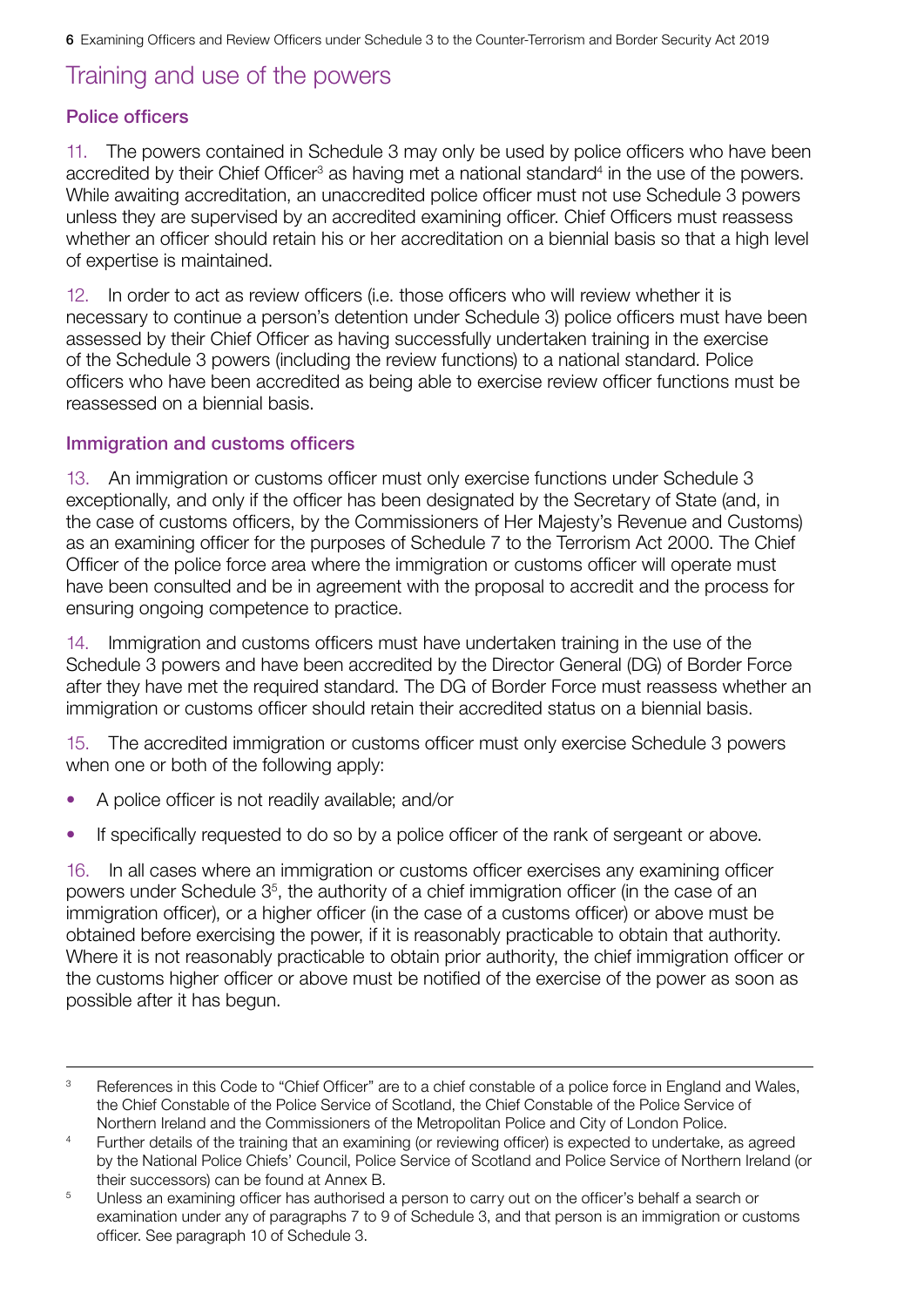<span id="page-9-0"></span>17. In order to act as review officers, immigration and customs officers must have been assessed by the DG of Border Force or the Commissioner of Her Majesty's Revenue and Customs as having successfully undertaken training in the exercise of the Schedule 3 powers and functions to a national standard. Immigration and customs officers who have been accredited as being able to exercise Schedule 3 review officer functions must be reassessed on a biennial basis.

#### Use of the power in emergencies

18. The powers may also be used by any constable who has not been accredited where a police officer of at least the rank of Commander or Assistant Chief Constable<sup>6</sup> believes that this is necessary due to an exceptional urgent operational need. The constable may be given temporary permission to act as an examining officer for the duration of the emergency, whether or not they are awaiting accreditation. In such circumstances, officers must receive a briefing<sup>7</sup> on the powers prior to deployment and their exercise of the powers must be supervised by an accredited examining officer. This can be done remotely. 'Urgent operational need' might arise during a period where there is a heightened threat from hostile activity. For example, where there is credible intelligence to indicate that the activity of a hostile actor would result in the death or significant injury of persons within the United Kingdom or where such an incident has already taken place. A heightened period of threat may mean that accredited police officers are otherwise occupied, and the relevant Chief Officer may need to deploy non-accredited police officers as examining officers. Additionally, the relevant Chief Officer should document the reasons for deploying non-accredited police officers.

#### Law enforcement engagement with the public

19. During the ordinary course of their duties, law enforcement officers, including officers working at UK ports, international railway stations or in the border area in Northern Ireland, may engage with members of the public. Whether or not officers will engage with the public in the course of their duties will depend on the circumstances.

20. Law enforcement officers may converse with members of the public to establish certain information which could include, but is not limited to, asking questions and conducting checks to establish their identity<sup>8</sup>, provenance, or destination. Officers may use these interactions to assist in making a decision on whether to select a person for examination under Schedule 3 and it is not necessary to commence a Schedule 3 examination to engage with a person or conduct checks for this purpose. Doing so will not constitute an examination and there is no legal duty of members of the public to cooperate. There is no requirement for officers to make a record of this form of encounter with the public.

21. Where an officer requires a person to answer questions for the purpose of determining whether they appear to be a person who is, or has been, engaged in hostile activity, this will constitute the beginning of a Schedule 3 examination.

<sup>6</sup> Officers of the National Police Chiefs' Council, Police Service of Scotland and Police Service of Northern

Ireland (or their successors).<br>
2 A template for emergency briefing is owned by the National Police Chiefs' Council (or their successors).<br>
<sup>8</sup> Powers are available under Schedule 8 to the Anti-Social Behaviour, Crime and

a constable to require, search for, take possession of and inspect all travel documents in a person's possession in order to establish the validity of those documents. These powers should only be used for the purpose of confirming the validity of travel documents.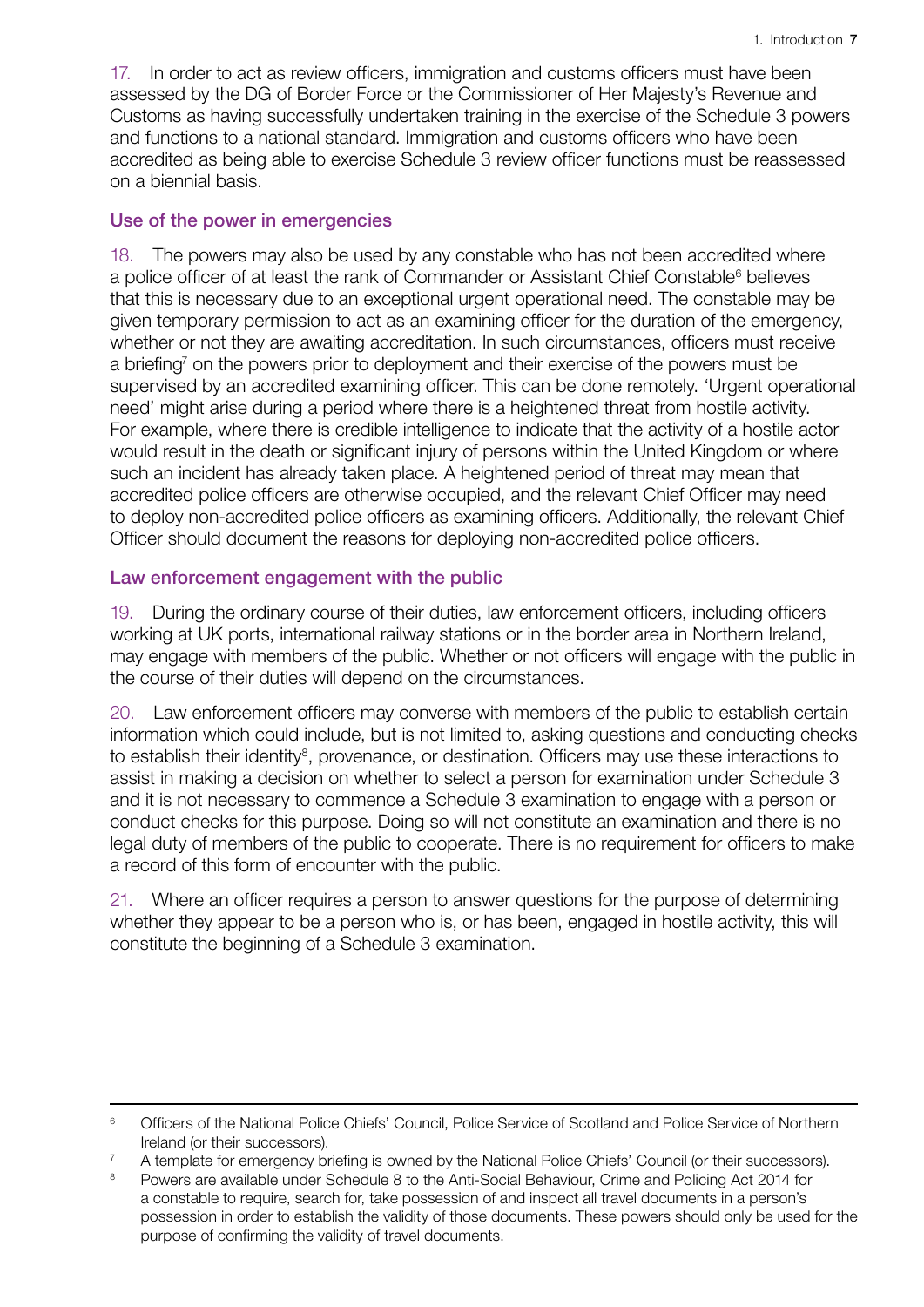# <span id="page-10-0"></span>2. Identifying persons for examination

# Who can be examined?

22. The examining officer may only stop and question a person for the purpose of determining whether that person appears to be a person who is, or has been, engaged in "hostile activity" as defined in paragraph 1 of Schedule 3 (see paragraph 2 of this Code) or for the purpose of determining whether a person's presence in the border area is connected with the person's entry into, or departure, from, Northern Ireland.. An examining officer may stop and question a person whether or not there are grounds for suspecting that the person is or has been engaged in hostile activity.

23. The examination powers are additional to the powers of arrest available to police officers under separate legislation and must not be used for any other purpose.<sup>9</sup> Examining officers must make every reasonable effort to exercise the power in such a way as to minimise causing embarrassment or offence to a person who is being questioned. All persons being stopped and questioned by examining officers must be treated in a respectful and courteous manner and in accordance with the Human Rights Act 1998 and with respect for the European Convention on Human Rights. Examining officers must be aware of the potential disruption to which an examination may give rise, (for example, the disruption to a person's travel plans where selection for examination has occurred prior to embarkation at a UK port) and should seek to minimise such disruption wherever possible.

24. Schedule 3 powers must be exercised in a manner which is proportionate to the legitimate aim and which does not unlawfully discriminate against anyone on the grounds of age, race (including colour, nationality, ethnic or national origin), religion or belief, gender or sexual orientation. Examining officers must take particular care to ensure that "protected characteristics"10 (whether separately or together) are not used as criteria for selection except to the extent that they are used in association with considerations that relate to the threat from hostile activity.

25. If a person is stopped and questioned, this may inconvenience their ongoing travel arrangements. Where appropriate the examining officers will try to assist with seeking advice from transport operators on options for alternative travel arrangements. An examining officer, however, will not be able to guarantee or book alternative travel for that person.

<sup>&</sup>lt;sup>9</sup> Detention powers under Schedule 3 and reasons for detaining a person are explained in Section 4.<br><sup>10</sup> Protected characteristics as defined in the Equalities Act 2010 and set out in paragraph 7 of this Code of

Practice.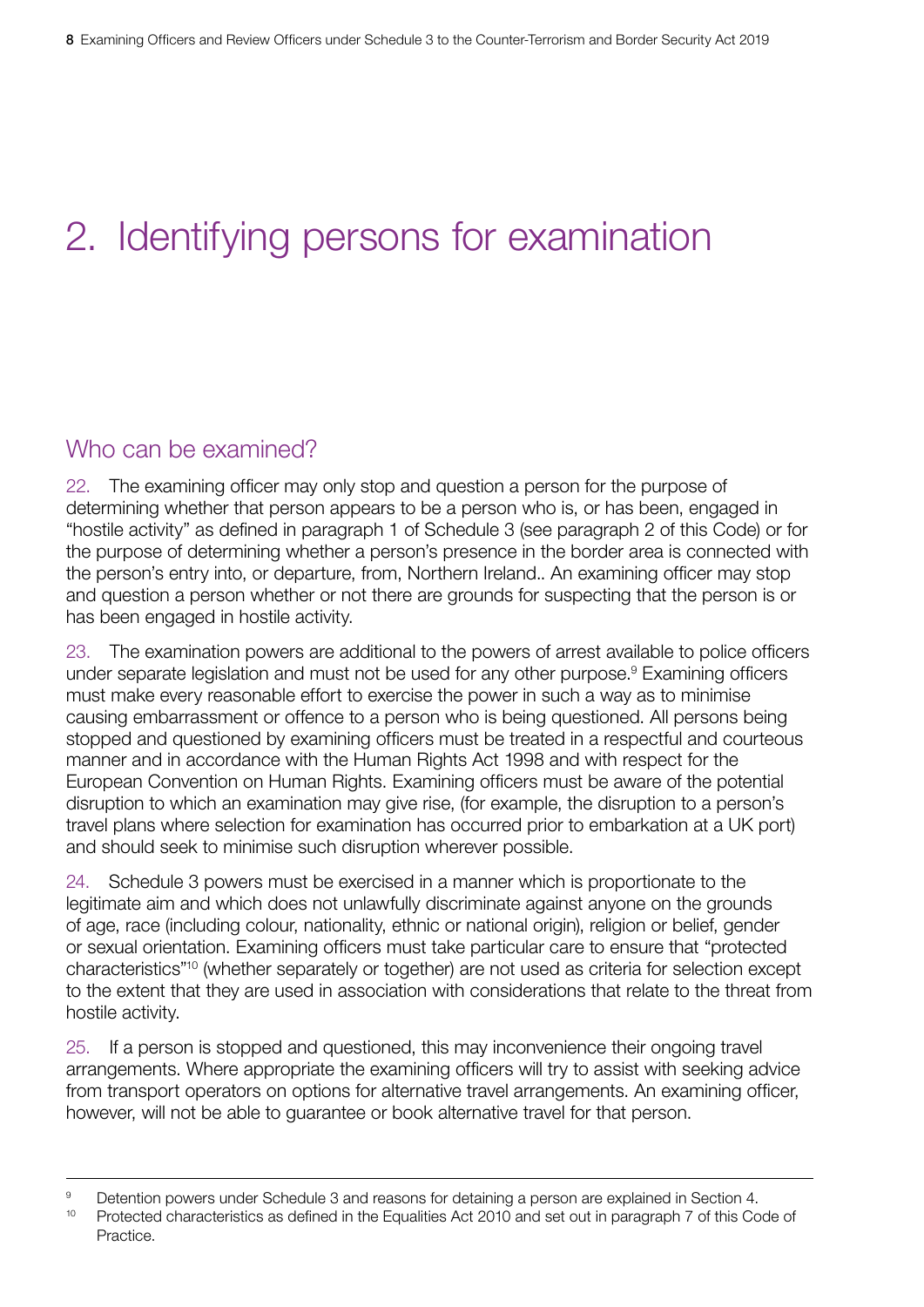# <span id="page-11-0"></span>Where Schedule 3 powers can be exercised

26. The power to examine someone under Schedule 3 may be exercised in respect of a person only if either of the following conditions is met:

- The person is on a ship, aircraft or international train, which has arrived at any place in Great Britain or Northern Ireland (whether from within or outside Great Britain or Northern Ireland); see paragraph 1(3) of Schedule 3;<sup>11</sup>
- The person is at a port or in the border area in Northern Ireland and the examining officer believes that the person's presence there is connected with the person's entry into, or departure from, Great Britain or Northern Ireland, or the person's travel by air within Great Britain or within Northern Ireland; see paragraph 1(2) of Schedule 3.

27. The examining officer's belief must be justifiable, and much will depend on the individual circumstances. For example, the following factors, if present in a particular case, may support a belief for the purposes of paragraph 1(2) of Schedule 3:

- The presence of the person in a controlled arrivals or departure area or common departure lounge at a port. Presence in such areas alone, however, may not be sufficient to form a reasonable basis for a belief without other indicators suggesting the person's presence is connected with their travel; and/or
- Where the person is waiting to be, is being, or has been checked in for a flight or ferry to or from Great Britain or Northern Ireland.

The examples given above are not intended as an exhaustive list.

# Selection Criteria

28. Although the selection of a person for examination is not conditional upon the examining officer having grounds to suspect that person of being engaged in hostile activity, the decision to select a person for examination must not be arbitrary. An examining officer's decision to select a person for examination must be informed by the threat from hostile activity posed to the United Kingdom and its interests by foreign States and hostile actors acting for, on behalf of, or otherwise in the interests of, those States, whether those actors are active in or outside the United Kingdom.

29. It is not appropriate for race, ethnic background, religion and/or other "protected characteristics" (whether separately or together) to be used as criteria for selection except to the extent that they are used in association with considerations that relate to the threat from hostile activity. Considerations that relate to the threat from hostile activity include factors such as, but not exclusively:

- Known and suspected sources of hostile activity:
- Persons, organisations or groups whose current or past involvement in hostile activity, or threats of it, is known or suspected;
- Any information on the origins and/or location of hostile actors;
- Possible current, emerging and future hostile activity;

<sup>11</sup> The Channel Tunnel (International Arrangements) Order 1993, as amended by Schedule 3, provides that examining officers can exercise Schedule 3 powers in a railway station or other place where persons embark or disembark, or goods are loaded or unloaded, on or from a through train or shuttle train and in the tunnel system.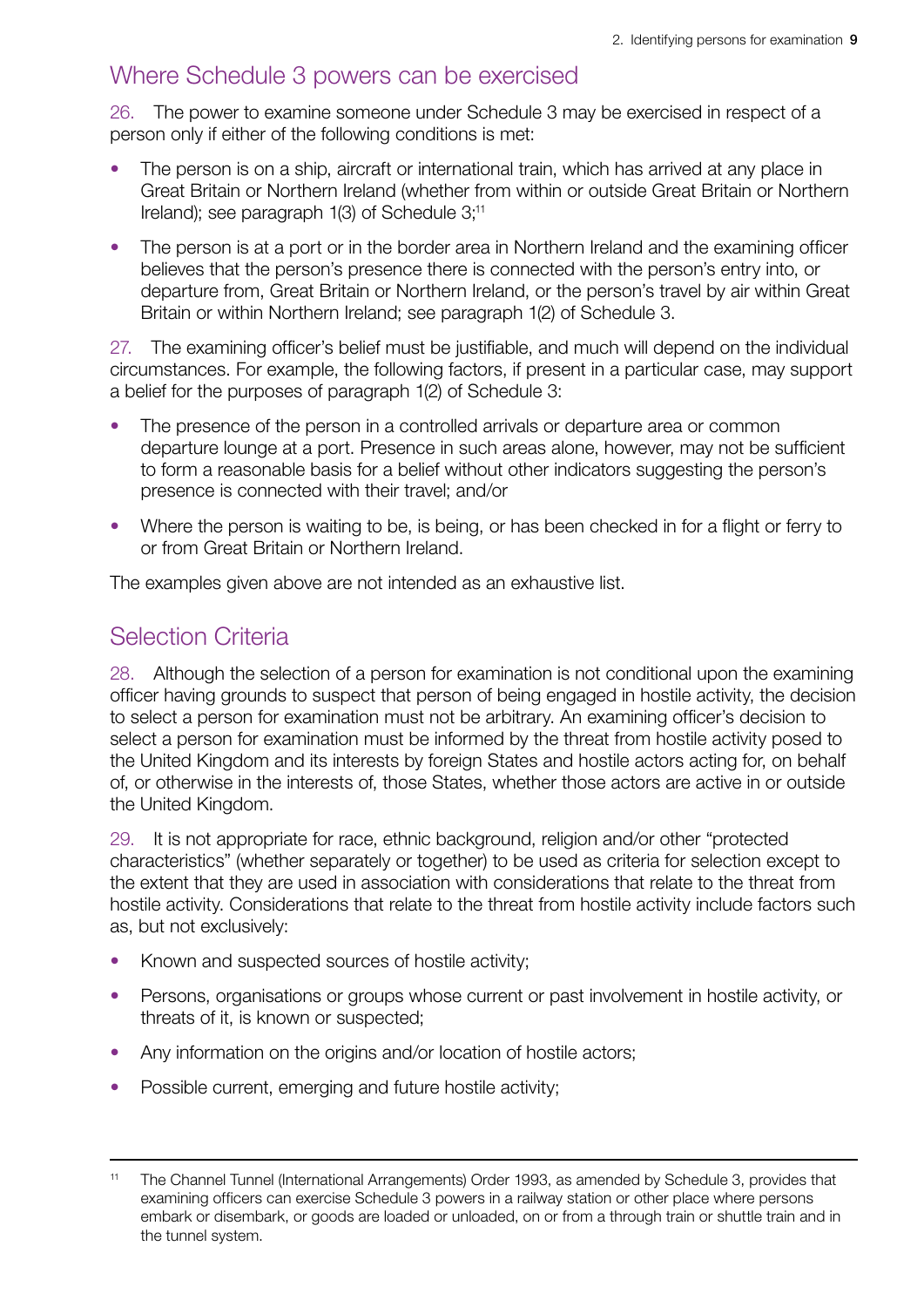- The means of travel (and documentation) that a group or persons involved in hostile activity could use;
- Patterns of travel through specific ports or in the wider vicinity that may be linked to hostile activity, or appear unusual for the intended destination;
- Observation of a person's behaviour; and/or
- Referrals made to examining officers by other security, transport or enforcement bodies.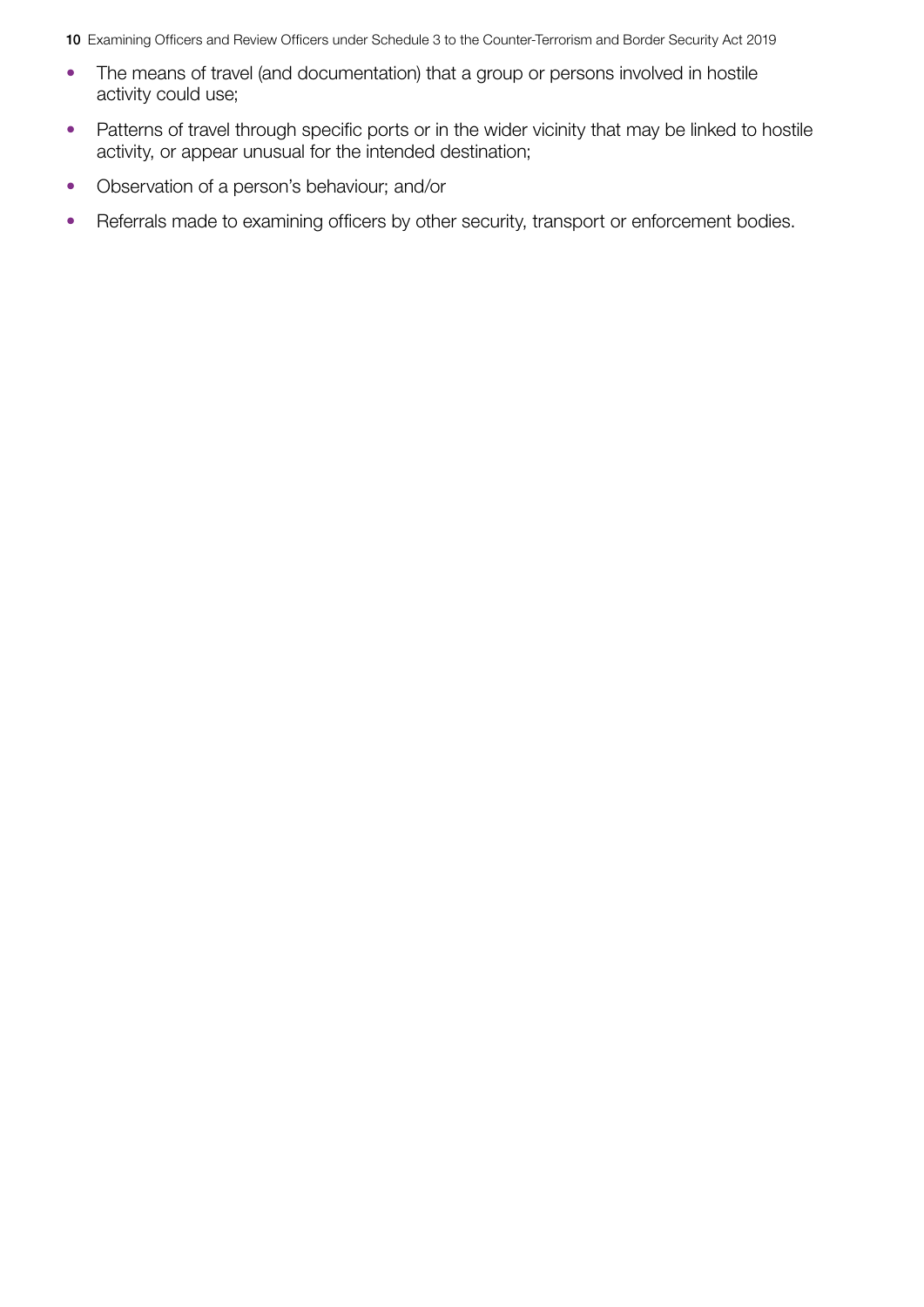# <span id="page-13-0"></span>3. Examination of Persons

# Commencing an examination

30. The examining officer must not exercise powers under Schedule 3 with respect to any person unless that person has been notified that an examination has commenced.

31. In notifying the person of their examination under Schedule 3, an examining officer may direct the person to a nearby place for this purpose.

32. At the start of the examination the examining officer must explain to the person, verbally or in writing, that they are being examined under Schedule 3 to the Counter-Terrorism and Border Security Act 2019 and that the officer has the power to detain that person for the purpose of conducting the examination (see paragraph 124 of this Code for the types of reasons that might cause an officer to decide to detain a person).

# Conducting an examination

33. The examining officer must explain their role to the person and that Schedule 3 is part of hostile activity policing at the port/UK border, but that this does not mean that they are suspected of being involved in hostile activity. The purpose for the examination is to determine whether or not they appear to be a person who is, or has been, engaged in hostile activity. If requested, the examining officer must provide sufficient information, such as an identification number and location, to the person or his or her representative to enable the officer to be identified in the event of any query or complaint.

34. The examining officer will explain how the examination will be conducted and must offer a Schedule 3 Public Information Leaflet.<sup>12</sup> The Public Information Leaflet is available in multiple languages, and outlines the purpose and provisions of Schedule 3, duties under Schedule 3, key points of the code of practice including a person's rights, and relevant contact details (including those needed to provide feedback or make a complaint).

35. Where Schedule 3 powers are exercised regularly, the duties and rights of a person subject to examination must be displayed prominently, alongside an explanation of the powers, in a place where the person will be able to read them. If the examining officer doubts the person's ability to understand English, every reasonable effort should be made to communicate the relevant information, where practicable using someone who can act as an interpreter (see paragraphs 48-50 of this Code).

<sup>&</sup>lt;sup>12</sup> The Public Information Leaflet is owned by the National Police Chiefs' Council (or their successors).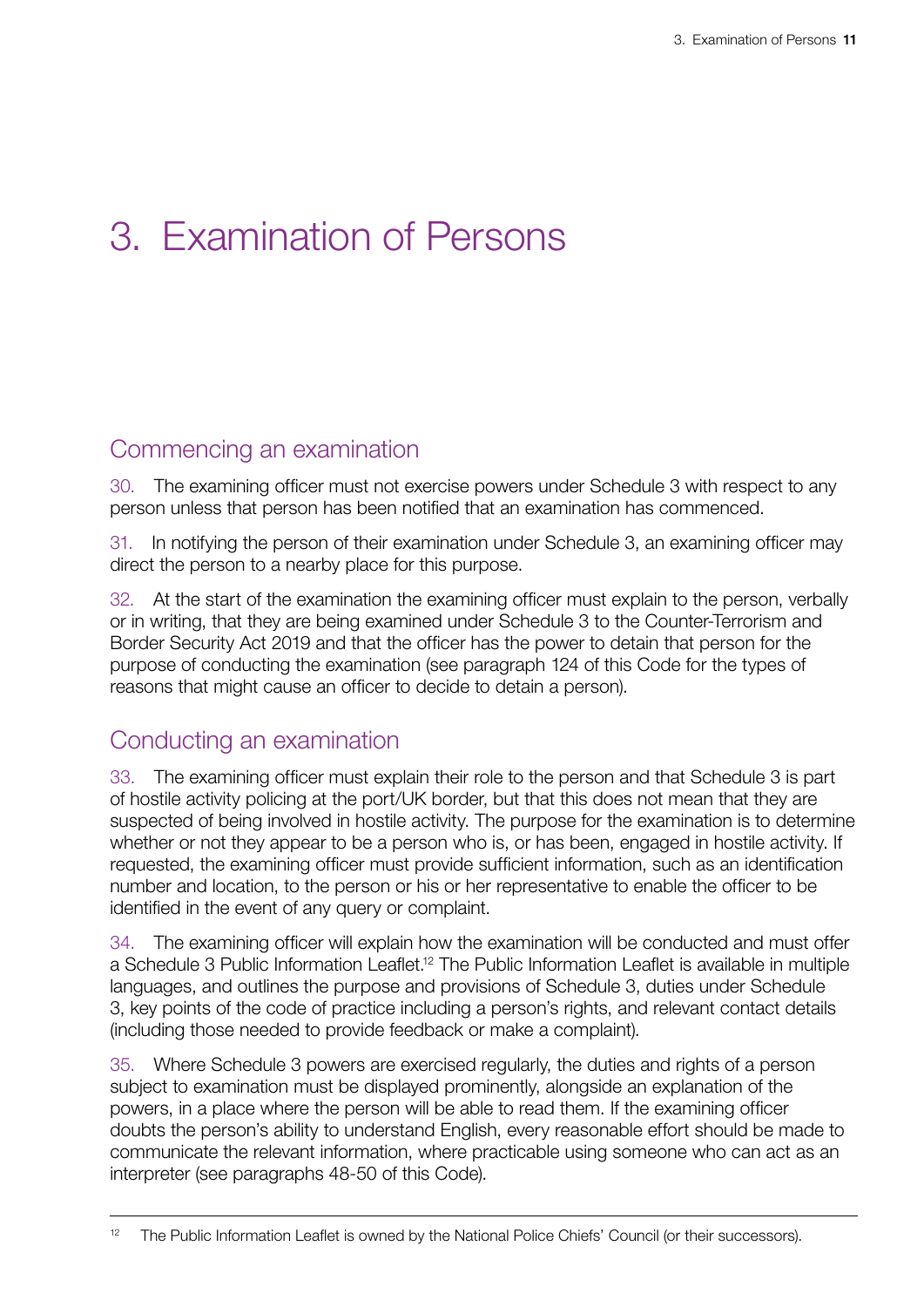<span id="page-14-0"></span>36. An examining officer must cease an examination and inform the person being examined accordingly when the examining officer is satisfied that sufficient information has been obtained to allow a determination to be made as to whether the person appears to be a person who is, or has been, engaged in hostile activity, or where the officer has concluded that further examination of the person would not assist in making such a determination.

37. It is important to note that the examining officer does not need to administer a caution to a person being examined under Schedule 3. Questioning that does require a caution (e.g. where a person is being questioned in relation to suspected involvement in an offence) should be dealt with outside of the Schedule 3 examination process.

38. Where an officer decides it is necessary to examine a person for longer than an hour, then questioning under paragraphs 1 and 2 of Schedule 3 can only continue beyond the hour point if the person has been detained under paragraph 4 of Schedule 3. Any period of examination, including detention, must not exceed six hours from the commencement of the examination.

39. If after (or during the course of) examining a person under paragraph 1 or 2 of Schedule 3, the examining officer decides to examine the person under Schedule 7 to the 2000 Act for counter-terrorism purposes, the officer must explain to the person that they are no longer being examined under Schedule 3 and are now instead being examined under Schedule 7 (at which point the officer must adhere to the Schedule 7 Code of Practice). In such circumstances, the time spent in examination under paragraph 1 or 2 of Schedule 3 is to be included in calculating the 6 hour period with respect to any subsequent examination that takes place under paragraph 2 or 3 of Schedule 7.

40. The reverse is true where an examining officer decides after (or during the course of) examining a person under Schedule 7 to examine the person under Schedule 3. In such circumstances, the time spent in examination under paragraph 2 or 3 of Schedule 7 is to be included in calculating the 6 hour period with respect to any subsequent examination that takes place under paragraph 1 or 2 of Schedule 3. Examination under either Schedule 3 or Schedule 7, or a combination of both, must not exceed a period of 6 hours.

# Duties under examination

41. The examining officer must inform the person being examined that Schedule 3 places them under a duty to give the officer any information in his or her possession which the officer requests for the purposes of the examination (see paragraph 3 of Schedule 3). The examining officer may, if appropriate, inform the person that wilfully failing to comply with a duty imposed under Schedule 3, or wilfully obstructing, or seeking to frustrate, a search or examination under Schedule 3, is a criminal offence under paragraph 23 of Schedule 3. An examining officer may not ask a question under paragraph 1 or 2 of Schedule 3 where they have reasonable grounds to believe that the answer to the question would require a person to disclose or confirm the identity of a source of journalistic information or disclose information subject to legal privilege. An examining officer may only ask such a question with prior independent or judicial authorisation, or (in urgent cases) immediate after-the-event authorisation.

42. The examining officer should also, if appropriate, inform the person that any answer or information that the person provides orally in response to a question asked during the examination cannot be used as evidence in criminal proceedings. The person should also be informed that this will not be the case where the person is prosecuted for wilfully failing to comply with a duty imposed under or by virtue of Part 1 of Schedule 3; for obstructing or seeking to frustrate, a search or examination under Schedule 3; or where they are prosecuted for perjury. The person should also be informed that it will be possible for oral answers given in response to questions put to the person in a Schedule 3 examination to be used as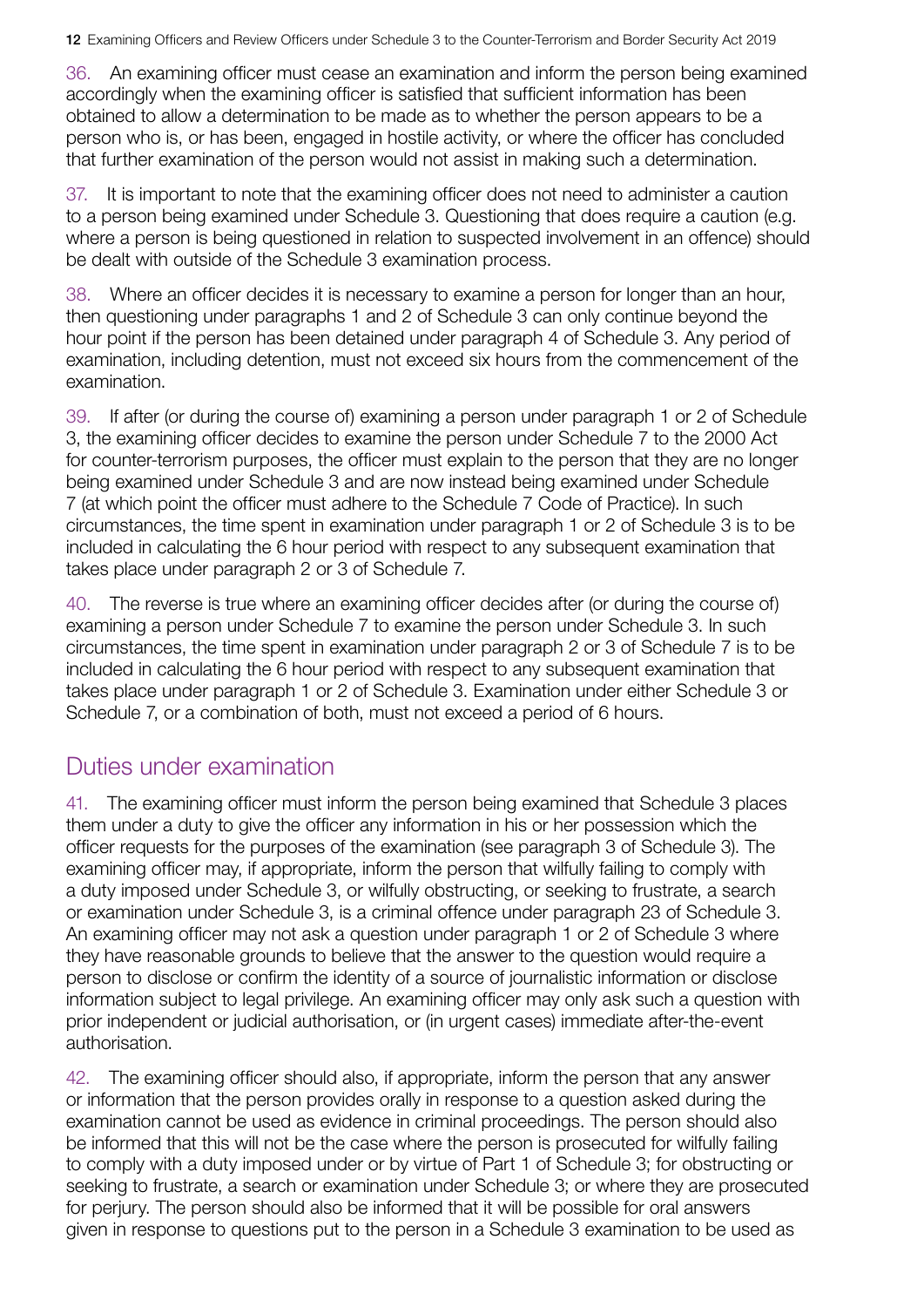<span id="page-15-0"></span>evidence in a situation where the person has been prosecuted for an offence other than those already mentioned where, in giving evidence, they make a statement that is inconsistent with that oral answer or information given. In such a situation, the person's statement can only be used where they or their lawyer first adduces it as evidence, or asks a question relating to it, in their defence.

# Rights under examination

43. A person who is being examined at a port, but not detained, is not entitled to consult a solicitor. Should the person request to do so, the examining officer may grant this at his or her discretion. Where reasonably practicable, a consultation should be allowed. When a consultation is allowed, it should be allowed to be conducted in private. The person must be informed that any consultation will not be at public expense. Requests for consultation, the response and, if applicable, the reason for refusal must be recorded in writing.

44. A person who is being examined at a port, but not detained, is not entitled to have a named person informed of their examination and whereabouts. Should the person request to inform a named person, the examining officer may grant that request at his or her discretion. Where reasonably practicable, the request should be granted. The named person should be a friend, relative or a person known to the examinee who is likely to take an interest in their welfare. Where the request is granted, the named person should be informed as soon as reasonably practicable. If the named person cannot be contacted, further attempts may be made at the examining officer's discretion. A request to have a named person informed of a person's examination and their whereabouts, the response and, if applicable, the reason for refusal must be recorded in writing.

# Welfare considerations during examination

45. An examining officer should bear in mind that the person being examined, while they may not be obviously vulnerable (for which see from paragraph 149), may be unaware of the Schedule 3 powers, may be distressed by references to hostile activity, may be from a different country or may be a non-English speaker. Examinations should be conducted in a manner which minimises the potential for a person to become unnecessarily alarmed or distressed by the encounter.

46. If the person being examined is travelling with any other person who may be vulnerable (including children) and there is no other responsible adult present, the examining officer must make suitable arrangements to ensure the wellbeing of the vulnerable person. The examining officer should inform the person being examined of these arrangements before continuing with the examination.

47. The examining officer must consider the person's welfare and make arrangements to ensure that they have the opportunity to have refreshments and breaks at regular intervals. Access to a healthcare professional should be provided if necessary, as determined by the examining officer. Where reasonably practicable, provision should be made to allow for the practice of religious observance, where this will not jeopardise the purpose of the examination.

48. If the examining officer is unable to communicate effectively with the person being examined either because the person has a hearing or speech impediment or because they do not understand English, then the examining officer must make all reasonable effort to obtain the assistance of another person who is able to communicate effectively with the person being examined. For example, Border Force interpreters can be used to communicate effectively with a person.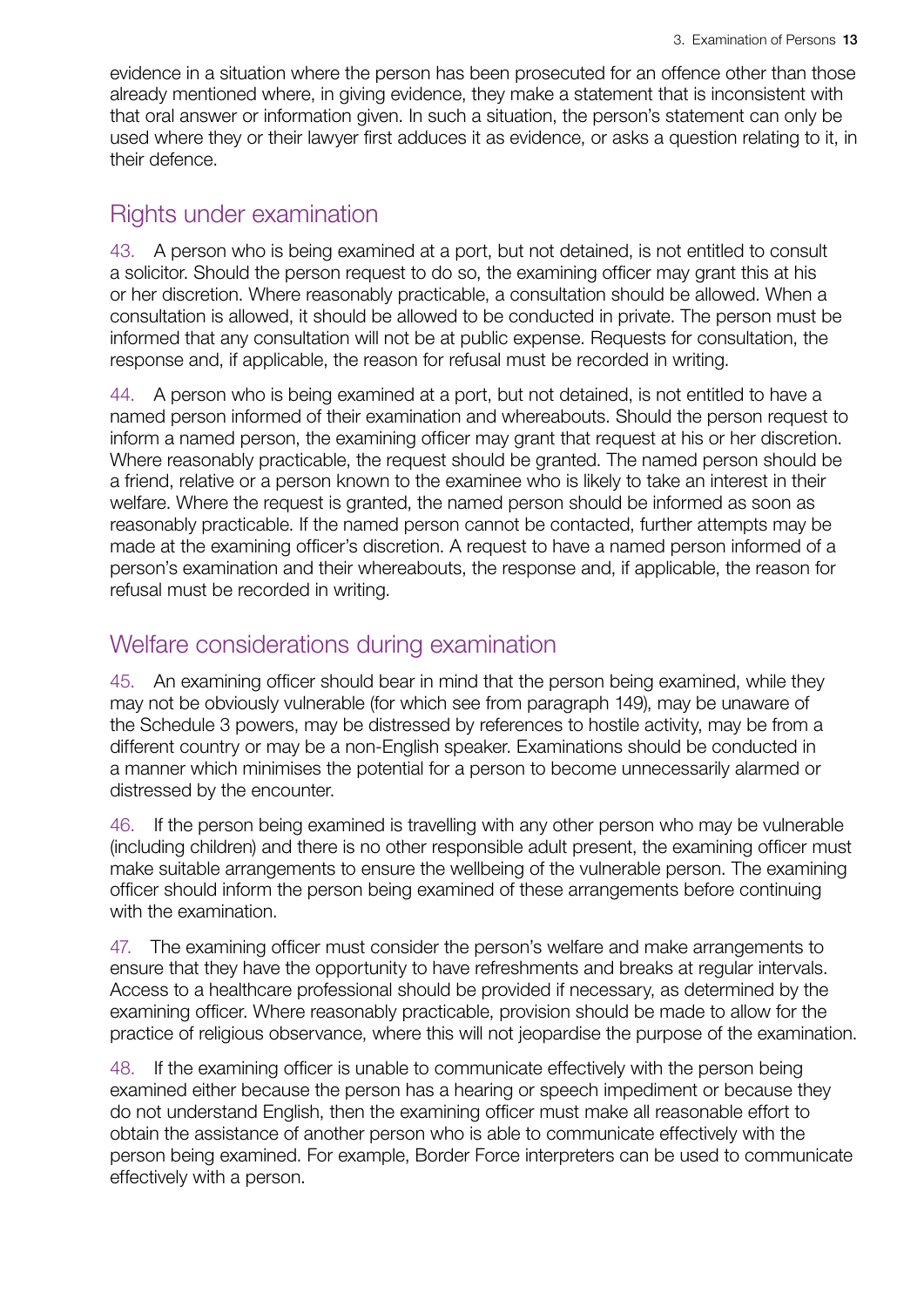<span id="page-16-0"></span>49. A police officer, immigration officer, customs officer or Border Force interpreter must never be used as an interpreter to facilitate communication between the person being examined and a solicitor. Where communication with a solicitor is necessary then an interpreter must be provided at public expense and all reasonable steps must be taken to make the person being examined understand that interpretation and translation will be provided at public expense.

50. If it is not possible to obtain the assistance of someone who can act as an interpreter, the examining officer must not interview the person. However, the examining officer may continue to use other Schedule 3 powers (for example, the search power under paragraph 8 of Schedule 3).

# Production of information

51. Where the examining officer chooses to request information or documents (including a passport or other document used to establish identity) under paragraph 3 of Schedule 3, he or she must specify the kind of information or document which must be produced. Information requested by an examining officer under paragraph 3(a) may include passwords to electronic devices. An examining officer may not, however, compel a person to disclose or confirm the identity of a source of journalistic information or disclose information subject to legal privilege without prior or immediate after-the-event independent or judicial authorisation (see paragraph 41 of this Code). The examining officer should give the person concerned a reasonable opportunity within the period of examination to produce the information or documents requested.

52. People travelling to or from Great Britain or Northern Ireland from another place in the Common Travel Area, or by air or ship within Great Britain or by air or ship within Northern Ireland (whether from within or outside Great Britain or Northern Ireland) may not be carrying a passport. In such a case, an examining officer may request the person to provide any other document which can be used to establish their identity. Production of information, documents or evidence of identity under paragraph 3 of Schedule 3 is separate from the powers of search and examination contained in paragraphs 7, 8 and 9 of Schedule 3.

53. An examining officer may use electronic equipment in order to examine persons and property.

# Searches

54. Under paragraph 8 of Schedule 3, an examining officer may search a person questioned under paragraph 1 and anything they have with them, or which belongs to them, for the purpose of determining whether the person appears to be a person who is, or has been, engaged in hostile activity (see paragraph 89 on how confidential material should be treated by officers). This includes baggage or any other personal items such as mobile electronic devices, whether found on the person or on a ship, aircraft or international train service, or where the examining officer reasonably believes that thing has been or is about to be on a ship, aircraft or international train service.<sup>13</sup> An examining officer may, under paragraph 10 of Schedule 3, authorise another person to carry out a search on their behalf.

<sup>&</sup>lt;sup>13</sup> Examining officers are also permitted to: search anything belonging to the person which is, has been, or is about to be, on a ship or aircraft; search an aircraft for anything belonging to the person; and search a vehicle which is, or which the officer reasonably believes has been, or is about to be, on a ship or an aircraft. Where an officer questions a person in the border area in Northern Ireland he may also search a vehicle, anything in or on a vehicle, and anything which he reasonably believes has been, or is about to be, in or on a vehicle.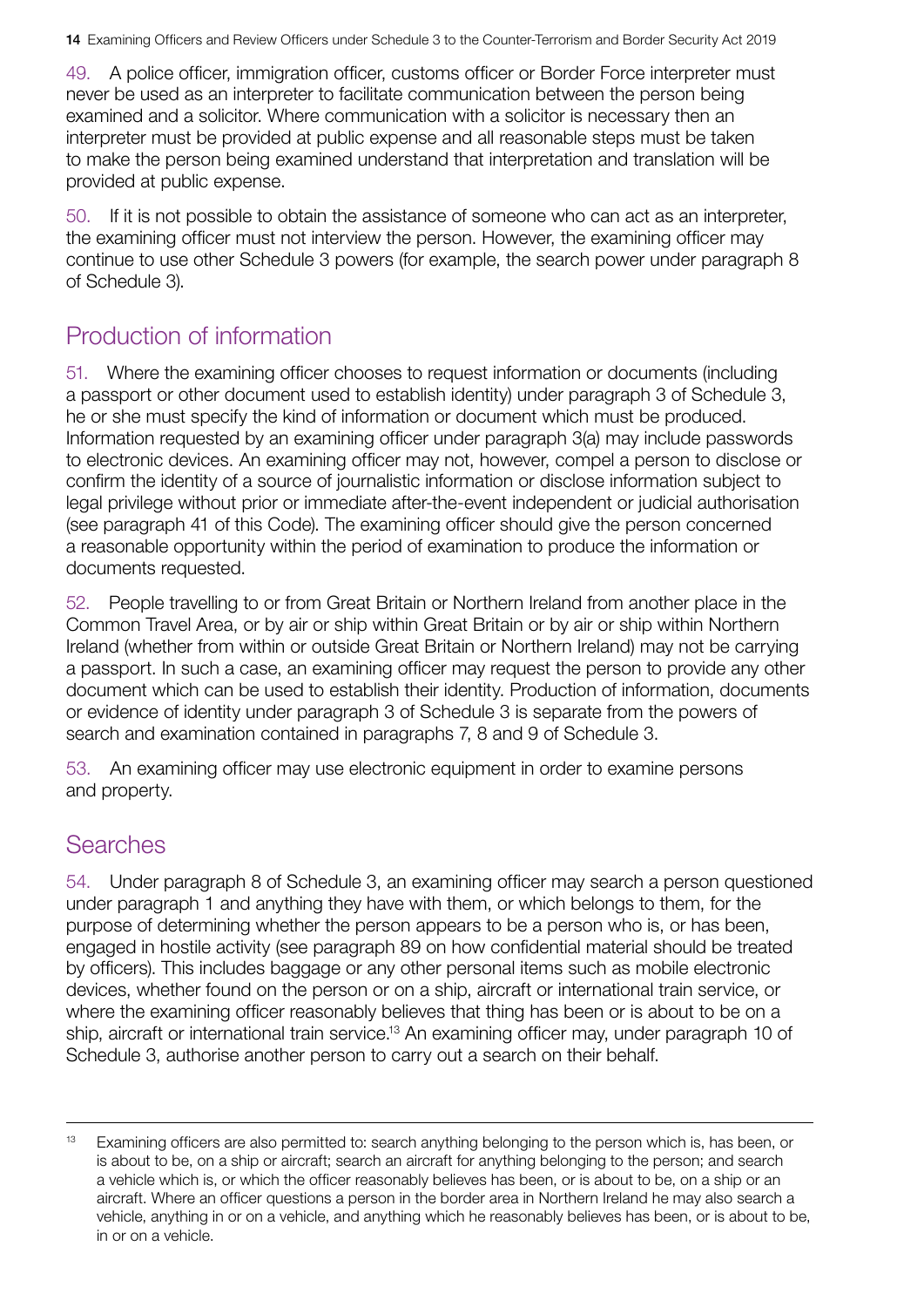55. Every reasonable effort must be made to minimise potential embarrassment or offence that may be caused to a person being searched. A baggage search need not be carried out by a person of the same sex, but where that is requested or where an objection is raised to the search being conducted by a person of the opposite sex, the search should be conducted by a person of the same sex where that is reasonably practicable. If it is not reasonably practicable, the examining officer should record the objection, but may proceed with the search. A search of a person under paragraph 8 of Schedule 3 must only be carried out by a person of the same sex.

56. All searches and procedures must be carried out with courtesy, consideration and respect. Officers should show sensitivity when dealing with transgender individuals (including transsexual and transvestite persons). In such cases, officers should follow the relevant guidance.

57. The power to search anything which the person has with them includes the power to search electronic devices, such as mobile phones. The person must provide access to any electronic device to allow for a search to be undertaken, including where access to a device requires the person to unlock a device through application of their thumb or finger, or any other form of access control (e.g. voice or face recognition). Searching such a device may result in information being accessed which is stored other than on the device itself. However, the power to search does not include the power to use information obtained from such a device (or information requested under paragraph 3(a)) to access information using a device that is not the subject of a search under paragraph 8 (for example, the officer may access emails using an application on the phone being searched, but may not obtain the email username and password and log onto the email account from another computer). Nor can the power to search electronic devices be used to intercept communications in the course of their transmission, within the meaning in the Investigatory Powers Act 2016, other than where the obtaining of stored communications is authorised by section 6(1)(c)(ii) of that Act.

58. An examining officer may only search a person or anything they have with them to determine whether the person appears to be someone who is or has been engaged in hostile activity. A search must be limited to what is necessary for that purpose. This does not, however, preclude a search being carried out under other powers if appropriate, for example, where the examining officer is a constable and has other powers by virtue of common law or other statute.

59. An examining officer may use reasonable force<sup>14</sup> for the purpose of exercising a search power under Schedule 3. Reasonable force may be used to conduct a search where that is necessary and proportionate. Where an examining officer exercises powers of search under Schedule 3 there is no requirement for any notice of search to be provided regarding the search of a person, property or vehicles.

60. When a search of a person is carried out the examining officer must, if not uniformed, show a warrant card or similar evidence of his or her authority, but need not give his or her name.

61. If requested, the examining officer must provide sufficient information to the person or his or her representative, such as an identification number and location, which would enable the officer to be identified in the event of any query or complaint.

<sup>&</sup>lt;sup>14</sup> See paragraph 59 of Schedule 3. Reasonable force must not be used when questioning a person under paragraph 1 or 2 of Schedule 3.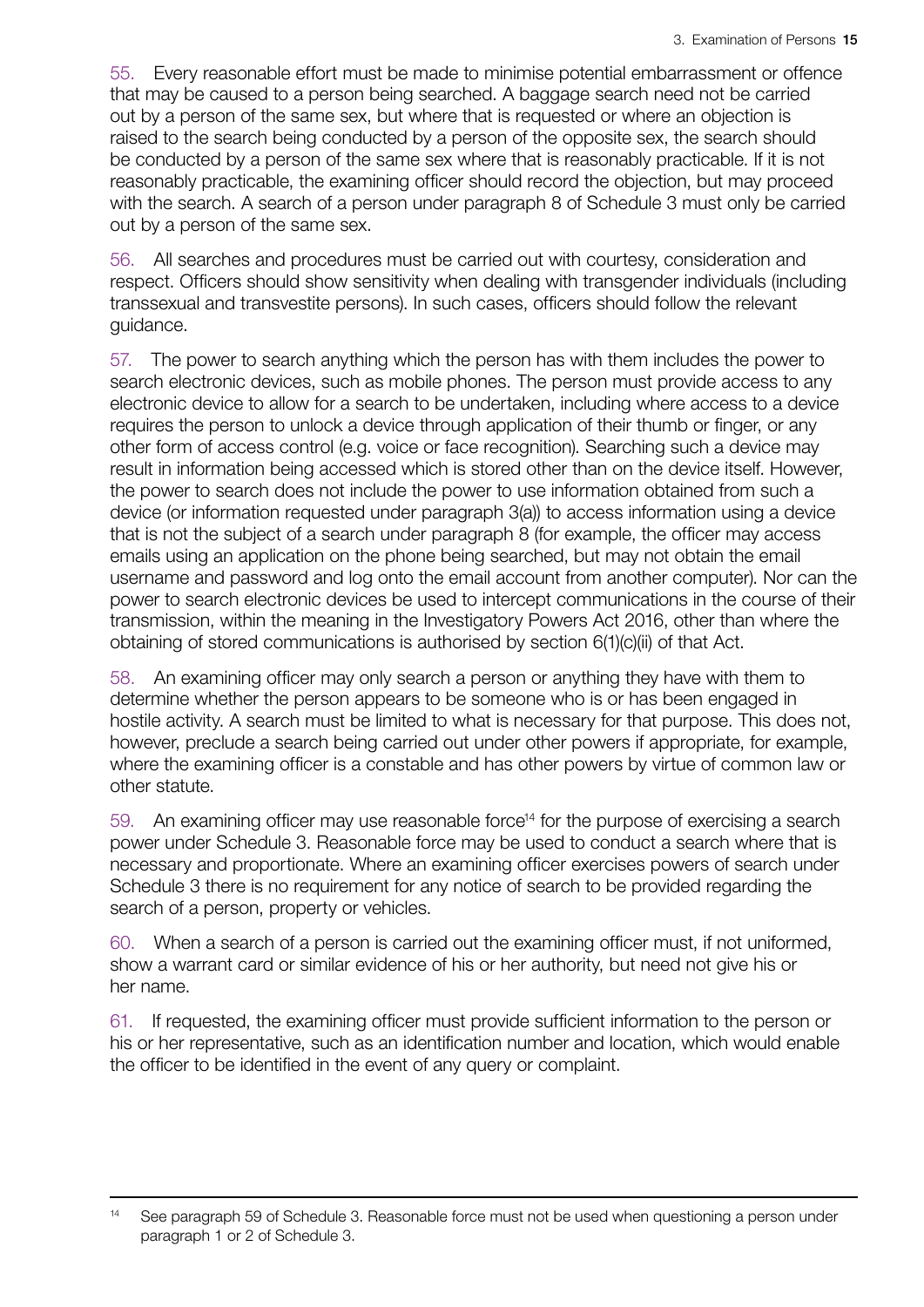# <span id="page-18-0"></span>Retention of an article

62. An examining officer may retain any article (including electronic devices) which is given to the officer in accordance with paragraph 3(d) of Schedule 3; which is searched or found during a search under paragraph 8; or which is examined under paragraph 9. The officer may retain the article under paragraph 11(2):

- a. For the purpose of examination, for a period not exceeding 7 days beginning with the day on which the retention commences,
- b. While the officer believes that it may be needed for use as evidence in criminal proceedings,
- c. While the officer believes that it may be needed in connection with a decision of the Secretary of State whether to make a deportation order under the Immigration Act 1971,
- d. While the officer believes that the article could be used in connection with the carrying out of a hostile act, or
- e. While the officer believes it necessary to do so for the purpose of preventing death or significant injury.

63. The powers to retain an article must be exercised in a manner which is proportionate to the legitimate aim. The article may be retained for as long as the examining officer believes it is needed for these purposes (although not beyond 7 days if the article is retained only under paragraph 11(2)(a))<sup>15</sup>. If the examining officer retains any article beyond the conclusion of the examination of that person, he/she must inform the person of the power under which their property is being retained. In such circumstances, the examining officer should ask the person how they would prefer to be contacted regarding the status or return of their property.16

64. Where the examining officer has retained an article under one power and then subsequently decides to retain the article under a different power, the person from whom the article was taken must be informed of the retention under the different power in writing as soon as reasonably practicable. If the subsequent retention power is either that of paragraph 11(2)(d) or (e) and meets the urgency condition, the examining officer should also attempt to contact the person by phone to inform them of the urgent retention process and the written notice.

### Retention of an article under paragraph 11(2)(d) and (e) – non-urgent conditions

65. Where an article has been retained under paragraph 11(2)(d) or (e), it is the role of the Investigatory Powers Commissioner (the Commissioner)17 to decide whether to authorise the retention or use of the article, or to direct the return or destruction of the article. After considering any representations made by the affected parties, the decision will depend on whether it appears to the Commissioner that there are reasonable grounds to believe that the article has been or could be used in connection with the carrying out of a hostile act, or that returning the article to the person from whom it was taken could result in a risk of death

<sup>&</sup>lt;sup>15</sup> It is important to note that where an examining officer has retained an article under 11(2)(b) or (c),

examination of the article is permitted in order to fulfil the purpose of the retention.<br><sup>16</sup> Where an article has been retained under paragraph 11(2)(d) or (e), the requirements to invite representations from, or to provide information to, the person from whom an article was taken applies only so far as it is reasonably practicable to do so. For example, the examining officer cannot be expected to

fulfil this obligation if the person has provided false or incorrect details.<br><sup>17</sup> In practice, these functions may be delegated to a Judicial Commissioner. Section 227(8) of the Investigatory Powers Act 2016 provides that the Commissioner may, to such extent as the Commissioner may decide, delegate the exercise of functions of the Commissioner to any other Judicial Commissioner.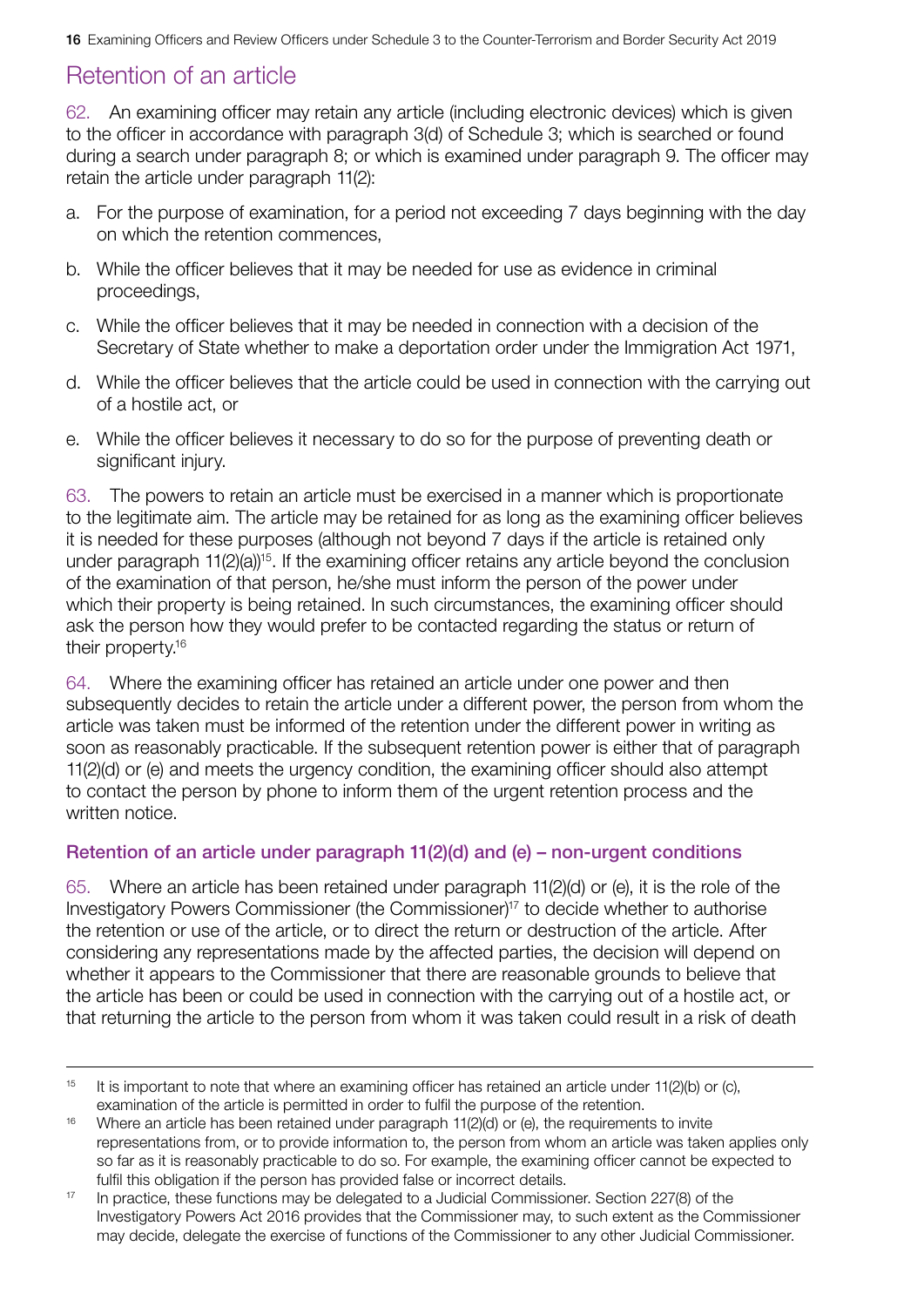or significant injury to any person. The Commissioner will then direct that the article can be returned to the person from whom it was taken (in the absence of another power to retain it); or that it can be retained by the examining officer and used, or that it should be destroyed.

66. Once an article has been retained under 11(2)(d) or (e), it must not be further examined until the Commissioner has made a decision. It is the examining officer's responsibility to notify the Commissioner as soon as reasonably practicable so that a decision can be taken. In being notified, the Commissioner must be provided with general details of the examination, including a case reference number, date and time of the stop, name and contact address (email or home address) of the person examined, identifier for the examining officer, power under which the article was retained and whether any confidential material had been identified as being on or comprising the article (see paragraph 89 for how such material should be treated). Where the investigating police force is different to the force to which the examining officer belongs, the Commissioner must also be provided with details of which force to invite to make representations regarding retention of the article.

67. When an examining officer retains an article under paragraph 11(2)(d) or (e), the examining officer must provide a notice to the person from whom the article was taken to inform them of the role of the Commissioner in relation to the article. The notice must explain that the person is invited to make representations about how the Commissioner should proceed with the article, and the notice must include details of where to send the representations and associated timescales for making them. The notice must explain that representations may be made by all other affected parties, including the Chief Officer of the relevant police force and the Secretary of State (in this case, the Home Secretary). The notice must also explain that there is no obligation on any affected party or the Commissioner to provide information to other affected parties relating to any representations that have been submitted.

68. Where the examining officer has retained an article under one power and then subsequently decides to retain the article under 11(2)(d) or (e), the person from whom the article was taken must be informed of the retention under the different power in writing as soon as reasonably practicable, which must include the notice.

69. All representations to the Commissioner must be made in writing no later than the end of four weeks beginning with the date of the notice provided to the person by the examining officer. Written representations may include email.

70. When representations are provided that retention and use or destruction is necessary, they should explain the reasons for believing that the article has been or could be used in connection with the carrying out of a hostile act, or for believing the article's retention and use, or destruction is necessary to prevent death or significant injury.

71. It is not the responsibility of the examining officer to communicate a decision of the Commissioner to the affected parties. Once the Commissioner has made a decision on how to proceed with the article, the Commissioner will inform all affected parties whether or not a direction to destroy the article has been given, or authorisation to retain and use the article has been granted. The Commissioner will inform all affected parties of a decision, in writing, as soon as reasonably practicable following the receipt of representations (that have been provided by the required deadline).

72. Paragraph 13(2) of Schedule 3 provides the opportunity for an affected party to appeal where a Judicial Commissioner, other than the Commissioner, exercises a function in relation to an article. In these circumstances, the affected party may ask the Commissioner to decide whether to approve the way in which the function was exercised. This must be explained in the notice provided to the examinee where an article has been retained under 11(2)(d) or (e), but it is the responsibility of the Commissioner's office, when communicating the outcome to all affected parties, to indicate whether it was the decision of a Judicial Commissioner.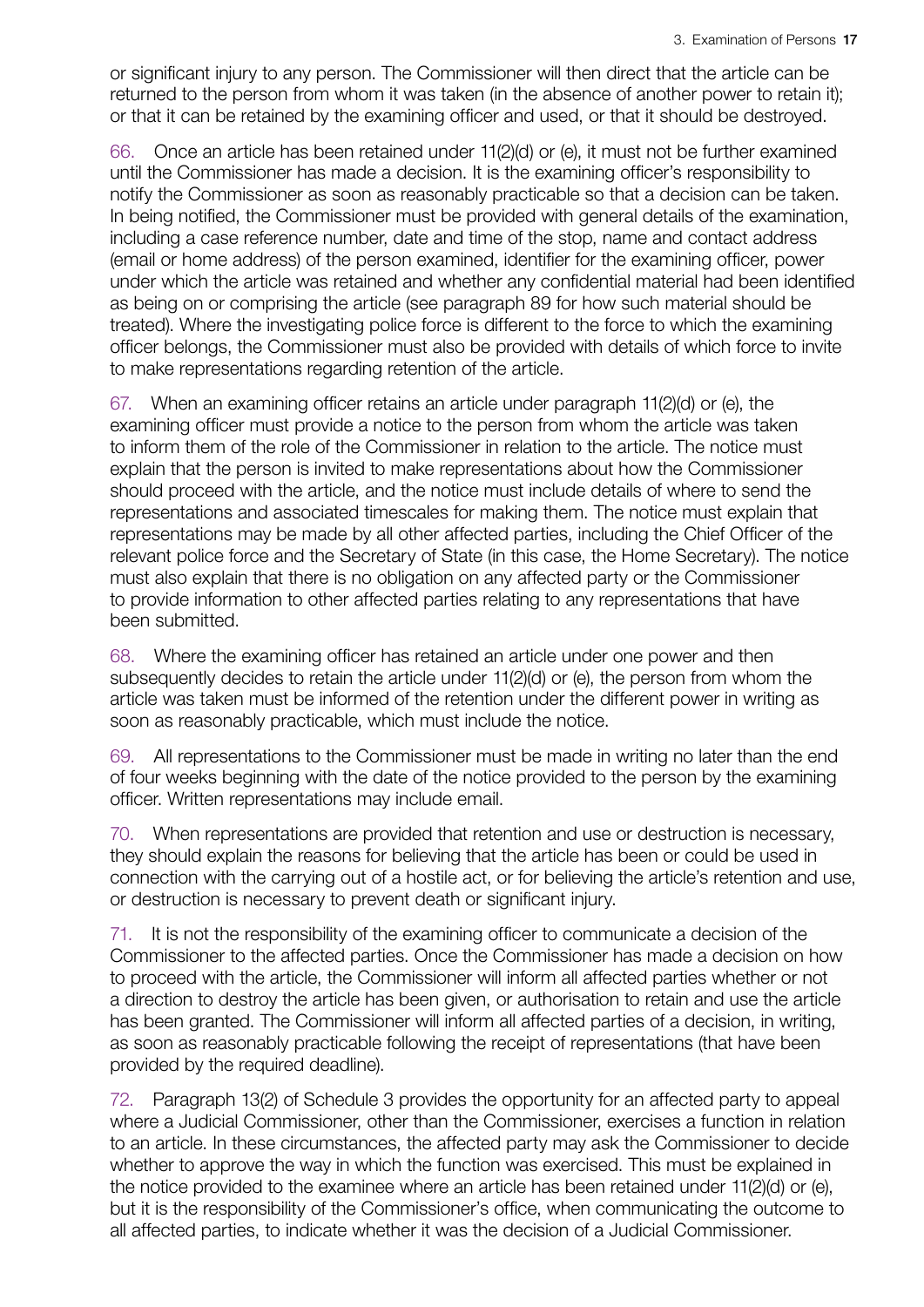<span id="page-20-0"></span>73. In communicating the decision of a Judicial Commissioner (but not a decision of the Investigatory Powers Commissioner) to the affected parties in relation to an article retained under 11(2)(d) or (e), the Commissioner's office will inform each party that no action will be taken until the Commissioner's office has confirmed that there has been no appeal requested, or if there has been an appeal, until the outcome of the appeal is notified. Where it has been communicated that the decision was taken by a Judicial Commissioner, the affected parties have two weeks beginning on the day of the notification of the decision, to seek an appeal to the Investigatory Powers Commissioner. Where an appeal has been made, the Commissioner will inform all affected parties of the decision, in writing, as soon as reasonably practicable. The decision at the conclusion of any appeal will be final and the associated action will be taken forward upon notification of the outcome.

74. The examining officer must comply with the decision and any associated direction of the Judicial Commissioner as soon as reasonably practicable, but only following notification by the Commissioner's office that no appeal has been requested or having been notified of an appeal, the Commissioner confirms the outcome. A direction by the Commissioner to return an article does not preclude the examining officer from further retaining the article under paragraph 11(2)(b) or (c) (see paragraph 12(7); but such retention is precluded if the Commissioner directs destruction of the article under paragraph 12(4)(a)). Where the examining officer retains the article under a different power, the person must be informed of the power under which the article continues to be retained as soon as reasonably practicable.

#### Retention of an article under paragraph 11(2)(d) or (e) – urgency condition

75. Where the examining officer decides to retain an article solely under paragraphs 11(2)(d) or (e) and considers that the urgency condition is met in relation to the article, the examining officer may apply to a senior officer for authorisation to retain and use the article prior to seeking authorisation from the Commissioner. In such circumstances, it is the role of the Commissioner to decide firstly whether to approve or cancel the grant of the authorisation to retain and use the article under the urgency condition and secondly whether to vary or add further conditions to the conditions on which the authorisation was granted, or to direct the return or destruction of the article. The urgent provisions under paragraphs 14, 15 and 16 of Schedule 3 can only be used if the examining officer considers:

- a. There is an urgent need for the article to be examined or otherwise used for the purpose of preventing;
	- i. the carrying out of a hostile act, or
	- ii. death or significant injury,

or for the purpose of mitigating the risk of any such act, death or injury occurring, and

b. The time it would take for the requirements of the standard authorisation process (i.e. the authorisation process under paragraphs 12 and 13) to be complied with in relation to the article would not enable such use to take place with sufficient urgency.

76. The examining officer must take no further action in relation to the article unless authorised to do so by a senior officer of a rank no lower than a superintendent who is not directly involved in the exercise of any power under Part 1 of Schedule 3 to take the article or to question a person from whom the article was taken. The senior officer may grant an authorisation for the retention and use of the article if satisfied that there are reasonable grounds for considering that the urgency condition is met in relation to the article. An authorisation must be recorded in writing and may be granted subject to whatever conditions the senior officer thinks appropriate. If the senior officer does not agree to give authorisation,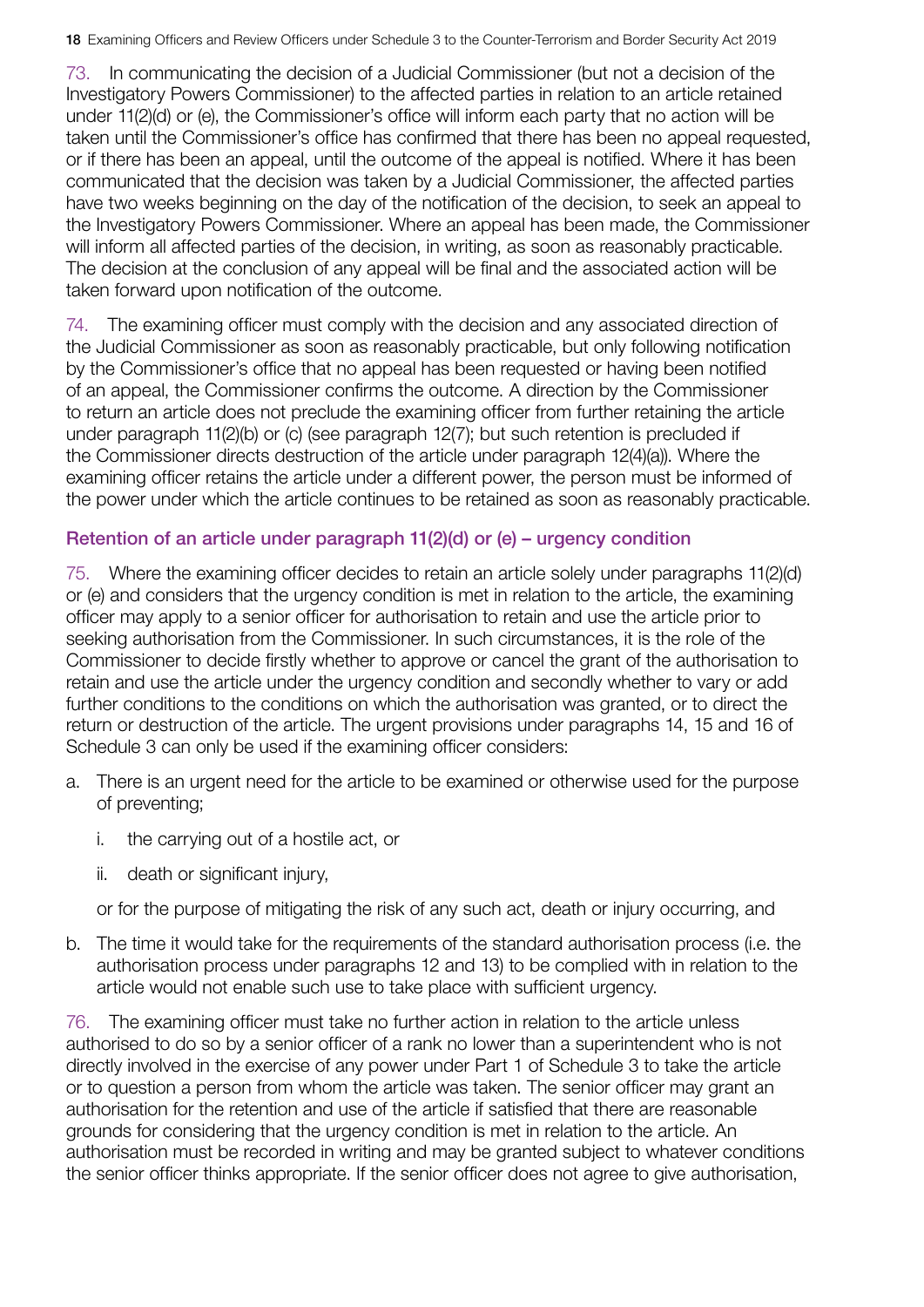then the article must be returned to the person from whom it was taken, unless the examining officer retains the article under a different power or seeks a non-urgent authorisation under paragraph 12 and 13.

77. Where that authorisation by the senior officer has been given, it is the examining officer's responsibility to notify the Commissioner and each affected party as soon as reasonably practicable and in any event within 24 hours after the grant of the authorisation. In being notified, the Commissioner must be provided with general details of the examination, including a case reference number, date and time of the stop, name and contact address (email or home address) of the person examined, identifier for the examining officer, power under which the article was retained and whether any confidential material had been identified as being on or comprising the article (see paragraph 89 for how such material should be treated). The notification must also detail the conditions on which the authorisation was granted, the reasons for believing that there was an urgent need to use the article and why the standard retention process would not enable such use to take place with sufficient urgency. The notification must also include the name and identifier of the senior officer who gave the authorisation. Where the investigating police force is different to the force to which the examining officer belongs, the Commissioner must also be provided with details of which force to invite to make representations regarding retention of the article.

78. In being notified, the person from whom the article was taken must be provided with a notice to inform them of the role of the Commissioner in relation to the article. The notice must explain that the person is invited to make representations about how the Commissioner should proceed with the article, and the notice must include details of where to send the representations and associated timescales for making them. The notice must explain that representations may be made by all other affected parties, including the Chief Officer of the relevant police force and the Secretary of State. The notice must also explain that there is no obligation on any affected party or the Commissioner to provide information to other affected parties relating to any representations that have been submitted.

79. Where the examining officer initially retains an article under one power but subsequently retains the article under paragraph 11(2)(d) or (e) and the urgency condition is met, the person from whom the article was taken must be informed of the retention under the new power in writing as soon as reasonably practicable, which must include the notice. The examining officer should also attempt to contact the person by phone to inform them of this notice.

80. All representations to the Commissioner must be made in writing, which may include email. Any representations should be made no later than the end of two working days beginning with the first working day after the day on which the authorisation is granted. The Commissioner is required to have regard to any representations received within the two working-day period before making a decision. A decision to approve the authorisation or cancel the authorisation must be made after the end of the time for making representations and before the end of the period of three working days beginning with the first working day after the day on which the authorisation is granted<sup>18</sup>.

81. When representations are provided that continued retention and use is necessary, they should set out their support for the grant of the authorisation and if necessary, any further conditions or variation of the existing conditions that are sought.

<sup>&</sup>lt;sup>18</sup> For example, if authorisation to use the urgency condition is granted on a Saturday, representations must be made no later than 11.59pm on the following Tuesday (end of two working days beginning with the first working day after the day on which the authorisation is granted). In this case, a decision to approve or cancel the authorisation must be made between 12.00am and 11.59pm on Wednesday (after the end of the time for making representations and before the end of the period of three working days beginning with the first working day after the day on which the authorisation is granted).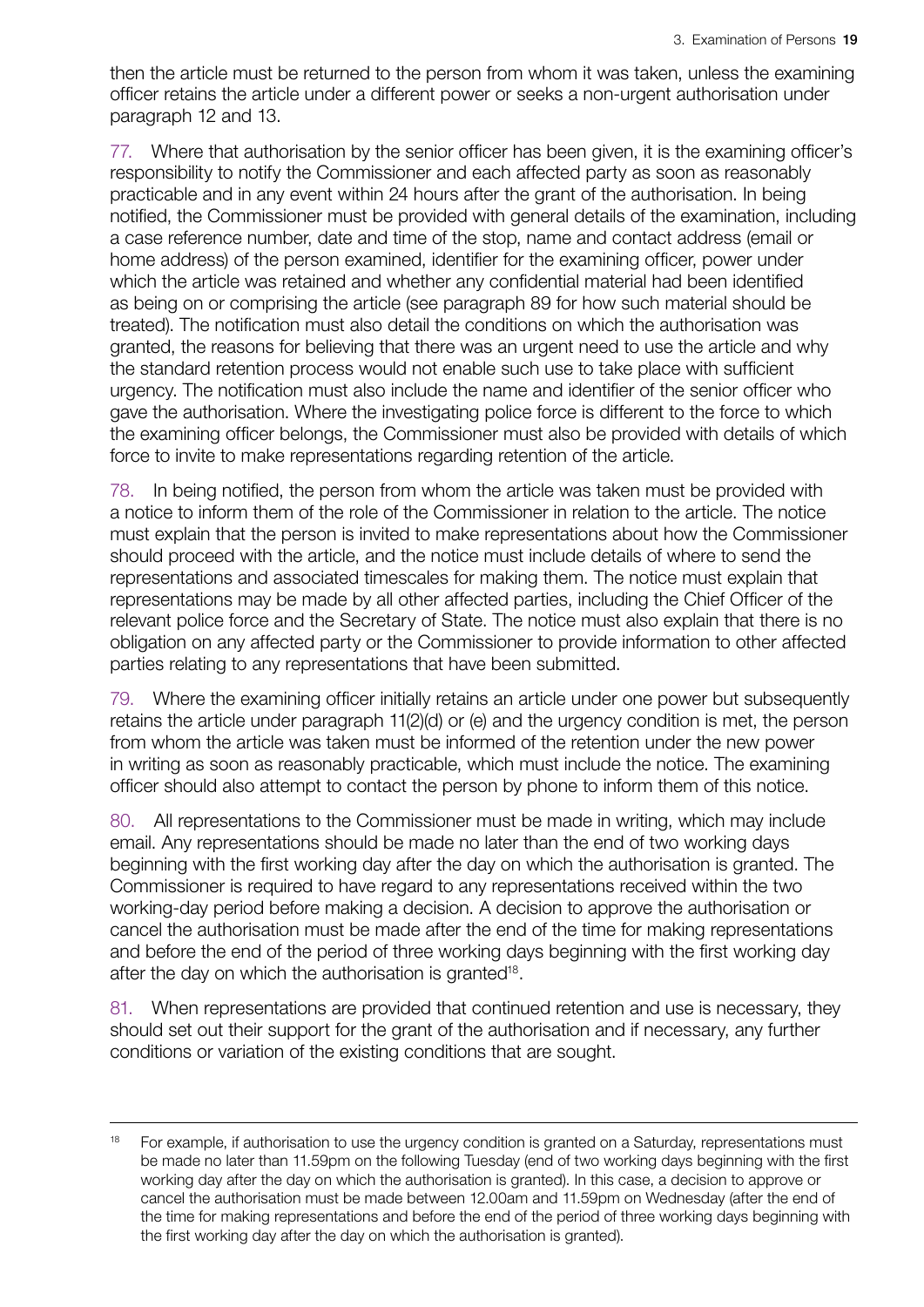<span id="page-22-0"></span>82. It is not the responsibility of the examining officer to communicate a decision of the Commissioner to the affected parties. Once the Commissioner has made a decision on whether to approve, amend, or cancel the authorisation, the Commissioner will inform all affected parties whether or not a direction to destroy the article has been given, or authorisation to retain and use the article has been granted. The Commissioner will inform all affected parties, in writing, as soon as reasonably practicable following a decision.

83. If the decision of the Commissioner is to cancel the authorisation, any further use of the article by virtue of the authorisation must stop as soon as possible. The Commissioner may also direct that the article:

- a. Is destroyed, or
- b. Is returned to the person from whom it was taken, and

the Commissioner may further direct that all reasonable steps must be taken to secure that any information derived from the article is destroyed.

84. Paragraph 16(10) provides an opportunity for an affected party to appeal where a Judicial Commissioner, other than the Commissioner, exercises a function in relation to an article. In these circumstances, the affected party may ask the Commissioner to decide whether to approve the way in which the function was exercised. This must be explained in the notice provided to the examinee where an article has been retained under paragraph 11(2)(d) or (e) and the urgency condition is met. It is, however, the responsibility of the Commissioner's office, when communicating the outcome to all affected parties, to indicate whether it was the decision of a Judicial Commissioner.

85. In communicating the decision of a Judicial Commissioner (but not a decision of the Investigatory Powers Commissioner) to the affected parties in relation to an article retained under the urgency condition, the Commissioner's office will inform each party that the decision will not take effect until the Commissioner's office has confirmed that there has been no appeal requested, or if there has been an appeal, until the outcome of the appeal is notified. Where it has been communicated that the decision was taken by a Judicial Commissioner, the affected parties may appeal to the Investigatory Powers Commissioner within two working days beginning with the first working day after the day on which the decision is notified. Where an appeal has been made, the Commissioner will inform all affected parties of the decision, in writing, as soon as reasonably practicable. The decision at the conclusion of any appeal will be final and the associated action will be taken forward upon notification of the outcome.

86. The examining officer must comply with the decision and any associated direction of the Judicial Commissioner as soon as reasonably practicable, but only following notification by the Commissioner's office that no appeal has been requested, or having been notified of an appeal, the Commissioner confirms the outcome. A decision or direction of the Commissioner does not preclude the examining officer from further retaining the article under paragraph 11(2)(b) or (c) if any items of confidential material that are present within the article are capable of being separated from non-confidential material (see paragraph 91). Where the examining officer retains the article under a new power, the person must be informed of the power under which the article continues to be retained as soon as reasonably practicable.

# Making copies of an article

87. An examining officer who is a constable may copy anything obtained under paragraph 3; searched or found on a search under paragraph 8; or anything examined under paragraph 9, and this includes making copies of electronic data. The copies may be retained under paragraph 17(3):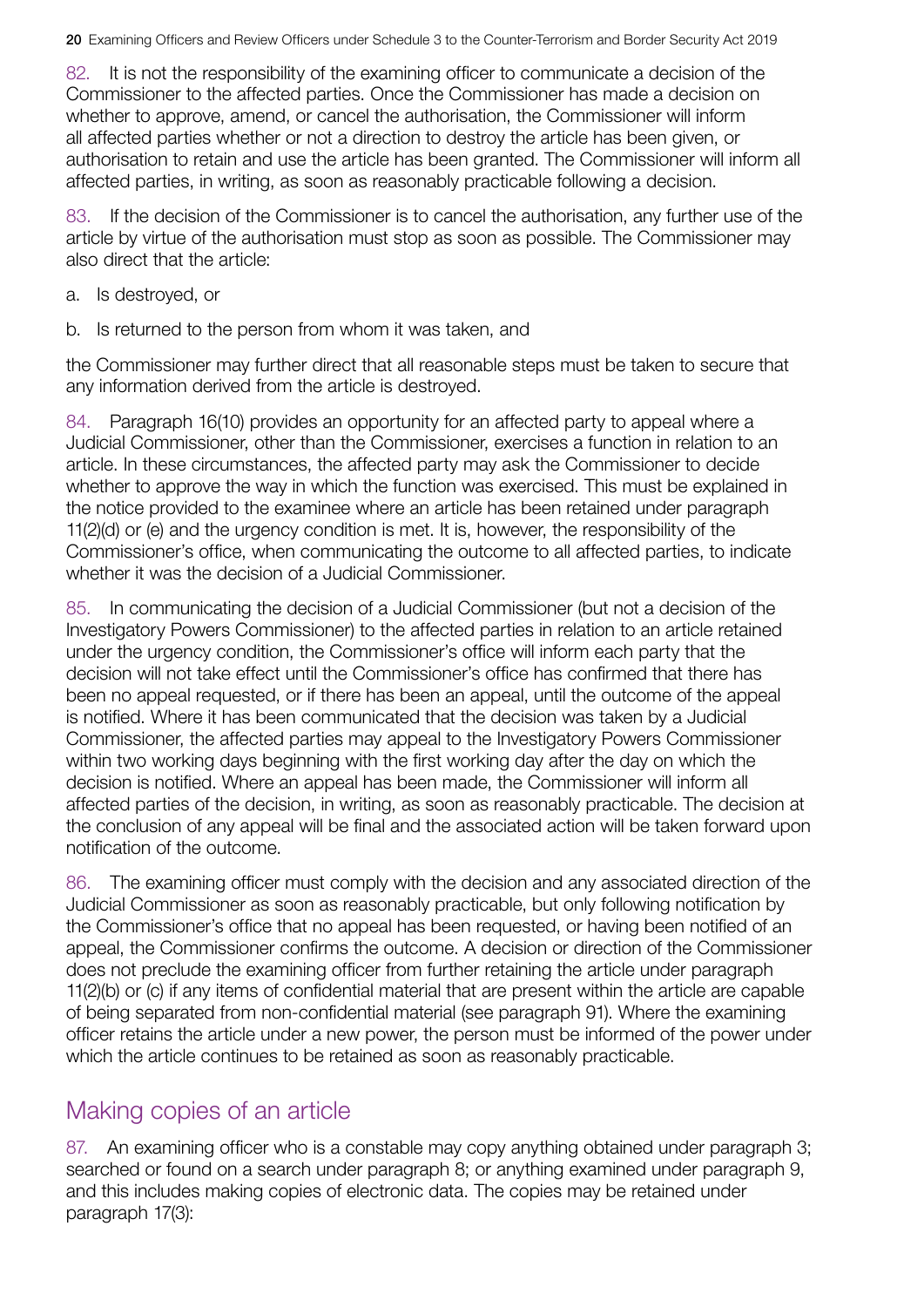- <span id="page-23-0"></span>a. For so long as it is necessary for the purpose of determining whether a person is or has been engaged in hostile activity,
- b. While the examining officer believes that it may be needed for use as evidence in criminal proceedings,
- c. While the officer believes that a copy may be needed in connection with a decision by the Secretary of State whether to make a deportation order under the Immigration Act 1971,
- d. While the officer believes it is necessary to retain a copy
	- i. in the interests of national security,
	- ii. in the interests of the economic well-being of the United Kingdom so far as those interests are also relevant to the interests of national security, or
	- iii. for the purpose of preventing or detecting an act of serious crime,
- e. While the officer believes it is necessary to retain a copy to prevent death or significant injury.

88. The powers to copy must be exercised in a manner which is proportionate to the legitimate aim. Copies of information obtained during an examination must be managed in compliance with the requirements of Management of Police Information guidance, General Data Protection Regulation provisions and the Data Protection Act 2018.

# Treatment of confidential material

89. Schedule 3 contains powers for examining officers to retain and access "confidential material"19 in certain prescribed circumstances. These powers may only be exercised where the officer considers it necessary to fulfil the Schedule 3 functions, and where it is proportionate to that end.

#### Cases in which confidential material is not to be examined

90. Where an examining officer does not consider it is necessary or proportionate to seek access to confidential material, in exercising the powers in paragraphs 11 (retention of property) and 17 (power to make and retain copies), the examining officer must ensure that all material which is likely to be confidential material is treated with care to minimise the risk that it is seen by the examining officer or any other officer involved in an examination under Schedule 3. In the absence of any prior authorisation which may be granted by virtue of paragraphs 12(4)(b) and (5), 14(5), 18(3), or 20(5), or a power other than Schedule 3 (for

- b) in relation to Scotland, means (i) items in respect of which a claim to confidentiality of communications could be maintained in legal proceedings, or (ii) other material of a kind mentioned in paragraph (a)(ii) or (iii) above;
- c) in relation to Northern Ireland, means (i) items subject to legal privilege, within the meaning of the Police and Criminal Evidence (Northern Ireland) Order 1989 (S.I. 1989/1341 (N.I.12)) (see Article 12 of that Order), (ii) material falling with Article 13(1)(a) or (b) of that Order (certain personal records, human tissue or tissue fluid held in confidence), or (iii) material to which Article 16(2) of that Order applies (other material acquired in the course of a trade etc that is held in confidence).

<sup>&</sup>lt;sup>19</sup> In this Code, "confidential material" means (a) confidential journalistic material, within the meaning of the Investigatory Powers Act 2016 (see section 264(6) and (7) of that Act), (b) material which identifies or confirms a "source of journalistic information" within the meaning of section 263(1) of that Act; and (c) protected material. "Protected material" means:

a) in relation to England and Wales, means (i) items subject to legal privilege, within the meaning of the Police and Criminal Evidence Act 1984 (see section 10 of that Act), (ii) material falling within section 11(1)(a) or (b) of that Act (certain personal records, human tissues or tissue fluid held in confidence), or (iii) material to which section 14(2) of that Act applies (other material acquired in course of a trade etc. that is held in confidence);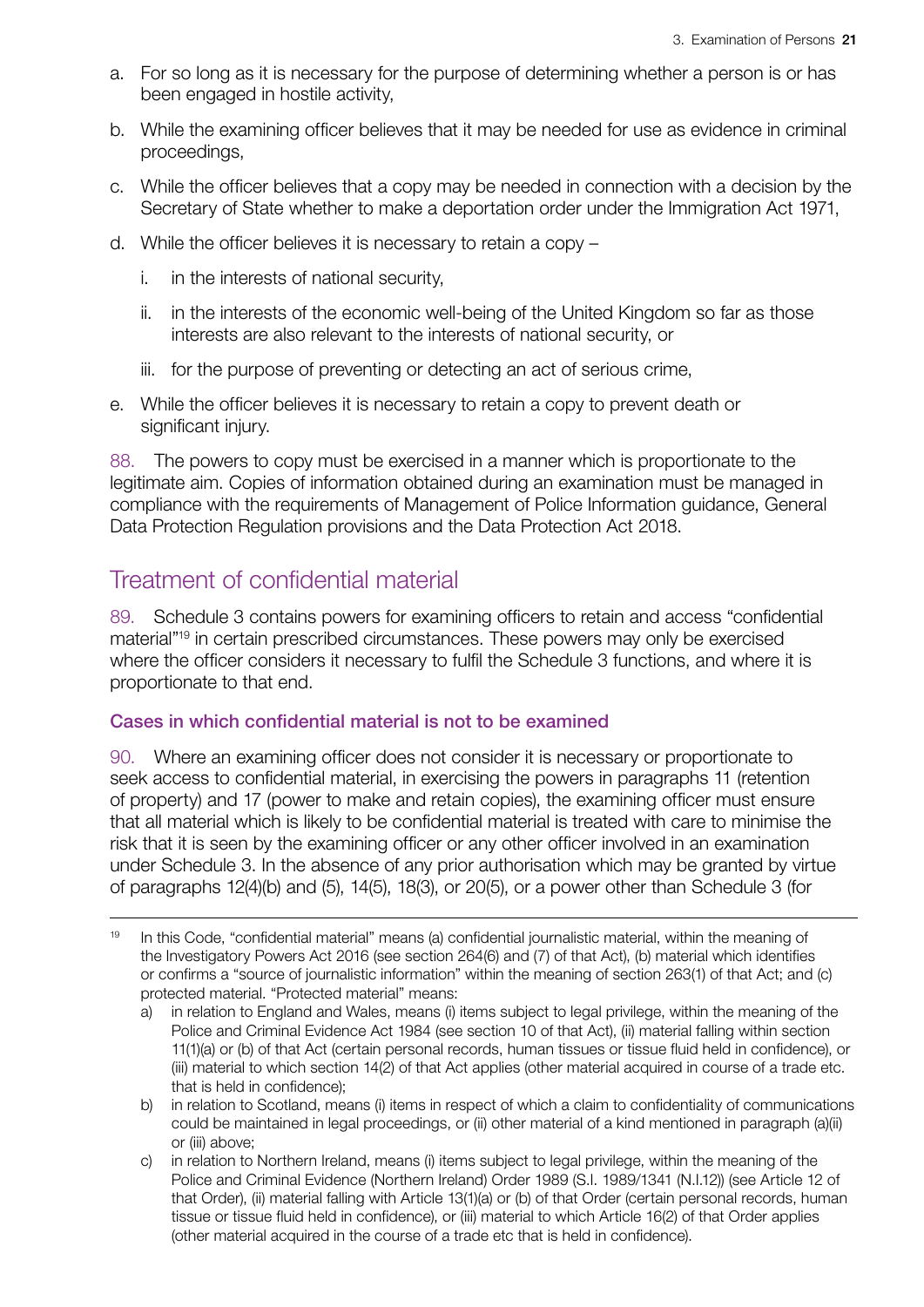example, s19 of the Police and Criminal Evidence Act 1984), confidential material cannot be examined. The officer may, however, examine any non-confidential material, subject to the conditions of the following paragraphs.

91. If before an examining officer examines or copies an article, the officer has reasonable grounds for believing that the article consists of or includes confidential material, the officer must only proceed to examine the article or make the copy if the confidential material is capable of being separated from non-confidential material. If the officer has developed such reasonable grounds during the process of examining the article or copy, the officer must cease examining the article or copy and may only subsequently continue to examine the article or copy if the non-confidential material has been separated from the confidential material. Save as to any other power applying which permits retention, where it is assessed that confidential material within an article or copy cannot be separated from non-confidential material, the article must be returned to the person from whom it was taken, and any copies of the article must be destroyed, unless the examining officer decides that it has become necessary, and is proportionate, to seek authorisation to access the confidential material. However, where an examining officer believes this to be the case, the only bases for retention or copying of the article are paragraphs 11(2)(d) or (e) or 17(3)(d) or (e) of Schedule 3. Articles retained and copies made under these provisions are subject to the Investigatory Powers Commissioner and (in urgent cases) senior officer authorisation processes. The article or copy so retained or made must not be examined and must be held securely in a way designed to prevent the risks of unintentional viewing, pending a decision by the Commissioner or senior officer, as applicable, to permit examination and use of the confidential material.

92. In cases where the examining officer does not consider it necessary and proportionate to examine confidential material, the officer should consider whether it is reasonably practicable for the confidential material to be separated at the time and place of the Schedule 3 examination. This can be done either using the sifting and independent review process described below, or in any other manner designed to prevent the examining officer or any other officer involved in an examination under Schedule 3 from accessing the confidential material. If this is not reasonably practicable at the time and place of the Schedule 3 examination, the officer may retain the article or copy in accordance with paragraphs 11(2) or 17(3), as applicable, and during the retention period the sifting and independent review process in relation to an article or copy must be carried out. The sifting and independent review process requires the following steps to be taken;

- a. In the case of electronic devices, the article which likely contains confidential material must be passed to a police digital forensic unit for copying (and any existing copy which an officer has come, during examination, to have reasonable grounds to believe contains confidential material must be passed to that unit);
- b. The article and/or copy of the article must be stored securely (whether at the place of the Schedule 3 examination or elsewhere) and not examined by the examining officer or any other officer connected to the Schedule 3 examination, pending a sift for potentially confidential material by a person independent of the Schedule 3 examination and subsequent review of that material by an independent counsel;
- c. The independent counsel must be engaged as soon as reasonably practicable for the purpose of reviewing the sifted material to identify which items of material the officer is authorised to examine;
- d. In cases where the material on the article or copy is electronic, voluminous and capable of being searched electronically, the person from whom the article has been taken (or from whose article a copy has been taken), or that person's legal representative, must be given the opportunity to provide search terms to be applied to identify potential confidential material. The ultimate decision as to which search terms are applied shall be for the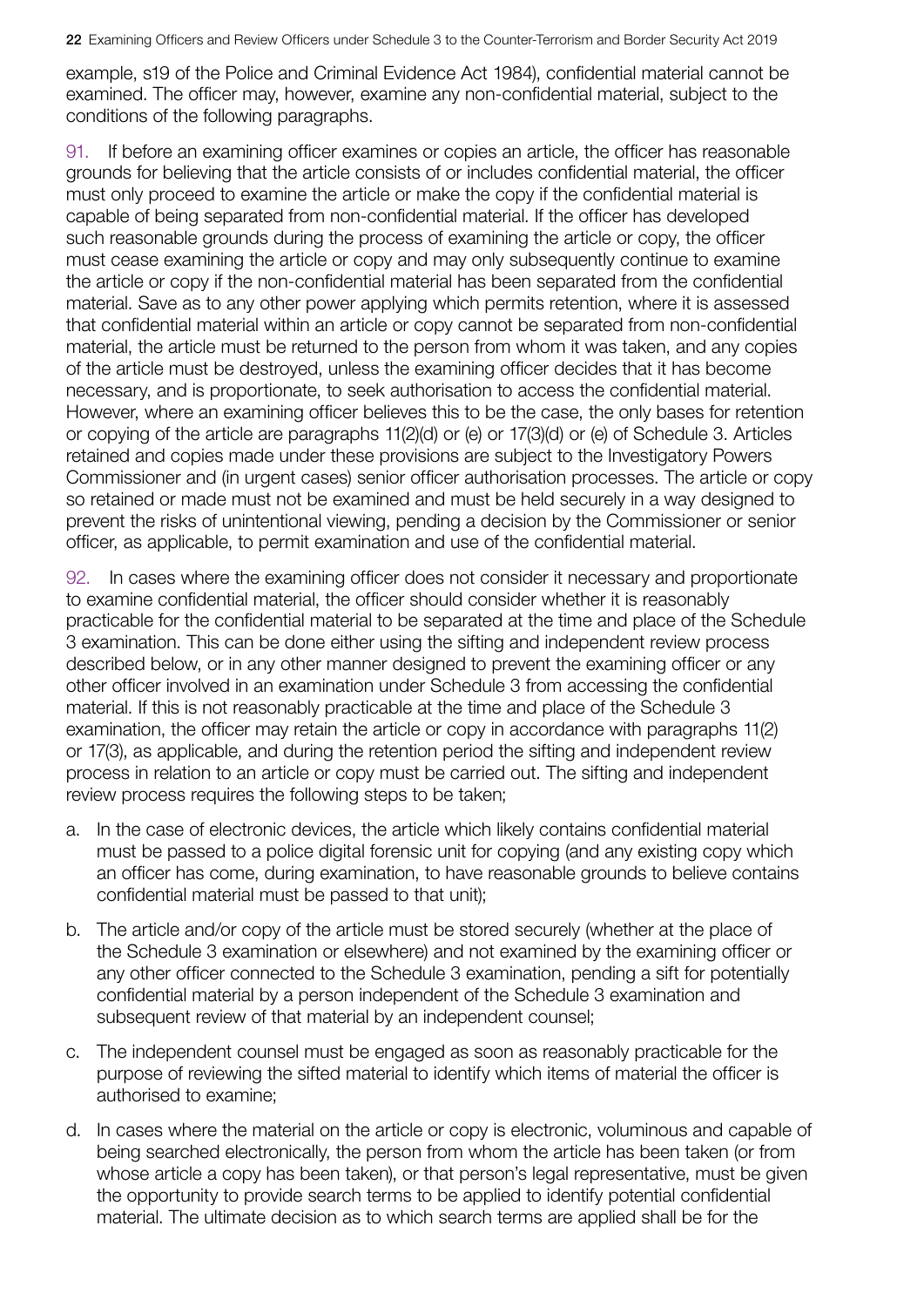<span id="page-25-0"></span>relevant police force. Those search terms must be applied by a member of the police digital forensic unit, who is independent of the Schedule 3 examination. The result of the search terms applied must be confined in a separate folder to which the examining officer and any other officer involved in the Schedule 3 examination do not have access. Any data which is not covered by the search terms can be provided to the examining officer for the review;

- e. Independent Counsel will review the result of the sift which has been confined in the separate folder. Following the review by independent counsel, any material which is identified as confidential material must be extracted from the non-confidential material. Only the non-confidential material will be made available to the examining officer;
- f. In the case of a copy of an article, the independent counsel must mark for destruction all items of copied material which the officer is not authorised to examine and the identified material is destroyed without being examined. In the case of confidential material comprised in an article, that material must be returned to the person from whom it was taken as soon as reasonably practicable. In the event the copy is seized under a separate power, it will not need to be destroyed or returned.

93. The Chief Officer of the force area where the Schedule 3 examination takes place shall be responsible for ensuring that arrangements are in place for secure storage of articles and copies pending independent counsel's review and that in the case of digital copies, the available technology does not allow for the retrieval of destroyed material.

94. Where an examining officer or any other officer involved in the Schedule 3 examination inadvertently sees confidential material, measures must be put in place to ensure that the confidential material is not taken account of, either in the course of making a determination under paragraph 1 or 2 of Schedule 3 or in any subsequent legal proceedings, or any executive action.

95. The following paragraphs relate to cases in which an examining officer has reasonable grounds to believe that an article consists of or includes confidential material and the officer considers it necessary to examine such material to fulfil the Schedule 3 functions, and it is proportionate to do so. In such cases, an article or copy can only be retained if the conditions in paragraphs 11(2)(d) or (e) or 17(3)(d) or (e) are met.

### Retention of an article under paragraph 11(2)(d) or (e) that consists of or includes confidential material

96. Where an article has been retained under paragraphs 11(2)(d) or (e) and the urgency condition has not been met, an examining officer may only continue to retain and use it if authorised to do so by the Commissioner. In such circumstances, the Commissioner will only authorise the continued retention and use of the article where it appears that there are reasonable grounds to believe that the article has been or could be used in connection with the carrying out of a hostile act or that returning the article to the person from whom it was taken could result in a risk of death or significant injury to any person. Where the article consists of or includes confidential material, the Commissioner must be satisfied that arrangements are in place that are sufficient for ensuring that the material is retained securely and that any confidential material will be used only so far as necessary and proportionate for a relevant purpose – for example, in the interests of national security or the economic wellbeing of the United Kingdom so far as those interests are also relevant to the interests of national security; for the purpose of preventing or detecting serious crime; or for the purpose of preventing death or significant injury.

97. Where an article has been retained under paragraphs 11(2)(d) or (e) and the urgency condition has been met, a senior officer may authorise the retention and use of the article prior to the Commissioner's authorisation. Where the article consists of or includes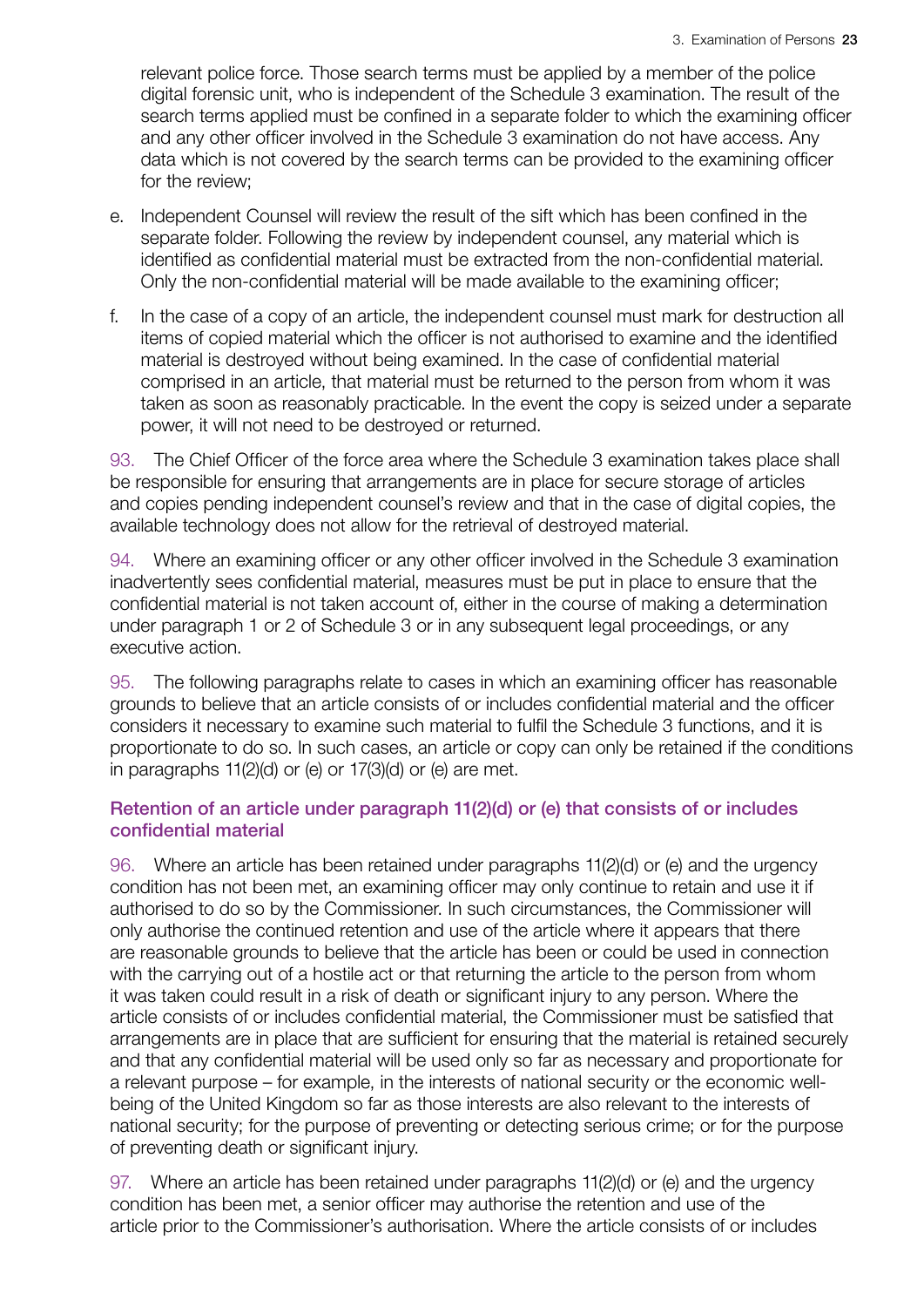<span id="page-26-0"></span>confidential material, the senior officer must be satisfied that arrangements are in place that are sufficient for ensuring that the material is retained securely, and the material will be used only so far as necessary and proportionate for the purpose of the preventing the carrying out of a hostile act, or death or significant injury, or for the purpose of mitigating the risk of any such act, death or injury occurring.

#### Retention of copies under paragraph 17(3)(d) or (e) that consist of or include confidential material – non-urgent conditions

98. Where a copy of an article that consists of or includes confidential material has been retained under paragraph 17(3)(d) or (e), it is the role of the Commissioner to decide whether to authorise the retention or use of the copy or direct that the copy is destroyed. After considering any representations made by the affected parties, the decision will depend on whether it appears to the Commissioner that there are reasonable grounds to believe that it is necessary to retain the copy in the interests of national security or the economic well-being of the United Kingdom so far as those interests are also relevant to the interests of national security; for the purpose of preventing or detecting an act of serious crime; or for the purpose of preventing death or significant injury. The Commissioner will then direct that the copy can be retained by the examining officer and used, or that it should be destroyed.

99. The Commissioner must also be satisfied that arrangements are in place that are sufficient for ensuring that the confidential material is retained securely and will be used only so far as necessary and proportionate for a relevant purpose – for example, in the interests of national security or the economic well-being of the United Kingdom so far as those interests are also relevant to the interests of national security; for the purpose of preventing or detecting serious crime; or for the purpose of preventing death or significant injury.

100. Once a copy that consists of or includes confidential material has been retained under 17(3)(d) or (e) and the urgency condition has not been met, it must not be used until the Commissioner authorises its use. It is the examining officer's responsibility to notify the Commissioner as soon as reasonably practicable so that a decision can be taken. In being notified, the Commissioner must be provided with general details of the examination, including a case reference number, date and time of the stop, name and contact address (email or home address) of the person examined, identifier for the examining officer, power under which the copy was retained and that confidential material has been identified as being contained in the copy. Where the investigating police force is different to the force to which the examining officer belongs, the Commissioner must also be provided with details of which force to invite to make representations regarding retention of the copy.

101. When an examining officer retains a copy that consists of or includes confidential material under 17(3)(d) or (e), the examining officer must provide a notice to the person from whom the copy was taken to inform them of the role of the Commissioner in relation to the copy. The notice must explain that the person is invited to make representations about how the Commissioner should proceed with the copy, and the notice must include details of where to send the representations and the timescales for making them. The notice must explain that representations may be made by all other affected parties, including the Chief Officer of the relevant police force and the Secretary of State. The notice must also explain that there is no obligation on any affected party or the Commissioner to provide information to other affected parties relating to any representations that have been submitted.

102. Where the examining officer has retained a copy that consists of or includes confidential material under one power (e.g. under paragraph 17(3)(a), in order to separate out the confidential material so as to examine only the non-confidential material) and then subsequently decides to retain the copy of confidential items under 17(3)(d) or (e), the person from whom the copy was taken must be informed of the retention under the 17(3)(d) or (e) power in writing as soon as reasonably practicable, which must include the notice.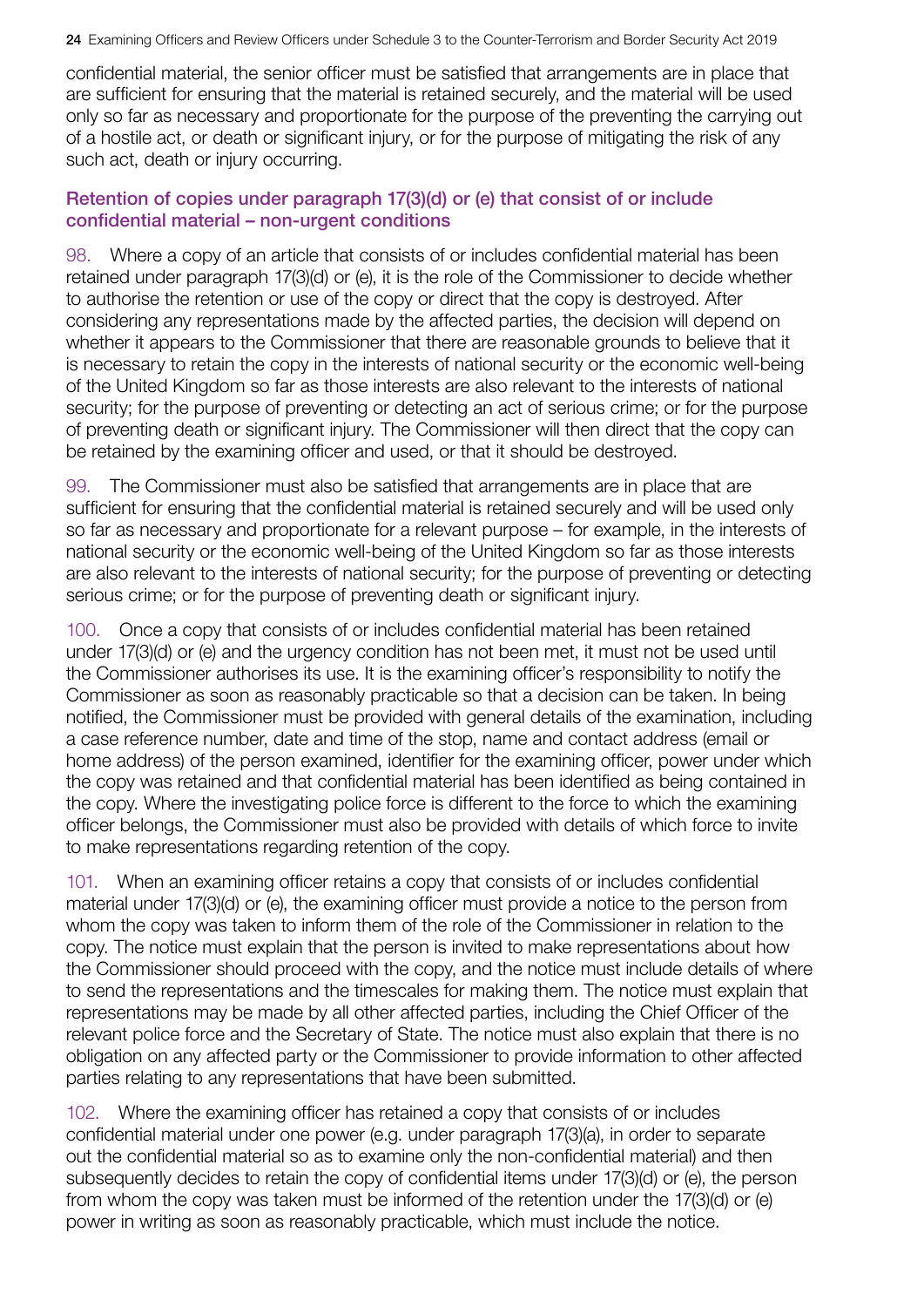<span id="page-27-0"></span>103. All representations to the Commissioner must be made in writing no later than the end of four weeks beginning with the date of the notice provided to the person by the examining officer. Written representations may include email.

104. When representations are provided that retention and use is necessary, they should explain the reasons for believing that retention of the copy is necessary in the interests of national security or the economic well-being of the United Kingdom so far as those interests are also relevant to the interests of national security; for the purpose of preventing or detecting an act of serious crime; or to prevent death or significant injury.

105. It is not the responsibility of the examining officer to communicate a decision of the Commissioner to the affected parties. Once the Commissioner has made a decision on how to proceed with the copy, the Commissioner will inform all affected parties whether or not authorisation to retain and use the copy has been granted. The Commissioner will inform all affected parties of a decision, in writing, as soon as reasonably practicable following the receipt of representations (that have been provided by the required deadline).

106. Paragraph 19(2) of Schedule 3 provides an opportunity for an affected party to appeal where a Judicial Commissioner, other than the Commissioner, exercises a function in relation to a copy that consists of or includes confidential material. In these circumstances, the affected party may ask the Commissioner to decide whether to approve the way in which the function was exercised. This must be explained in the notice provided to the examinee where a copy that consists of or includes confidential material has been retained under 17(3)(d) or (e), but it is the responsibility of the Commissioner's office, when communicating the outcome to all affected parties, to indicate whether it was the decision of a Judicial Commissioner.

107. In communicating the decision of a Judicial Commissioner (but not a decision of the Investigatory Powers Commissioner) to the affected parties in relation to a copy that consists of or includes confidential material retained under 17(3)(d) or (e), the Commissioner's office will inform each party that no action will be taken until the Commissioner's office has confirmed that there has been no appeal requested, or if there has been an appeal, until the outcome of the appeal is notified. Where it has been communicated that the decision was taken by a Judicial Commissioner, the affected parties have two weeks beginning on the day of the notification of the decision, to seek an appeal to the Investigatory Powers Commissioner. Where an appeal has been made, the Commissioner will inform all affected parties of the decision, in writing, as soon as reasonably practicable. The decision at the conclusion of any appeal will be final and the associated action will be taken forward upon notification of the outcome.

108. The examining officer must comply with the decision and any associated direction of the Judicial Commissioner as soon as reasonably practicable, but only following notification by the Commissioner's office that no appeal has been requested, or having been notified of an appeal, the Commissioner confirms the outcome. Where the Commissioner directs the destruction of the copy, the person must be informed that no confidential material is being retained under paragraphs 17(3)(d) or (e) as soon as reasonably practicable. A decision or direction of the Commissioner does not preclude the examining officer from further retaining the copy under paragraph 17(3)(b) or (c) if the confidential material is capable of being separated from non-confidential material (see paragraph 91).

#### Retention of copies under paragraph 17(3)(d) or (e) that consist of or include confidential material – urgency condition

109. Where the examining officer retains a copy of an article that consists of or includes confidential material under paragraph 17(3)(d) or (e) and considers that the urgency condition is met in relation to the copy, the examining officer may apply to a senior officer for authorisation to retain and use the copy prior to seeking authorisation from the Commissioner. In such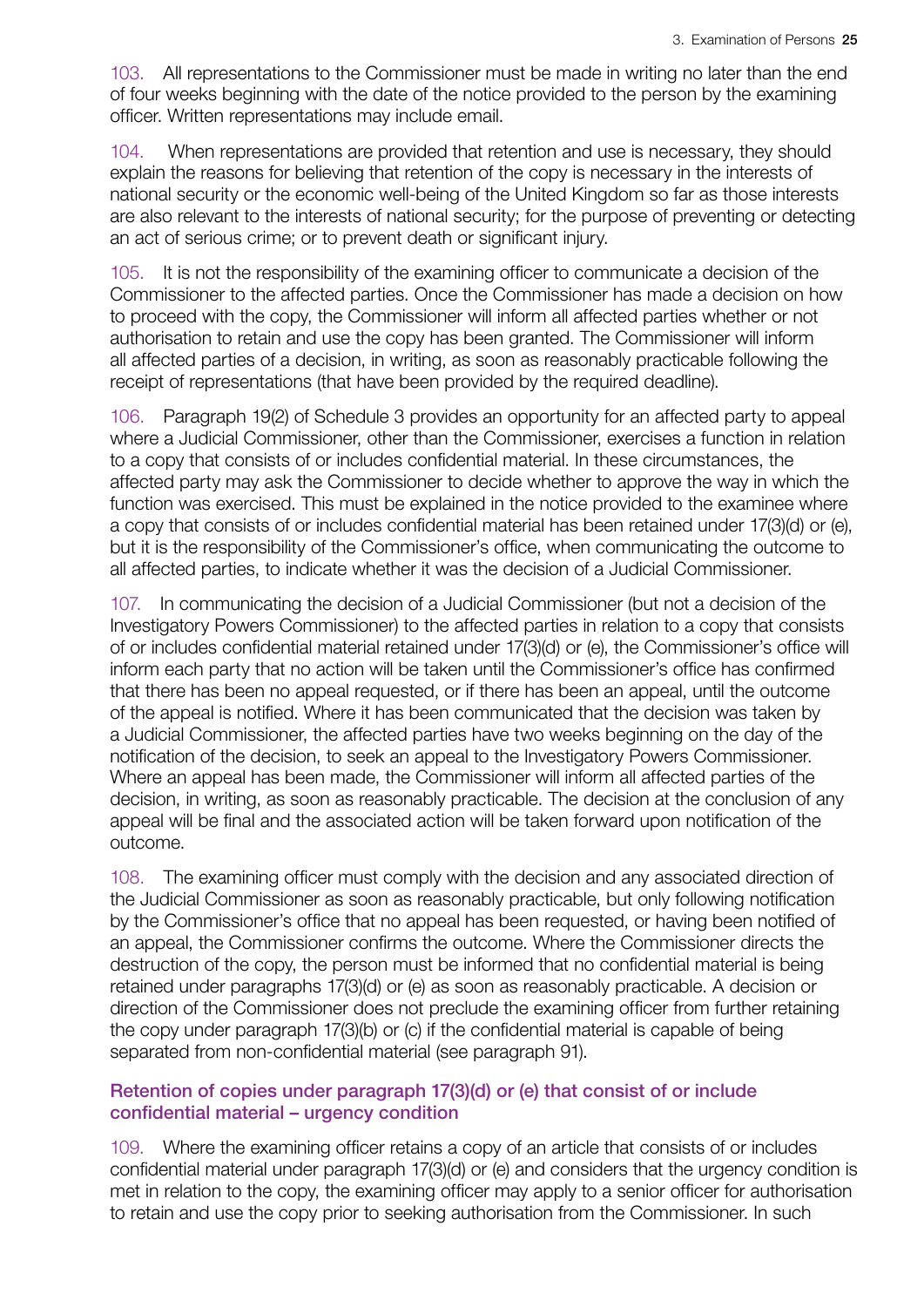circumstances, it is the role of the Commissioner to decide firstly whether to approve or cancel the grant of the authorisation to retain and use the copy under the urgency condition and secondly whether to vary or add further conditions to the conditions on which the authorisation was granted, or to direct that the copy is destroyed. The urgent provisions under paragraphs 20, 21 and 22 of Schedule 3 can be used if the examining officer considers that:

- a. There is an urgent need for the copy to be examined or otherwise used for the purpose of preventing;
	- i. the carrying out of a hostile act, or
	- ii. death or significant injury,

or for the purpose of mitigating the risk of any such act, death or injury occurring, and

b. The time it would take for the requirements of the standard authorisation process (i.e. the authorisation process under paragraph 18) to be complied with in relation to the copy would not enable such use to take place with sufficient urgency.

110. The examining officer must take no further action in relation to the copy unless authorised to do so by a senior officer of a rank no lower than a superintendent who is not directly involved in the exercise of any power under Part 1 of Schedule 3 to make the copy or to question a person from whom the article was taken from which the copy was made. The senior officer may grant an authorisation for the retention and use of the copy if satisfied that there are reasonable grounds for considering that the urgency condition is met in relation to the copy. An authorisation must be recorded in writing and may be granted subject to whatever conditions the senior officer thinks appropriate. If the senior officer does not agree to give authorisation, then the copy must be destroyed as soon as reasonably practicable, unless the examining officer decides to retain the copy under a different power or seek a non-urgent authorisation under paragraph 18.

111. Where that authorisation by the senior officer has been given, it is the examining officer's responsibility to notify the Commissioner and each affected party as soon as reasonably practicable and in any event within 24 hours after the grant of the authorisation. In being notified, the Commissioner must be provided with general details of the examination, including a case reference number, date and time of the stop, name and contact address (email or home address) of the person examined, identifier for the examining officer, power under which the copy was retained and that confidential material has been identified as being contained in the copy. The notification must also detail the conditions on which the authorisation was granted, the reasons for believing that there was an urgent need to retain and use the copy and why the standard retention process would not enable such use to take place with sufficient urgency. The notification must also include the name and identifier of the senior officer who gave the authorisation. Where the investigating police force is different to the force to which the examining officer belongs, the Commissioner must also be provided with details of which force to invite to make representations regarding retention of the copy.

112. In being notified, the person from whom the copy of the article was taken must be provided with a notice to inform them of the role of the Commissioner in relation to the copy. The notice must explain that the person is invited to make representations about how the Commissioner should proceed in relation to the copy, and the notice must include details of where to send the representations and the associated timescales for making them. The notice must explain that representations may be made by all other affected parties, including the Chief Officer of the relevant police force and the Secretary of State. The notice must also explain that there is no obligation on any affected party or the Commissioner to provide information to other affected parties relating to any representations that have been submitted.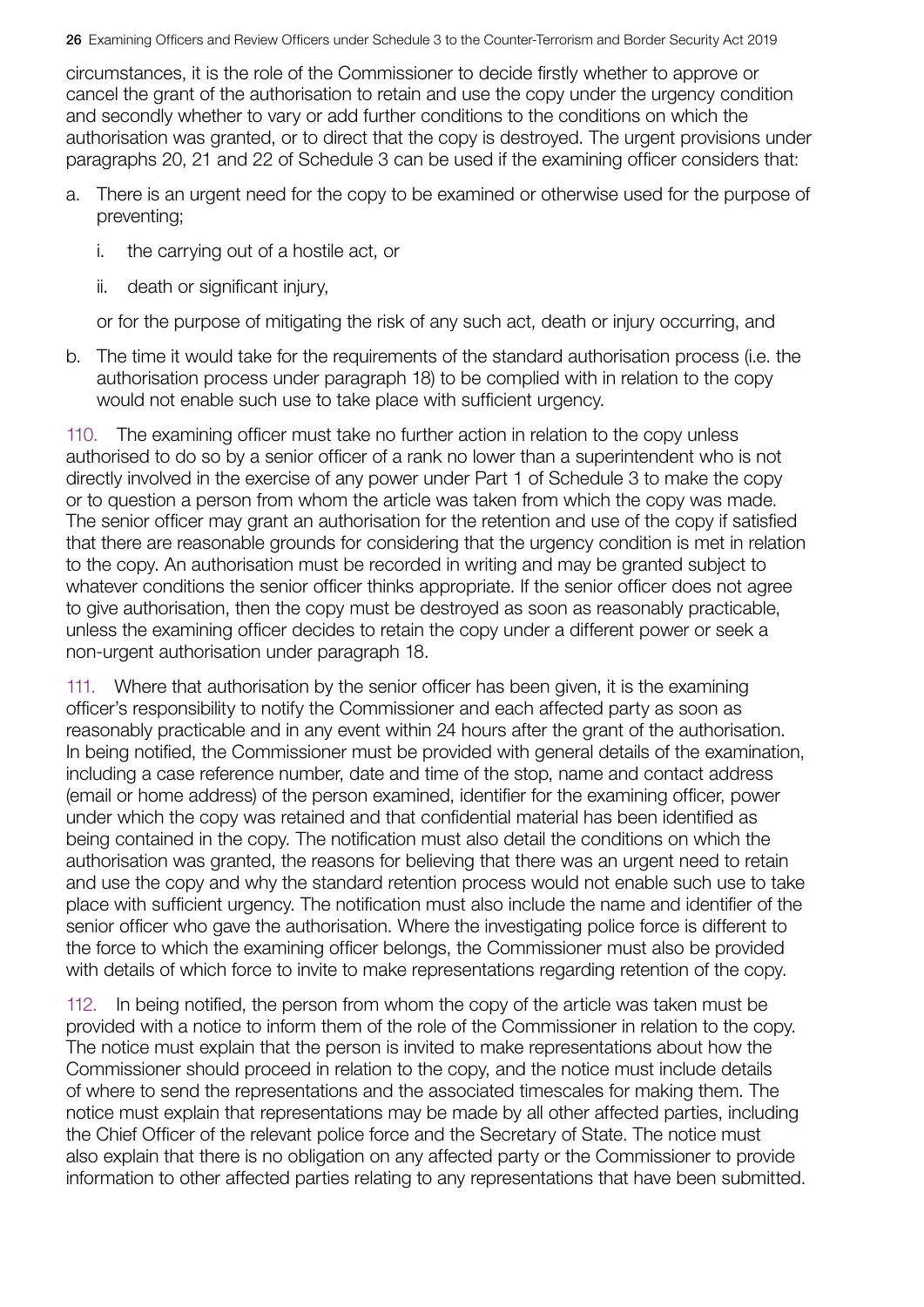113. Where the examining officer initially retains a copy which consists of or includes confidential material under one power but subsequently retains the copy under paragraph 17(3)(d) or (e) and the urgency condition is met, the person from whom the article was taken must be informed of the retention under the new power in writing as soon as reasonably practicable, which must include the notice. The examining officer should also attempt to contact the person by phone to inform them of this notice.

114. All representations to the Commissioner must be made in writing, which may include email. Any representations should be made no later than the end of two working days beginning with the first working day after the day on which the authorisation is granted. The Commissioner is required to have regard to any representations received within the two working-day period before making a decision. A decision to approve the authorisation or cancel the authorisation must be made after the end of the time for making representations and before the end of the period of three working days beginning with the first working day after the day on which the authorisation is granted<sup>20</sup>.

115. When representations are provided that continued retention and use is necessary, they should set out their support for the grant of the authorisation and if necessary, any further conditions or variation of the existing conditions that are sought.

116. It is not the responsibility of the examining officer to communicate a decision of the Commissioner to the affected parties. Once the Commissioner has made a decision on whether to approve, amend or cancel the authorisation, the Commissioner will inform all affected parties whether or not authorisation to retain and use the copy has been granted. The Commissioner will inform all affected parties, in writing, as soon as reasonably practicable following a decision.

117. If the decision of the Commissioner is to cancel the authorisation, any further use of the copy by virtue of the authorisation must stop as soon as possible. The Commissioner may also direct that:

- a. The copy is destroyed, and
- b. All reasonable steps are taken to secure that any information derived from the copy is also destroyed.

118. Paragraph 22(10) of Schedule 3 provides an opportunity for an affected party to appeal where a Judicial Commissioner, other than the Commissioner, exercises a function in relation to a copy which consists of or includes confidential material. In these circumstances, the affected party may ask the Commissioner to decide whether to approve the way in which the function was exercised. This must be explained in the notice provided to the examinee where a copy which consist of or includes confidential material has been retained under paragraph 17(3)(d) or (e) and the urgency condition is met. It is, however, the responsibility of the Commissioner's office, when communicating the outcome to all affected parties, to indicate whether it was the decision of a Judicial Commissioner.

119. In communicating the decision of a Judicial Commissioner (but not a decision of the Investigatory Powers Commissioner) to the affected parties in relation to a copy retained under the urgency condition, the Commissioner's office will inform each party that the decision will not take effect until the Commissioner's office has confirmed that there has been no appeal requested, or if there has been an appeal, until the outcome of the appeal is notified. Where it

<sup>&</sup>lt;sup>20</sup> For example, if authorisation to use the urgency condition is granted on a Monday, representations must be made no later than 11.59pm on the following Wednesday (end of two working days beginning with the first working day after the day on which the authorisation is granted). In this case, a decision to approve or cancel the authorisation must be made between 12.00am and 11.59pm on Thursday (after the end of the time for making representations and before the end of the period of three working days beginning with the first working day after the day on which the authorisation is granted).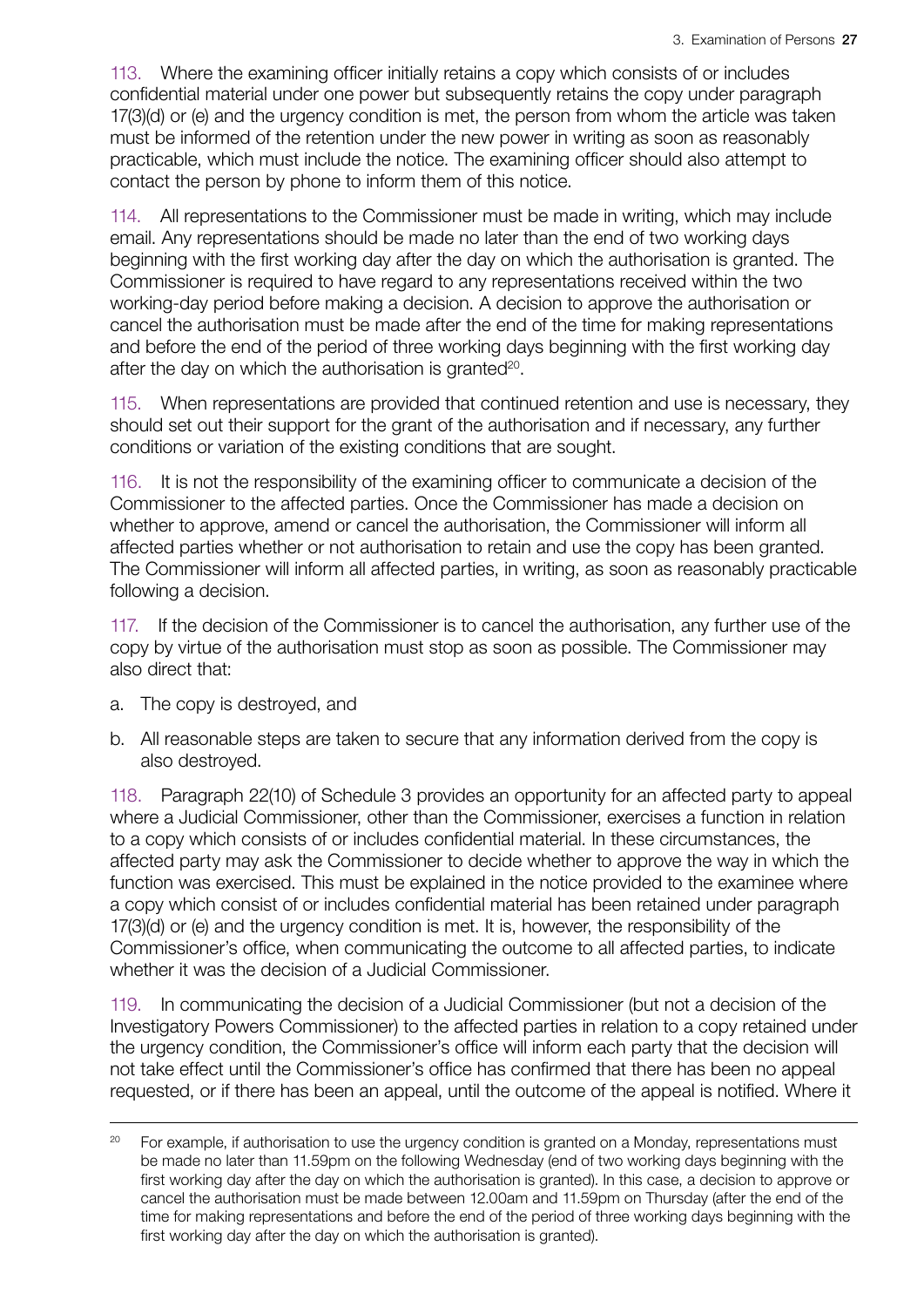<span id="page-30-0"></span>has been communicated that the decision was taken by a Judicial Commissioner, the affected parties may appeal to the Investigatory Powers Commissioner within two working days beginning with the first working day after the day on which the decision is notified. Where an appeal has been made, the Commissioner will inform all affected parties of the decision, in writing, as soon as reasonably practicable. The decision at the conclusion of any appeal will be final and the associated action will be taken forward upon notification of the outcome.

120. The examining officer must comply with the decision and any associated direction of the Judicial Commissioner as soon as reasonably practicable, but only following notification by the Commissioner's office that no appeal has been requested, or having been notified of an appeal, the Commissioner confirms the outcome. Where the Commissioner directs the destruction of the copy, the person must be informed that no confidential material is being retained under paragraphs 17(3)(d) or (e) as soon as reasonably practicable. A decision or direction of the Commissioner does not preclude the examining officer from further retaining the copy under paragraph 17(3)(b) or (c) if the confidential material is capable of being separated from non-confidential material (see paragraph 91).

# Records of examinations

121. Records of all examinations and detentions must be kept for statistical or reference purposes for as long as judicial challenge or a complaint about the use of the powers can be made. Records must include, as a minimum, the name of the person examined, the identification of officers using the powers, self-declared ethnicity of the person examined, if given; the location, date, time and total duration of the examination; and, if relevant, the time of detention.

122. Records of the examination and reviews of detention by the review officer must also be kept in accordance with the Management of Police Information guidance. Records of the examination, including records of reviews of detention, will not be given to the person or their solicitor at the time of the examination but will be managed in accordance with Management of Police Information guidance, General Data Protection Regulation and the Data Protection Act 2018.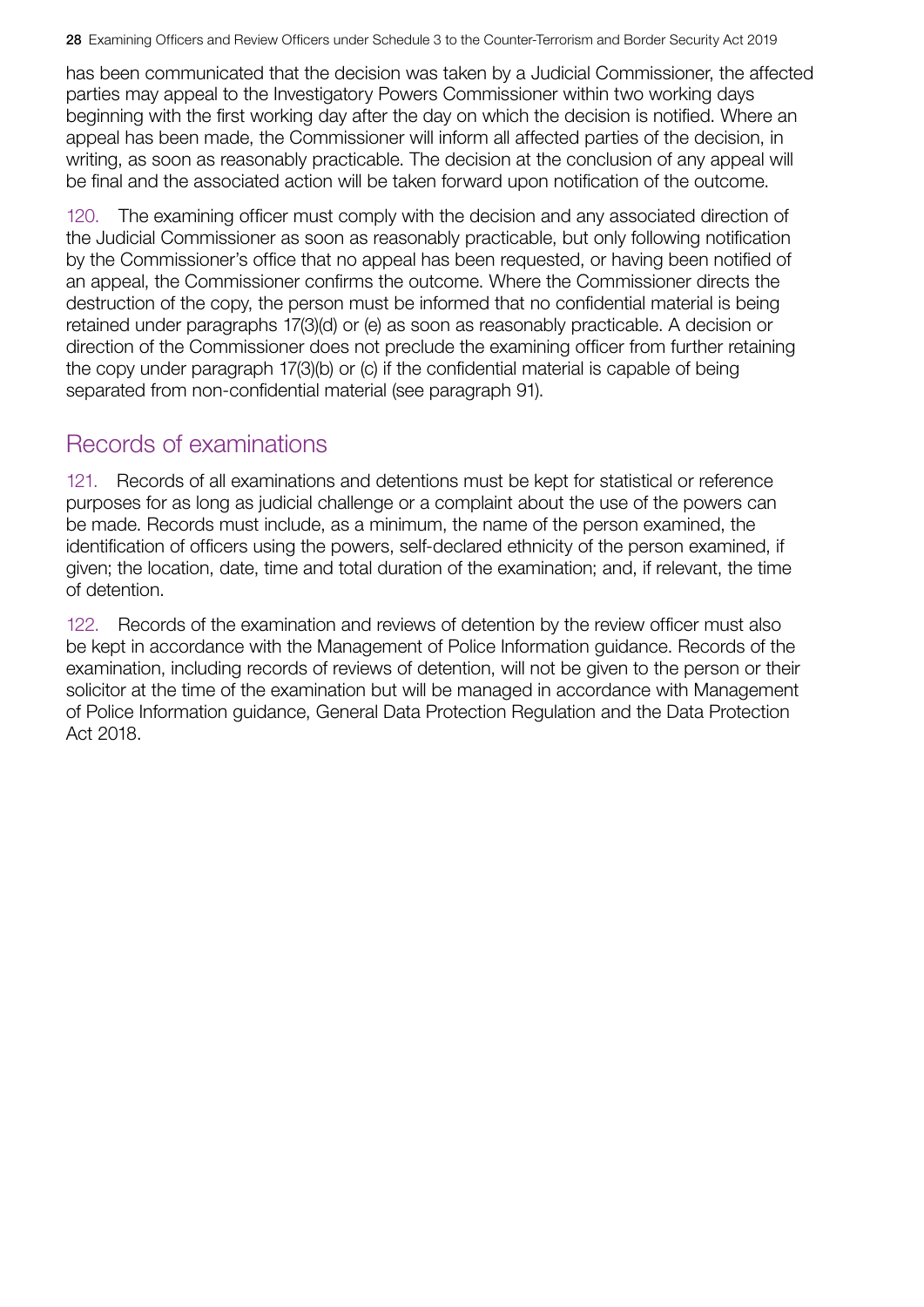# <span id="page-31-0"></span>4. Detention

# When can a person be detained under Schedule 3?

123. An examining officer may detain a person under paragraph 4 of Schedule 3, at any time, for the purpose of exercising examination powers under paragraph 1 and 2 (i.e. in order to determine whether the person appears to be, or to have been, engaged in hostile activity and to question a person in the border area for the purpose of determining whether the person's presence there is connected with the person's entry into, or departure from, Northern Ireland). In order to continue to question a person beyond one hour from the commencement of the examination, the examining officer must detain the person before the expiry of that first hour of the examination.

124. The power to detain must be exercised in a manner which is proportionate to the legitimate aim. The decision of an examining officer to detain a person will be made on a case by case basis, but may be made for the types of reasons described below:

- The person refuses to co-operate with any legal obligation or insists on leaving. For example, where the person obstructs or seeks to frustrate the examination.
- The examining officer determines that he/she will need longer than one hour to complete the examination. For example, where a more extensive search of a person's belongings is necessary, or where the services of an interpreter are required.
- The examining officer deems it appropriate to exercise additional powers available through detention. For example, to establish a person's identity or to assist in determining a person's engagement in hostile activity through the taking of fingerprints and samples (paragraphs 34 and 42 of Schedule 3), or where it is necessary to carry out a strip search (paragraph 8(5) of Schedule 3).
- To facilitate relocation of the examination from a port location to another place, because there would be more suitable facilities at that place.

The above list of reasons is illustrative only, not exhaustive. It is important to note that detention is an option at any time to compel the person to remain with the examining officer to continue to question and/or search during the examination process.

125. Where a person is detained under Schedule 3, at the start of the detention the examining officer must:

• Inform the person that he or she is not under arrest or caution, but that he or she is being detained under paragraph 4 of Schedule 3;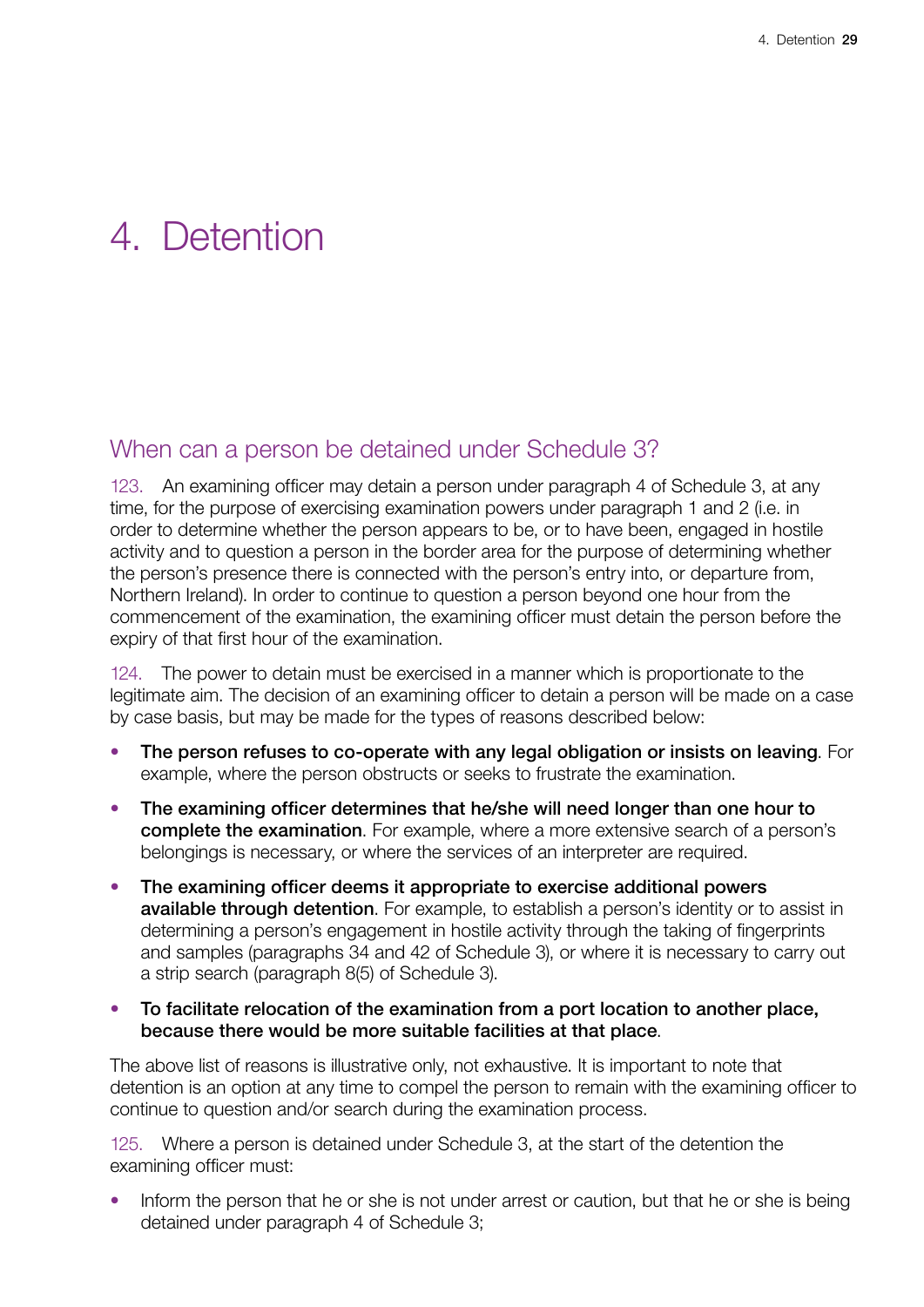- <span id="page-32-0"></span>• Inform the person that the purpose of the detention is to facilitate his or her examination for the purpose explained at the outset of the examination;
- Explain that the person is under particular duties and that he or she has particular rights (see from paragraph 127 of this Code for further information); and
- Give them a Notice of Detention under Schedule 3 (as set out at Annex A), which explains a person's duties and rights.

126. Detention does not necessitate taking the person to another place. An examining officer may consider relocation from a port location to a police station or any other place where the person's presence is considered necessary:

- If the port location is unsuitable for continued examination i.e. due to a lack of facilities, such as refreshments, toilets, or for some other welfare consideration;
- To gain access to facilities or equipment not available at the port i.e. interpretation and translation services, video/audio recording<sup>21</sup>, biometric sampling equipment; and/or
- The examining officer considers it appropriate to relocate for safety reasons.

The above list of reasons is illustrative only, not exhaustive.

# Duties of the person being examined when under detention

127. The examining officer must advise the detained person that he or she continues to be under a duty to answer questions and give the officer any information in his or her possession which the officer requests for the purposes of the examination (see paragraph 41 regarding questioning that would require a person to disclose or confirm the identity of a source of journalistic information or disclose information subject to legal privilege). The examining officer must inform the person that wilfully failing to comply with a duty imposed by Schedule 3, or wilfully obstructing, or seeking to frustrate a search or examination under Schedule 3, is a criminal offence under paragraph 23 of Schedule 3.

128. The examining officer should inform the person that any answer or information that the person provides orally in response to a question asked during the examination cannot be used as evidence in criminal proceedings. The person should also be informed that this will not be the case where the person is prosecuted for wilfully failing to comply with a duty imposed under or by virtue of Part 1 of Schedule 3; for obstructing or seeking to frustrate, a search or examination under Schedule 3; or where they are prosecuted for perjury.

129. The person should also be informed that it will be possible for oral answers given in response to questions put to the person in a Schedule 3 examination to be used as evidence in a situation where the person has been prosecuted for an offence other than those already mentioned where, in giving evidence, they make a statement that is inconsistent with that oral answer or information given. In such a situation, the person's statement can only be used where they or their lawyer first adduces it as evidence, or asks a question relating to it, in their defence.

# Rights of the person being examined when under detention

130. If during the course of examining a person who has been detained under paragraph 4 of Schedule 3, the examining officer decides to examine the person under Schedule 7 to the 2000 Act for counter-terrorism purposes, the person must be detained under paragraph 6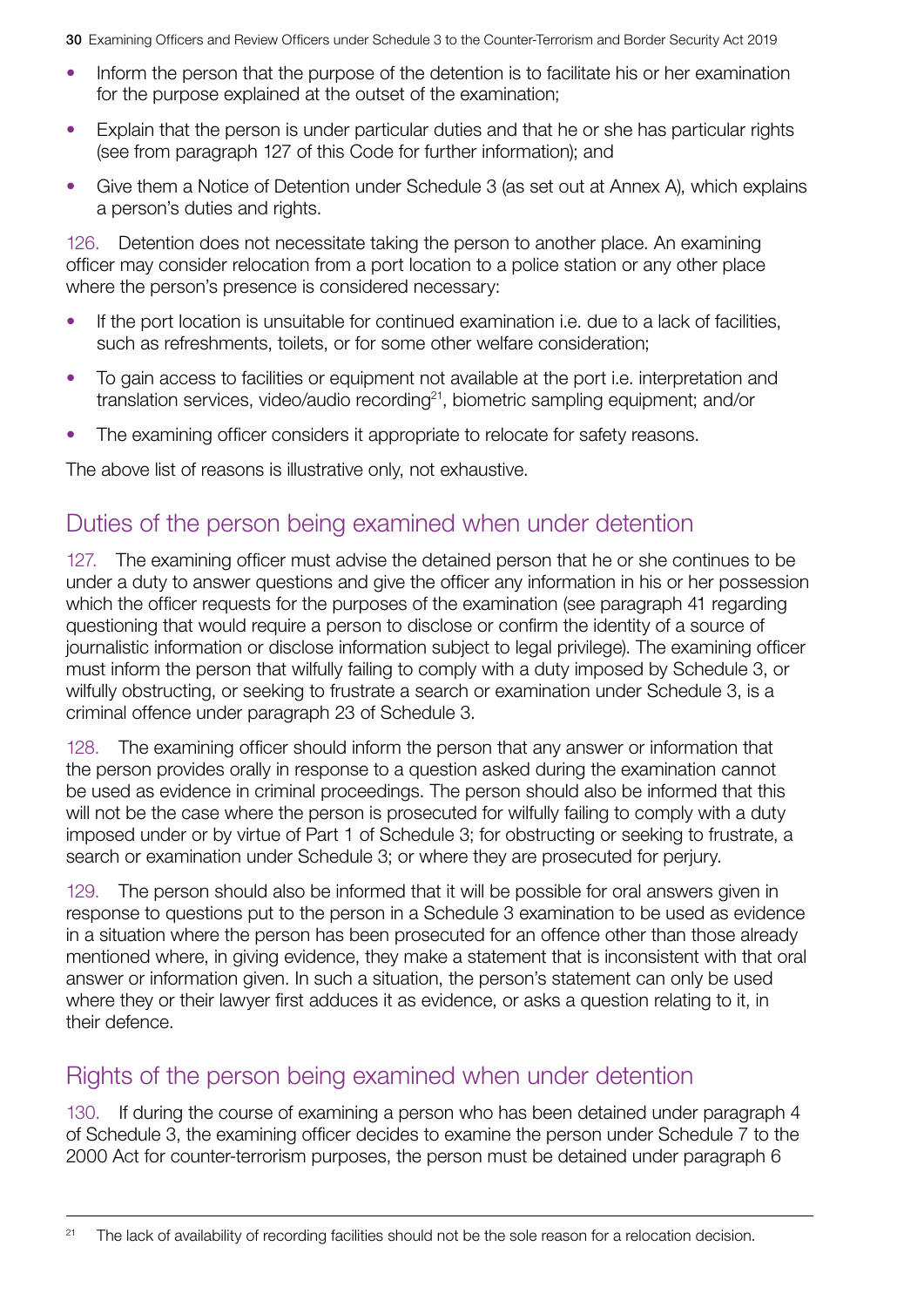<span id="page-33-0"></span>of Schedule 7. The officer must explain to the person that they are no longer detained under Schedule 3 and are being detained under Schedule 7 (at which point the officer must adhere to the Schedule 7 Code of Practice).

131. The reverse is true where an examining officer decides, during the course of examining a person who has been detained under Schedule 7, to examine the person under Schedule 3. In such circumstances, the person will have the rights and entitlements of a person detained for the purposes of examination from the outset of the second detention, and any rights that have been exercised with respect to the first detention may continue to be exercised during the second detention.

#### Right to access a solicitor in private

132. Where a person is detained for the purpose of a Schedule 3 examination, that person is entitled to consult a solicitor in private (whether in person or by telephone or any other reasonable way that the person wants to carry out that consultation) at any time if he or she so requests, which will be at public expense through legal aid.<sup>22</sup>

133. The examining officer must postpone questioning the person until he or she has consulted a solicitor in private (or has communicated that he or she no longer wishes to do so), unless the examining officer reasonably believes that postponing questioning until then would be likely to prejudice the purpose of the examination. For example, where the person insists on consulting with a particular solicitor who will not be available to consult with the person within a reasonable time period whether in person, on the telephone or by other means. If the examining officer decides not to postpone questioning the reasons must be recorded.

#### 134. A detained person is entitled to consult privately with a solicitor in person

unless the examining officer reasonably believes that the time it would take to consult a solicitor in person would be likely to prejudice the purpose of the examination. For example, if the detained person's solicitor of choice is a number of hours away and unable to get to the police station or port in sufficient time to allow the examination to proceed. Where the examining officer refuses to allow a person to consult with a particular solicitor in person, he or she must make a written record of their reasons for doing so. The examining officer must inform the detained person that he or she may consult with their solicitor by another mode, for example, private telephone conversation.

135. Where consultation in person between the detained person and a particular solicitor is refused, and the person elects to consult in another way, for example by telephone, the examining officer must facilitate this, unless they reasonably believe that doing so would be likely to prejudice the purpose of the examination. For example, the person may not phone the solicitor multiple times, or extend the duration of a call beyond a reasonable time if it appears that the purpose of the examination is likely to be prejudiced. In such circumstances, if the examining officer reasonably believes that the delay caused by requesting multiple phone calls will prejudice the purpose of the examination, for example by leaving insufficient time to interview the person properly, the questioning may proceed.

136. Where the person specifies that he or she wants to consult a particular solicitor, and that solicitor will not be available within a reasonable period of time by any means (personal, telephone or other means) the examining officer must advise the person of the duty solicitor scheme.

137. The person may choose to be accompanied by a solicitor during questioning, whether the consultation is or has been in person or by way of a telephone call. If the detained person expresses a wish for a solicitor to be present during questioning, the examining officer must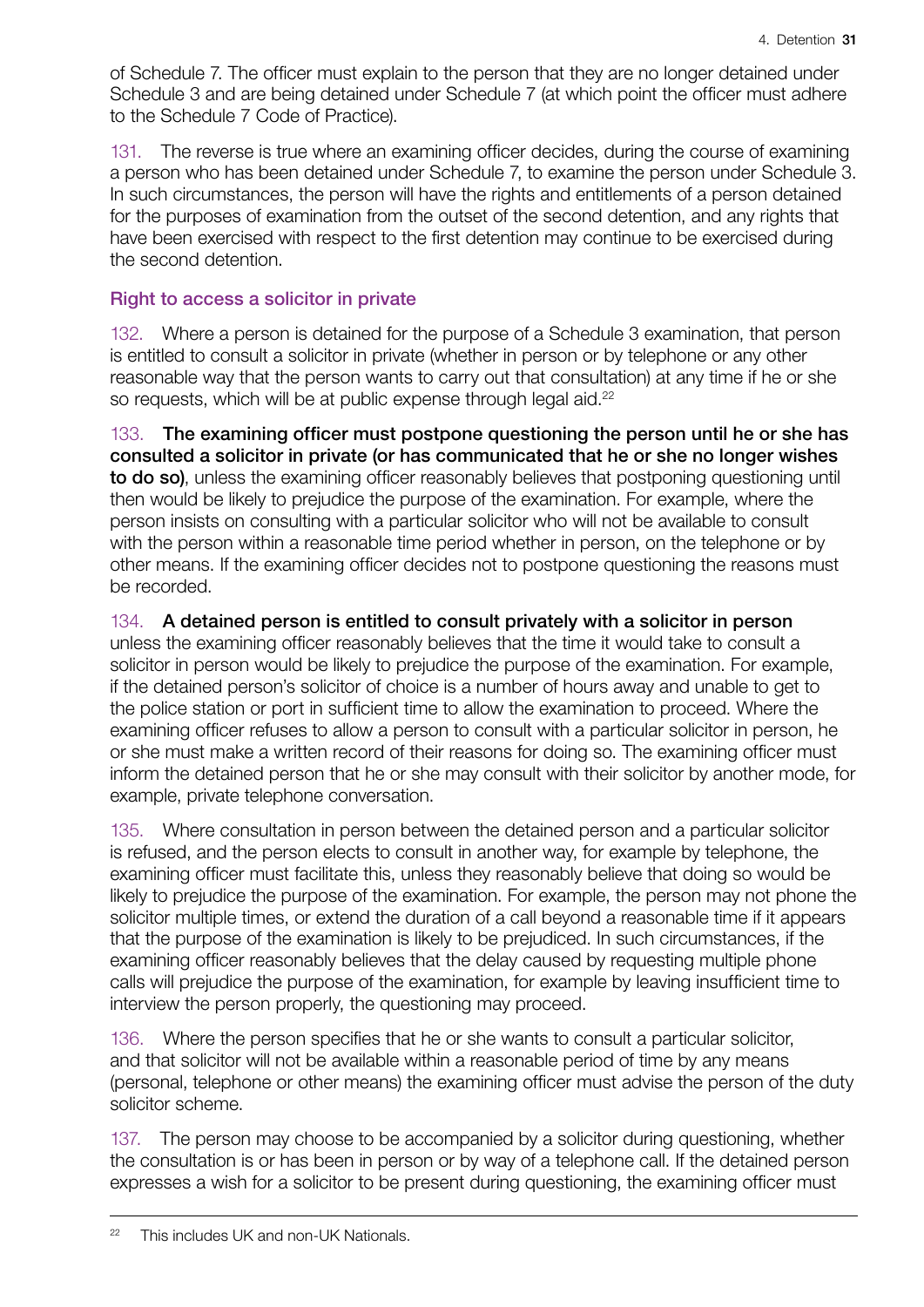facilitate this unless the officer reasonably believes that doing so would be likely to prejudice the purpose of the examination, for example by causing unreasonable delay to the process of examination.

138. The examining officer must explain the Schedule 3 powers to the solicitor and the obligations the person is under. The solicitor can also be provided with the Public Information Leaflet.

#### *England, Wales and Northern Ireland*

139. In certain exceptional circumstances, the entitlement to consult a solicitor in England, Wales and Northern Ireland can be delayed under paragraph 32 of Schedule 3 with the authority of a superintendent or above. For example, where the officer has reasonable grounds to believe that the consultation would lead to (paragraph 32(3)):

- a. Interference with or harm to evidence of an indictable offence;
- b. Interference with or physical injury to any person;
- c. The alerting of persons who are suspected of having committed an indictable offence but who have not been arrested for it;
- d. The hindering of the recovery of property obtained as a result of an indictable offence; or,
- e. Interference with the gathering of information about the commission, preparation, or instigation of acts carried out in connection with a person's engagement in hostile activity.

140. In such circumstances a police officer not below the rank of superintendent, may, if it appears to the officer to be necessary, direct (under paragraph 33 of Schedule 3) that the right may not be exercised (or further exercised) by consulting the solicitor who attends for the purpose of the consultation or who would so attend but for the giving of the direction. The right may instead be exercised by consulting a different solicitor of the detained person's choosing. This may be where the directing officer has reasonable grounds to believe that the detainee will use the cover of confidentiality of conversations with a solicitor to pass on instructions or information to a third party, either wittingly or unwittingly.

### *Scotland*

141. In certain exceptional circumstances, the entitlement to consult a solicitor in Scotland can be delayed under paragraph 37 of Schedule 3 with the authority of a superintendent or above. For example, where, in the officer's view, the delay is necessary on one of the following grounds (paragraph 39(4)):

- a. That it is in the interests of the investigation or prevention of crime;
- b. That it is in the interests of the apprehension, prosecution or conviction of offenders;
- c. That it will further the recovery of property obtained as a result of the commission of an offence;
- d. That it will further the operation of Part 2 or 3 of the Proceeds of Crime Act 2002 or the Proceeds of Crime (Northern Ireland) Order 1996 (S.I. 1996/1299 (N.I. 9)) (confiscation of the proceeds of an offence);
- e. That it will further the gathering of information about the commission, preparation or instigation of acts carried out in connection with a person's engagement in hostile activity.

142. In such exceptional circumstances a police officer not below the rank of superintendent, may, if it appears to the officer to be necessary, direct (under paragraph 39 of Schedule 3) that the right may not be exercised (or further exercised) by consulting the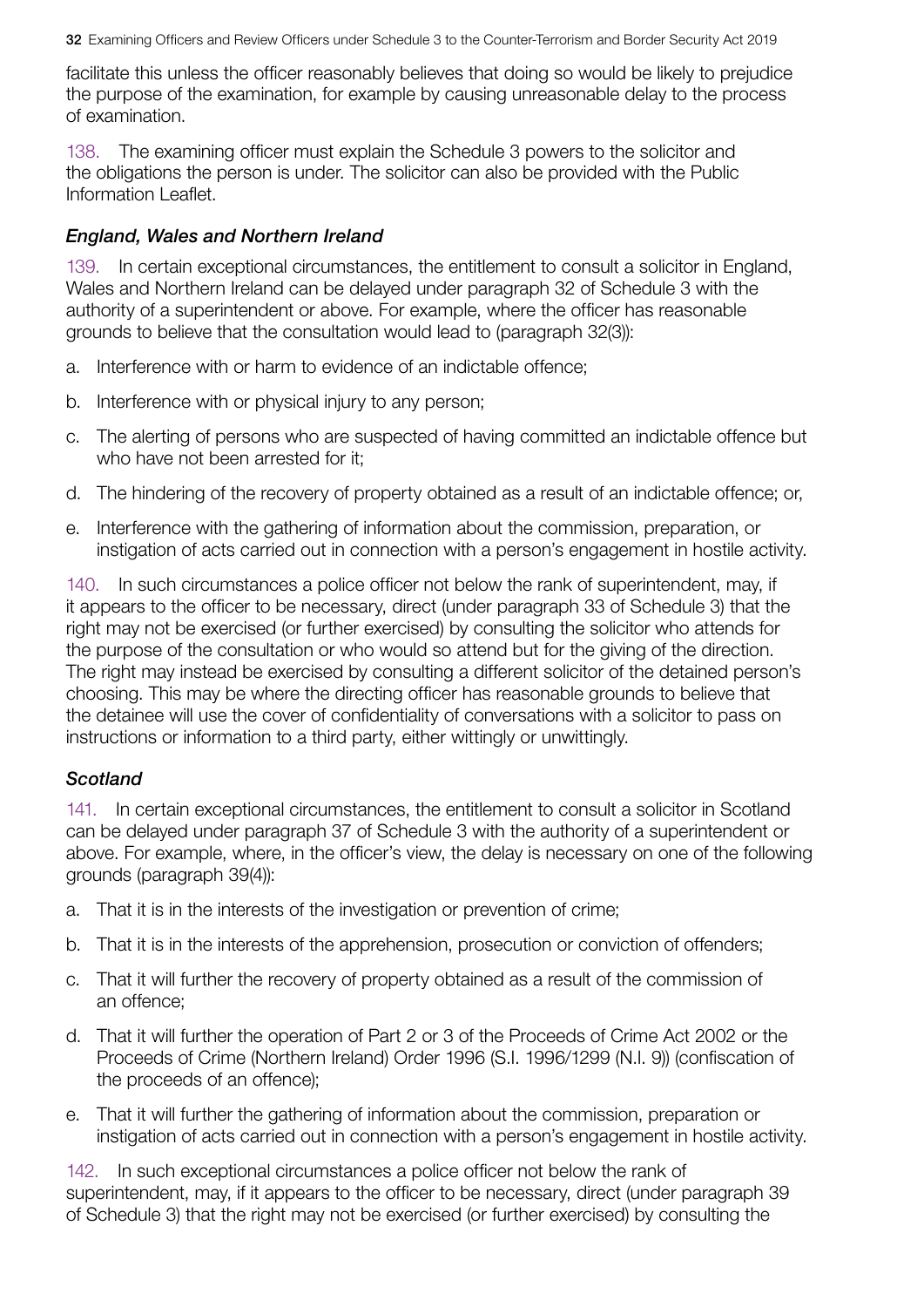<span id="page-35-0"></span>solicitor who attends for the purpose of the consultation or who would so attend but for the giving of the direction. The right may instead be exercised by consulting a different solicitor of the detained person's choosing. This may be where the directing officer has reasonable grounds to believe that the detainee will use the cover of confidentiality of conversations with a solicitor to pass on instructions or information to a third party, either wittingly or unwittingly.

143. A police officer of at least the rank of Assistant Chief Constable, in Scotland, may also direct that the solicitor is not to be allowed to be present at an interview (under paragraph 41 of Schedule 3) if the officer is satisfied that the solicitor's behaviour during the interview would interfere with, or obstruct, the conduct of the interview.

### Other rights under detention

144. The detained person is entitled to have a friend, relative or other person known to them who is likely to take an interest in their welfare informed as soon as is reasonably practicable that he or she is being detained (paragraph 29 of Schedule 3 or paragraph 37 for Scotland). Under certain exceptional circumstances this right can be delayed under paragraph 32 or 37 of Schedule 3 with the authority of a police officer of at least the rank of superintendent, for example, if that officer has reasonable grounds for believing that informing that person will have any of the consequences referred to above.

145. The detained person is entitled to obtain consular access, upon request, where the person is a citizen of a Commonwealth country or a national of a foreign country. The detained person must be informed of this right as soon as reasonably practicable. Should the detained person request that his or her High Commission, Embassy or Consulate be told of his or her whereabouts and the ground<sup>23</sup> for his or her detention, the request will be acted upon as soon as reasonably practicable. The exercise of this right must not be interfered with.

146. Where the detained person is a citizen of a country with which a bilateral consular convention or agreement<sup>24</sup> is in force requiring notification of their detention, the detained person must be informed that notification of their detention will be sent to the appropriate High Commission, Embassy or Consulate as soon as practicable, whether he or she request it or not, and such notification must be so given. If the detained person has dual or multiple nationalities, this will require both (or all) countries to be informed. Consular officers may, if the detained person agrees, visit the detained person and, if required, arrange legal advice.

147. Notwithstanding the provisions of consular conventions, if the detained person claims that they are a refugee or have applied, or intend to apply, for asylum status in the UK, the examining officer must ensure that UK Visas and Immigration (UKVI) is informed as soon as practicable. UKVI will then determine whether compliance with the relevant international obligations requires notification of the detention to be sent and will inform the examining officer as to what action is required.

### Access to healthcare and the examination period

148. The examining officer must continue to consider the person's welfare in accordance with paragraph 45 of this Code. Where a person detained under paragraph 4 of Schedule 3 is removed to hospital because the person needs medical treatment, the period of travel to and from hospital and time spent in hospital is not to be included in calculating the 6 hour examination period. Any time, however, during which the person is being questioned under paragraph 1 or 2 in hospital, or on the way there or back is to be included in calculating the

 $23$  'Ground' here refers to the power under which they are detained and the purpose of the power.

<sup>&</sup>lt;sup>24</sup> Consular Convention or Agreement: [https://www.gov.uk/government/publications/table-of-consular](https://www.gov.uk/government/publications/table-of-consular-conventions-and-mandatory-notification-obligations)[conventions-and-mandatory-notification-obligations](https://www.gov.uk/government/publications/table-of-consular-conventions-and-mandatory-notification-obligations) and [https://www.gov.uk/government/publications/](https://www.gov.uk/government/publications/foreign-embassies-in-the-uk) [foreign-embassies-in-the-uk.](https://www.gov.uk/government/publications/foreign-embassies-in-the-uk)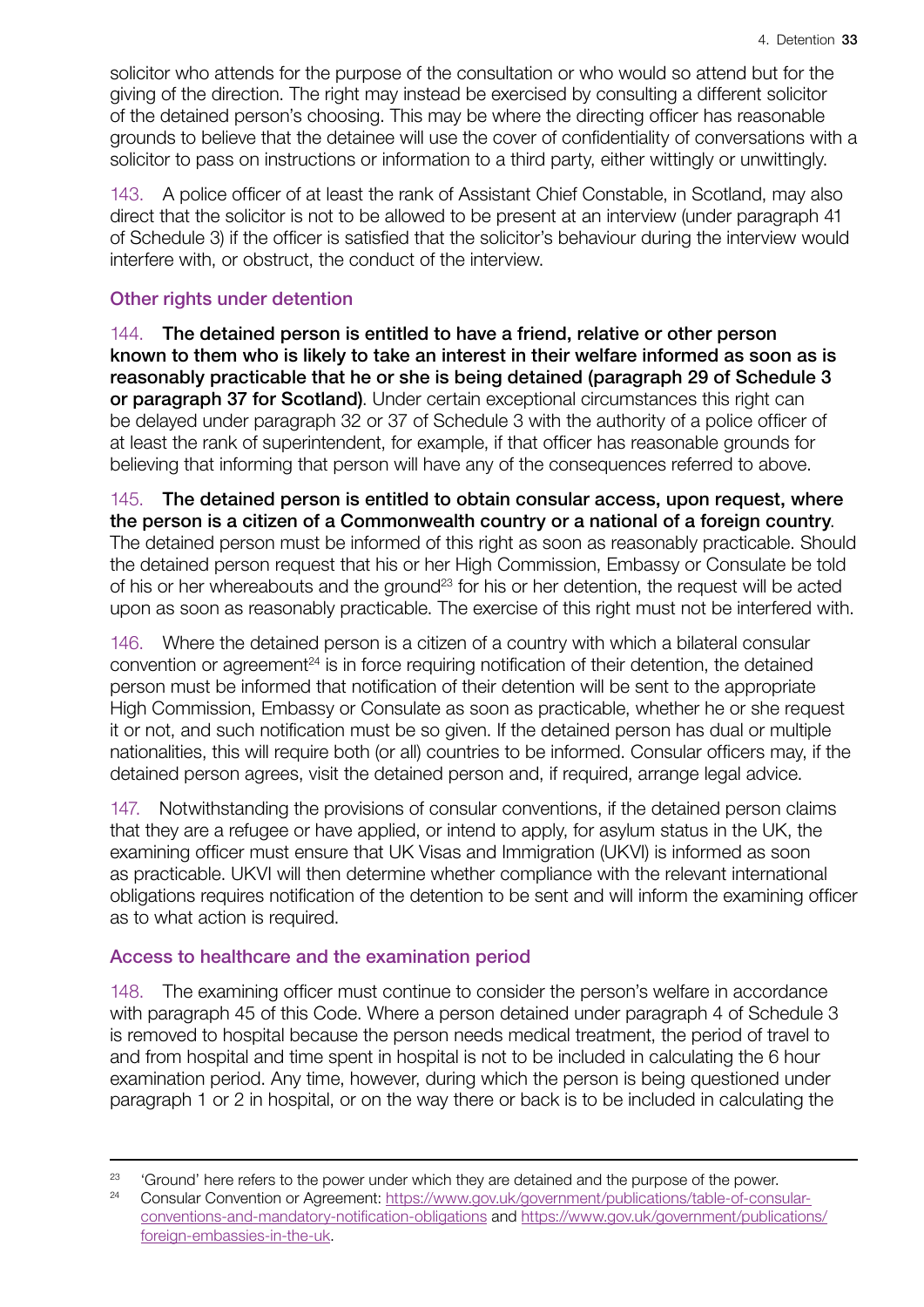<span id="page-36-0"></span>6 hour examination period (see paragraph 5(5) of Schedule 3). Where a person is removed to hospital for medical treatment, the examining officer must make a written record, clearly indicating when the examination was postponed and restarted.

# Children and other vulnerable people

149. Special care must be taken when considering whether to examine someone, where it is evident that the person is a child.<sup>25</sup>

150. Examining officers must bear in mind that children can be easily intimidated when examined especially if they are travelling alone. It is also important to bear in mind that children can be vulnerable to exploitation by adults wishing to further aims relating to hostile activity. Examining officers are not precluded from examining or detaining children but must do so only where they consider it to be absolutely necessary, for the purpose of allowing a determination to be made as to whether the child may be engaged in some way, wittingly or otherwise, in hostile activity. The examining officer must consider it necessary for the best interest of the child or in the interests of the public to question that child.

151. A child travelling alone must not be questioned in the absence of a responsible adult (for example a parent, guardian, teacher or social worker) unless there are exceptional reasons. If there are such reasons, the examining officer must record these in writing.

152. A child travelling with a responsible adult over 18 must be questioned in the presence of that responsible adult unless that person is thought to be exerting influence or pressure which could be detrimental to the child's interest, or is obstructive to the achievement of the purpose of the examination or the child objects to the presence of this person. If the examining officer decides to question the child in the absence of the responsible adult with whom that child is travelling, the reasons for taking that decision must be recorded.

153. If questioning under detention is considered necessary, it must only take place in the presence of an adult who can represent the child's interests. This should be a parent, a guardian, or (if the child is in care) a representative of the care authority or voluntary organisation. In the absence of any of the above, a social worker, or an adult who is not a police, immigration, customs or border enforcement officer, (or a person employed by those organisations), can act in this capacity. If the adult present during the questioning feels the need to consult a solicitor on the child's behalf they can do so.

154. The term 'in care' is used in this Code to cover all cases in which a child is 'looked after' by a local authority under the terms of the Children Act 1989, the Children (Northern Ireland) Order 1995 or the Children (Scotland) Act 1995.

155. These principles apply to other vulnerable people such as those who have a mental disorder. 'Mental disorder' is a generic term which has the meaning given to it in section 1(2) of the Mental Health Act 1983 as amended by the Mental Health Act 2007 – that is, any disorder or disability of mind. In Scotland, the relevant definition of "mental disorder" is contained in section 328 of the Mental Health (Care and Treatment) (Scotland) Act 2003, which is defined as "mental illness, personality disorder; or, learning disability". In Northern Ireland, the relevant definition of "mental disorder" is contained in article 3(1) of the Mental Health (Northern Ireland) Order 1986 and contains reference to "mental handicap", which is defined as "a state of arrested or incomplete development of mind which includes significant impairment of intelligence and social functioning".

<sup>&</sup>lt;sup>25</sup> A child means anyone who appears to be under the age of 18 in the absence of clear evidence that he or she is older.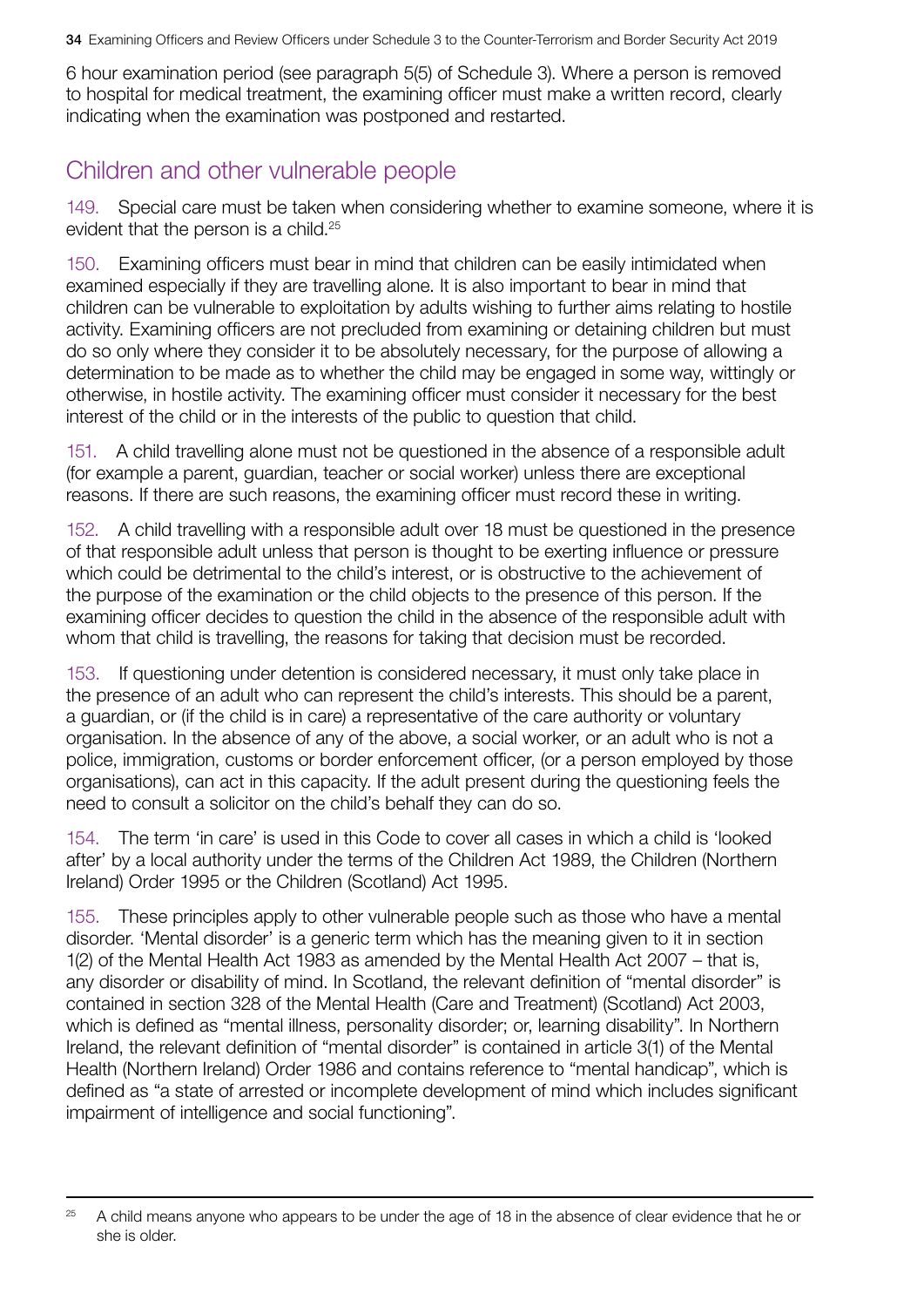# <span id="page-37-0"></span>Strip Search

156. A strip search is a search involving the removal of more than outer clothing. This search power does not extend to requiring a person to undergo an intimate search (searching a person's body orifice other than the mouth). Strip searches must not be undertaken routinely and can only be conducted when a person has been detained. A strip search at a port or police station may only take place where an examining officer has reasonable grounds to suspect that the person is concealing something which may be evidence that the person is or has been engaged in hostile activity. The search must be authorised by an officer of at least one rank higher than the examining officer and who has not been directly involved in the questioning of the person.

157. Strip searches may also be conducted under other powers where appropriate, for example where there is a risk of serious harm to a person or there is reason to believe that evidence of an offence is in imminent danger of being destroyed.

158. The following procedures must be observed when strip searches are conducted:

- An officer carrying out a strip search must be of the same sex as the person searched. For guidance on dealing with persons who are transgender (including transsexual or transvestite) see paragraph 56 of this Code;
- The search must take place in an area where the person being searched cannot be seen by anyone who does not need to be present, nor by a member of the opposite sex (except an appropriate adult whose presence has been specifically requested by the person being searched);
- Except in cases of urgency, where the examining officer believes there is a risk of serious harm to the person being searched or to others, or whenever a strip search involves exposure of intimate parts of the body, there must be at least two people present other than the person being searched, and if the search is of a child or an otherwise vulnerable person (as defined in relevant legislation referred to in paragraphs 149-155), a responsible adult must also be present;
- Except in urgent cases as above, a strip search of a child may take place in the absence of the responsible adult or with a different responsible adult present, only if the child signifies in the presence of the responsible adult that he or she prefers the search to be done either in the responsible adult's absence, or in the presence of a different responsible adult, provided that the responsible adult whose presence is not wanted agrees to be absent (and the responsible adult who is asked to attend agrees). A record must be made of the child's decision and signed by the responsible adult and any other responsible adult asked to attend. The presence of more than two people, other than a responsible adult, must be permitted only in the most exceptional circumstances;
- The search must be conducted with the proper regard to the sensitivity and vulnerability of the person concerned in these circumstances, and every reasonable effort must be made to secure the person's co-operation and minimise embarrassment. Persons who are searched must not, in the absence of exceptional circumstances, be required to have all their clothes removed at the same time, for example, a person should be allowed to put on their upper garments and then remove lower garments before further clothing is removed;
- Where necessary to assist the search, the person may be required to hold his or her arms in the air or to stand with his or her legs apart and to bend forward so that a visual examination may be made of the genital and anal areas, provided that no physical contact is made with any bodily orifice;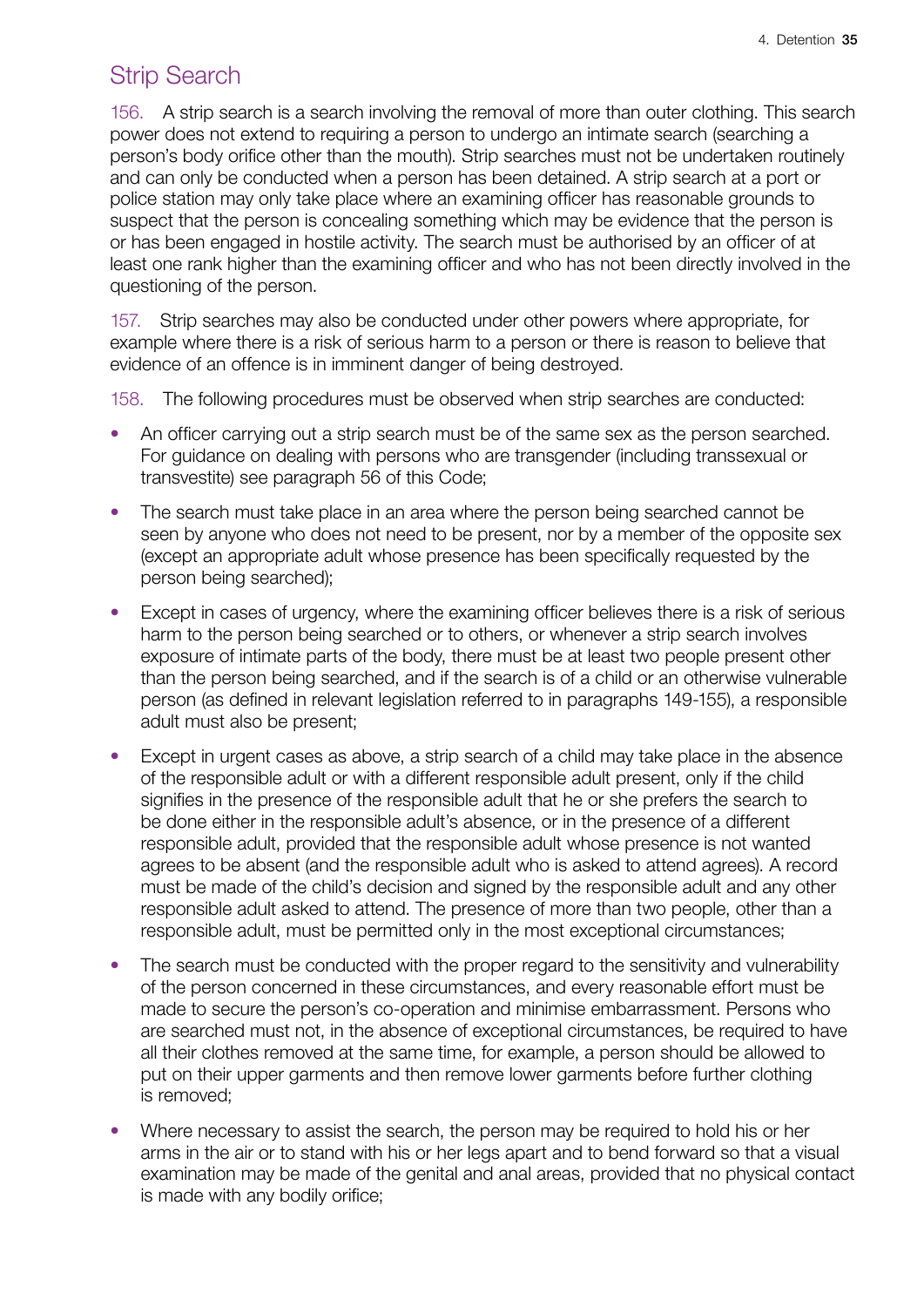- <span id="page-38-0"></span>• If, during the search, articles are found, the person may be asked to hand them over; and
- A strip search must be conducted as quickly as possible and the person allowed to dress as soon as the procedure is complete.

159. A record must be made of a strip search, including those present, the identity of the examining officer and the authorising officer, why it was considered necessary and the outcome of the search. The above provisions also apply to any person authorised under paragraph 10 of Schedule 3 by an examining officer to carry out a search on the officer's behalf.

# Reviews of Detention

160. A person who has been detained for examination under Schedule 3 must have his or her continued detention reviewed before the end of the period of one hour from the start of the detention. Subsequent reviews of detention must take place at intervals of no more than two hours from the conclusion of the previous review. The reviewing officer who carries out the first review may also carry out subsequent reviews.

161. Where a person detained under paragraph 4 of Schedule 3 is removed to hospital because he or she needs medical treatment and the detention clock has been paused under paragraph 5(5), the review clock will also pause. For the purposes of calculating when a review under paragraph 52 is required, any time during which the person is being questioned under paragraph 1 or 2 in hospital or on the way there or back is to be included. Any other time when the person is in hospital or on the way there or back is not to be included.

162. Where a person who was initially detained under paragraph 4 of Schedule 3 has been further detained under Schedule 7 to the 2000 Act for counter-terrorism purposes, or vice versa, the review clock will continue to be calculated in accordance with the first detention.

163. The review officer must:

- $\bullet$  Be accredited to a nationally recognised standard;<sup>26</sup>
- Not be directly involved in the questioning of the person. The review officer may have been involved in carrying out initial background checks or in supervising the examining officer but will not be involved in the questioning under examination. The review officer may speak to the person during the period of the examination, for example where the person wishes to make representations; and
- Be of at least one rank higher than the examining officer. When this Code refers to an officer of higher rank, this includes an officer duly authorised in an acting capacity to perform the functions of the higher rank.

164. The review officer must consider whether:

- The continued detention is necessary to enable the examining officer to obtain sufficient information for the purpose of allowing a determination to be made as to whether the person appears to be a person who is or has been engaged in hostile activity;
- The examination is being conducted diligently and expeditiously;
- The person being examined is aware of his or her duties and rights under paragraphs 29 and 30, or 37, of Schedule 3, and if any rights have been requested to be exercised, the degree to which those requests have been satisfied (or otherwise); and
- Reasonable steps have been taken to satisfy the welfare needs of the person.

 $26$  For further information please see Annex B.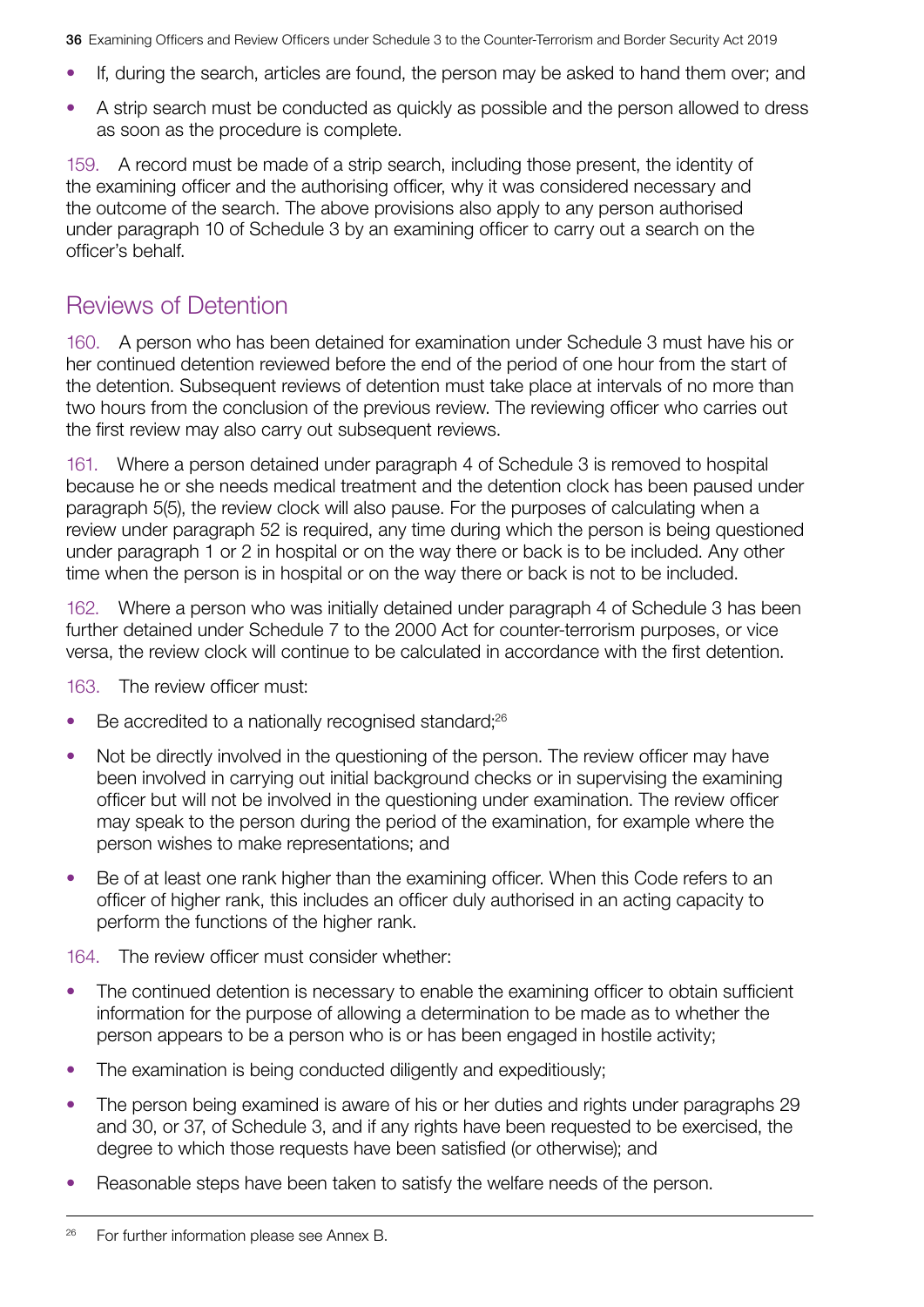<span id="page-39-0"></span>165. A review may be carried out in person or remotely at the discretion of the review officer. The review officer must give the detained person or their solicitor an opportunity to make representations, but this should not be allowed to delay the review within the specified time limits. The review officer is required to inform the detained person of the result of the review. This should be done as soon as practicable but need not happen prior to the end of the one hour period from the point of detention, or the subsequent two hour periods from the point of the previous review. The person must, however, be informed of the result of the review before the recommencement of any interview.

166. Where a review officer authorises continued detention, the officer must inform the detainee of any of the detainee's rights, which have not yet been exercised. There is no requirement for the officer to inform the detainee of rights that have already been exercised or are in the process of being exercised.

167. There is no requirement to conduct a review of detention where the period of examination following detention lasts less than one hour (this does not include the time under examination prior to detention). A further review of detention must take place before the end of a period of two hours from the conclusion of the first review. Subsequent reviews of detention must take place at intervals of no more than two hours from the conclusion of the previous review.

168. A review officer carrying out a review must make a written record of the outcome of the review, including, where applicable:

- The fact that the officer is satisfied that continued detention is necessary for the purposes of exercising a power under paragraph 1 or 2 of Schedule 3;
- The fact that the detained person has been informed of any rights under paragraphs 29 or 30 (or 37 if the detention is in Scotland) of Schedule  $3<sup>27</sup>$  which have not yet been exercised, and if the exercise of any of those rights is being delayed in accordance with paragraphs 31, 32, 37, or 38 of Schedule 3; and
- Where exercise of a right under paragraph 29, 30 or 37 of Schedule 3 is being delayed, whether the reason(s) for the delay continue to apply.

169. If the review officer is of the opinion that the reason(s) have ceased to apply, he or she must inform the officer who authorised the delay of that opinion, unless the review officer was that officer. The officer who authorised the delay, or another officer of at least the rank of superintendent, must then review the need for the delay to continue.

170. Records of reviews must be made by the review officer as soon as reasonably practicable and must be kept for statistical or reference purposes for as long as judicial challenge or a complaint about the use of the powers can be made.

# Identity, biometrics and photographs

171. Once a person has been detained an examining officer can take any steps which are reasonably necessary for photographing, measuring or identifying the detained person without the need for the person's consent, but this does not include the taking of fingerprints, intimate samples or non-intimate samples. Methods of photographing, measuring or identifying, which do not require consent, may involve the use of reasonable force if necessary and appropriate, and include photographing, measuring or examining any marks, scars, tattoos or other physical features which may assist in establishing the identity of that person. This may include verifying that a person is not a particular person.

 $27$  The rights to inform another person of the detention and to consult a solicitor.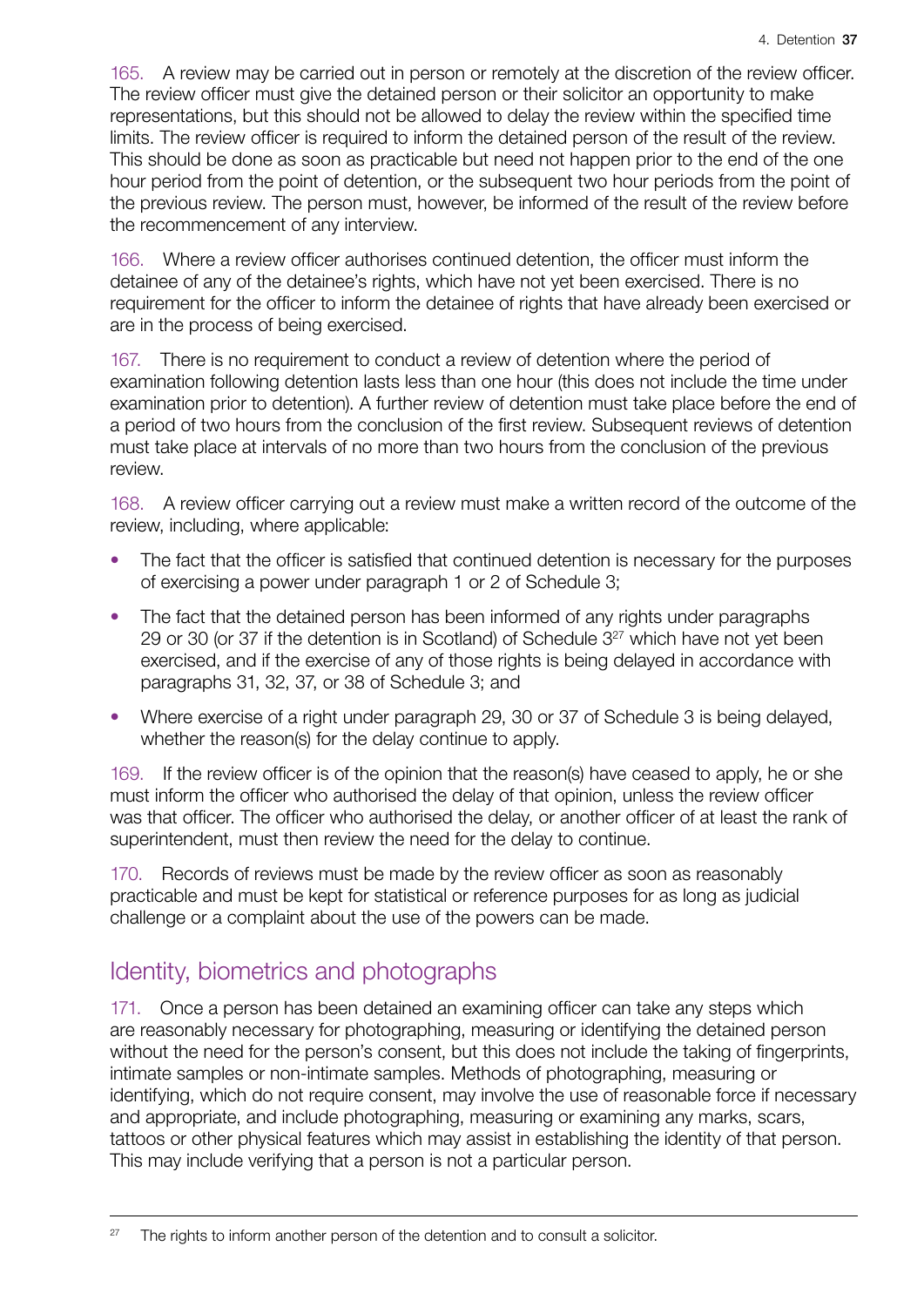### <span id="page-40-0"></span>Non-intimate samples and fingerprints

### *England, Wales and Northern Ireland*

172. Under paragraphs 34-36 of Schedule 3 for persons detained at a port or a police station in England, Wales or Northern Ireland, fingerprints or non-intimate samples (e.g. a DNA mouth swab) may be taken by a constable:

- a. With the person's consent in writing; or
- b. Without the person's consent in writing if the person has been convicted of a recordable offence28 and, where a non-intimate sample is to be taken, they were convicted of the offence on or after 10th April 1995 (or 29th July 1996 where the non-intimate sample is to be taken in Northern Ireland);

as long as the officer is satisfied that it is necessary to do so in order to assist in determining whether the person is or has been engaged in hostile activity or that it will assist in ascertaining the person's identity.

173. Fingerprints or non-intimate samples (e.g. a DNA mouth swab) may also be taken by a constable without the person's consent where they are detained at a police station and a police officer of at least the rank of superintendent authorises the fingerprints or sample to be taken.

174. Such authority can only be given if the authorising officer is satisfied that if the authorising officer is satisfied that the taking of the fingerprints or sample is necessary to assist in determining whether the detained person appears to be someone who is or has been engaged in hostile activity or, in the case of fingerprints only, that the fingerprints will assist in ascertaining the person's identity where the person has refused to identify themselves or where the officer has reasonable grounds for suspecting that that person is not who they claim to be. If this authority is given verbally it must be confirmed in writing as soon as is reasonably practicable.

175. The powers to take non-intimate samples and fingerprints must be exercised in a manner which is proportionate to the legitimate aim. Samples must be managed in compliance with the requirements of paragraph 43-51 of Schedule 3. There is no power to take intimate samples<sup>29</sup> under Schedule 3 whether by consent or otherwise.

### *Scotland*

176. Under paragraph 42 of Schedule 3, for persons detained at a police station in Scotland, fingerprints or non-intimate samples (e.g. a DNA mouth swab) may be taken by a constable as long as he is satisfied that it is necessary to do so in order to assist in determining whether the person is or has been engaged in hostile activity; or, in the case of fingerprints only, that the fingerprints will assist in ascertaining the person's identity where the person has refused to identify themselves or where the officer has reasonable grounds for suspecting that that person is not who they claim to be.

177. Samples must be managed in compliance with the requirements of paragraph 43-51 of Schedule 3. There is no power to take intimate samples under Schedule 3 whether by consent or otherwise.

<sup>&</sup>lt;sup>28</sup> 'Conviction' in this case does not include cautions reprimands or warnings. 'Recordable Offence' means any offence punishable with imprisonment, as well as any specified offence listed in the Schedule of The National Police Records (Recordable Offences) Regulations 2000.

<sup>&</sup>lt;sup>29</sup> As defined by section 65 of the Police and Criminal Evidence Act 1984 (Part V).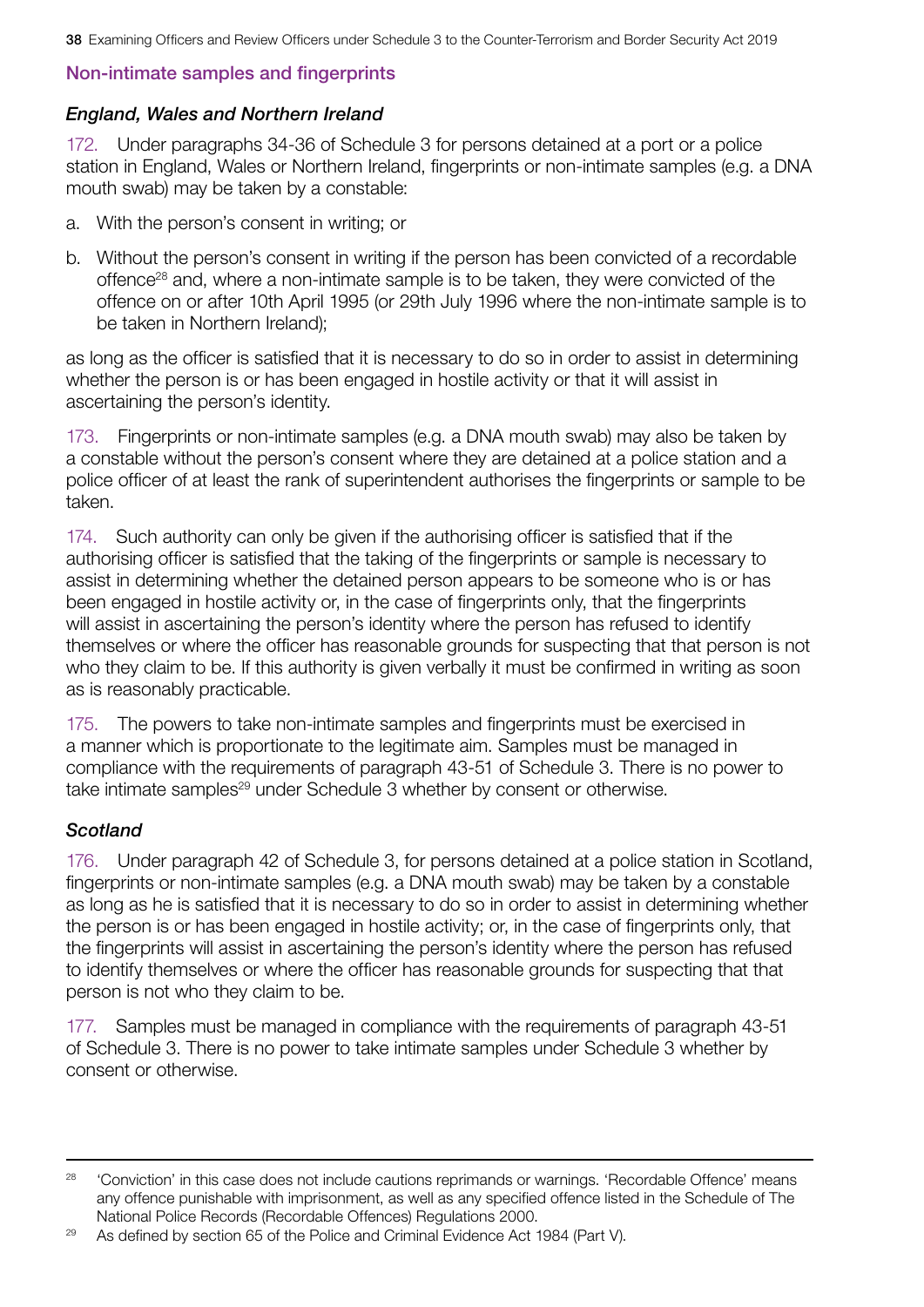# <span id="page-41-0"></span>Recording of interviews of persons detained under Schedule 3

178. Where a person is detained under Schedule 3 at a police station in England, Wales, Scotland and Northern Ireland, the interview must be conducted in accordance with Section 5 of this Code of practice for the video recording with sound of interviews, as provided for by paragraph 56(1)(c) of Schedule 3.

179. Where a person is detained at a port, and suitable audio recording facilities are readily available, the examining officer must record the interview, unless the person willingly expresses a wish not to have it recorded. In such a situation, the recording of the interview will be at the examining officer's discretion. Where such audio recording facilities are available but recording of an interview does not take place, the examining officer must record the reason why.

180. Any such audio recordings are not made for evidential purposes but can be used for policing purposes, or in the case of a complaint, and this must be explained to the person.

181. Forces must make arrangements for the recording to be held securely for as long as judicial challenge or a complaint about the use of the power can be made and managed in accordance with the Management of Police Information guidance.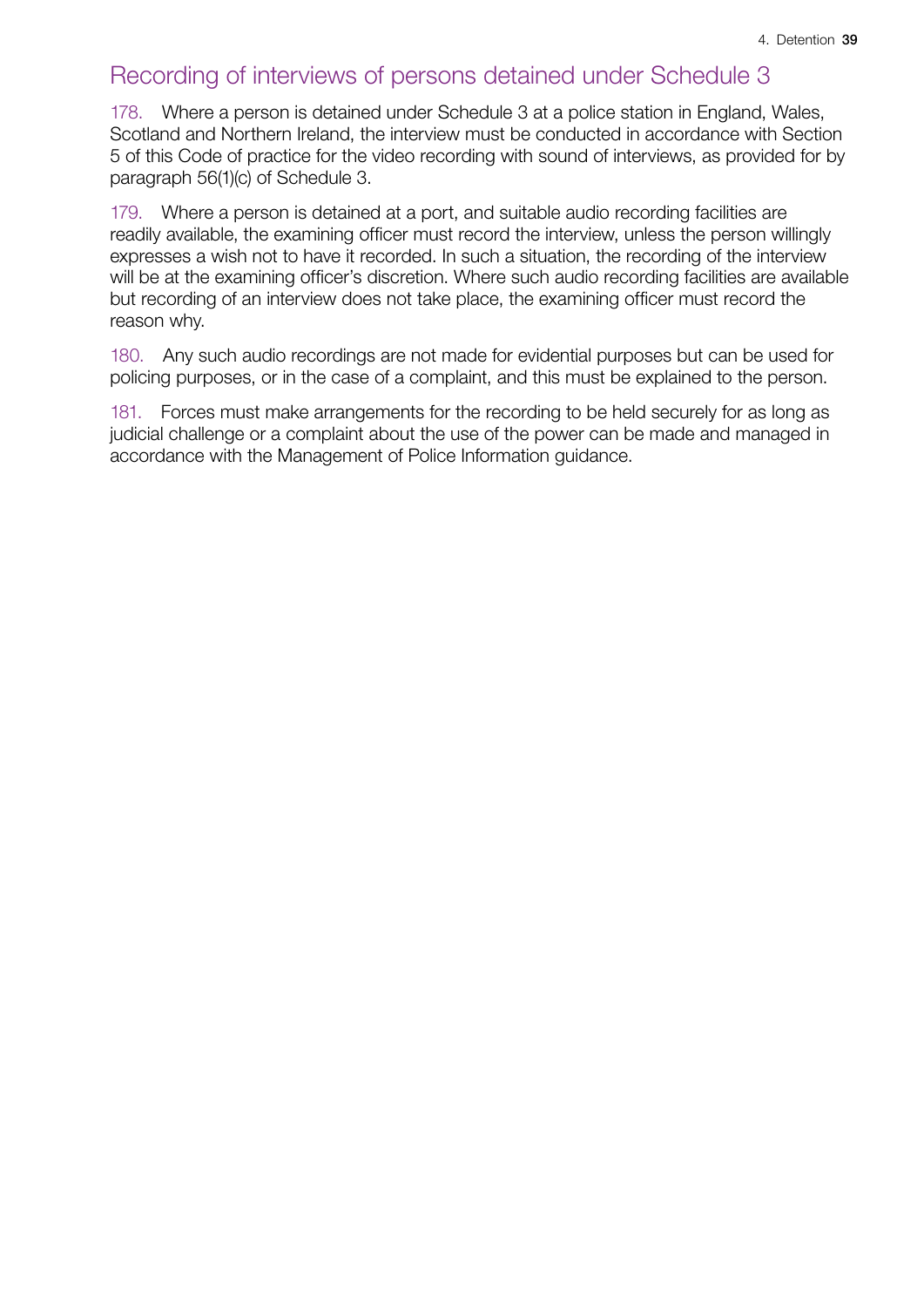# <span id="page-42-0"></span>5. Video recording with sound of interviews of persons detained under Schedule 3 at a police station

# **General**

182. This section applies to the video recording with sound of any questioning of a person detained for examination under Schedule 3 which takes place at a police station in England, Wales, Scotland or Northern Ireland.

183. The video recording of interviews shall be carried out openly to instil confidence in its reliability as an impartial and accurate record of the interview.

184. Any reference in this Code to video recording shall be taken to mean video recording with sound and in this Code:

- a. 'recording medium' means any removable, physical video recording medium (such as magnetic tape, optical disc or solid state memory) which can be played and copied; and
- b. 'secure digital network' is a computer network system which enables an original interview video recording to be stored as a digital multimedia file or a series of such files, on a secure file server which is accredited by the National Accreditor for Police Information Systems in accordance with the UK Government Protective Marking Scheme.

185. Before commencing an interview, the person must be reminded of their right to legal advice and the reasoning for any restriction to that right that may have been imposed by virtue of paragraphs 31-33 (England, Wales and Northern Ireland) and 37-41 (Scotland) of Schedule 3.

186. A decision not to video record an interview with a Schedule 3 detainee for any reason may be the subject of comment if a case comes to court. The authorising officer should therefore be prepared to justify their decision in each case.

# Interviews to be recorded with sound

187. The whole of the interview shall be recorded, including the taking and reading back of any statement.

188. On occasions it may be necessary to delay an interview to make arrangements to overcome any difficulties or problems that might otherwise prevent the record being made, for example, non-availability of suitable recording equipment and interview facilities.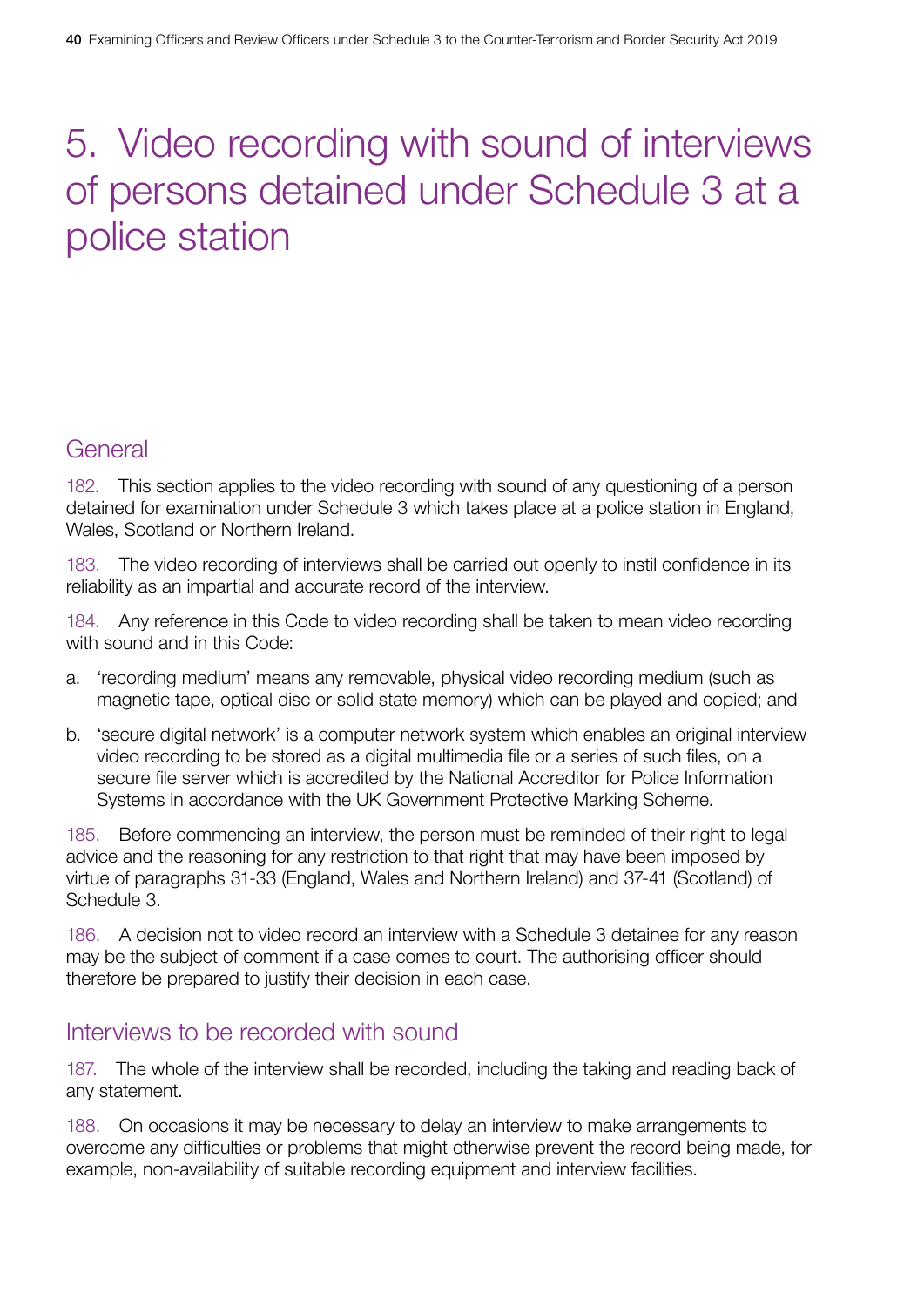<span id="page-43-0"></span>189. Before any interview to which this Code applies starts, the person concerned and any solicitor, responsible adult<sup>30</sup> (where the person being questioned is a child or vulnerable person) or interpreter shall be given a written notice which explains the requirement that under this Code the interview must be video recorded with sound. At the same time, the person, the solicitor, the responsible adult and interpreter shall be informed verbally of the content of the notice.

190. If the person to be interviewed, the solicitor or the responsible adult raises objections to the interview being recorded, either at the outset or during the interview or during the break in the interview, the interviewing officer shall explain that the interview is being recorded in order to protect both the person being interviewed and the interviewing officer and that there is no opt out facility.

191. A sign or indicator which is visible to the detainee must show when the recording equipment is recording.

192. A uniformed officer not below the rank of inspector who has not been directly involved in the questioning (the authorising officer) may, if the conditions in paragraph 193 are satisfied, give authority in writing for the interviewing officer not to video record or, as the case may be, continue to video record, that interview. In this case:

- a. The interview or its continuation, shall, without exception, be audio recorded;
- b. References in this Code to such an interview being video recorded shall be replaced by references to the interview being audio recorded; and,
- c. The authorising officer shall make a note in specific terms of the reasons for not video recording the interview.
- 193. The conditions referred to in paragraph 192 are:
- a. If it is not reasonably practicable to video record or, as the case may be, continue to video record, the interview because of failure of the recording equipment or the non-availability of a suitable interview room or recording equipment; and,
- b. The authorising officer considers on reasonable grounds that the interview, or continuation of the interview, should not be delayed until the failure has been rectified or until a suitable room or recording equipment becomes available.

# Recording and sealing of master recordings

194. Where it is not already fixed in the appropriate position, the camera(s) shall be placed in the interview room so as to ensure coverage of as much of the room as is practicably possible whilst the interviews are taking place. Examining officers will wish to arrange that, as far as possible, video recording arrangements are unobtrusive. It must be clear to the person being interviewed, however, that there is no opportunity to interfere with the recording equipment or the recording media.

195. One recording, the master recording, will be sealed in the detainee's presence. A second recording will be used as a working copy. The master recording is either of the two recordings used in a twin deck/drive machine or the only recording in a single deck/drive machine. The working copy is either the second/third recording used in a twin/triple deck/ drive machine or a copy of the master recording made by a single deck/drive machine.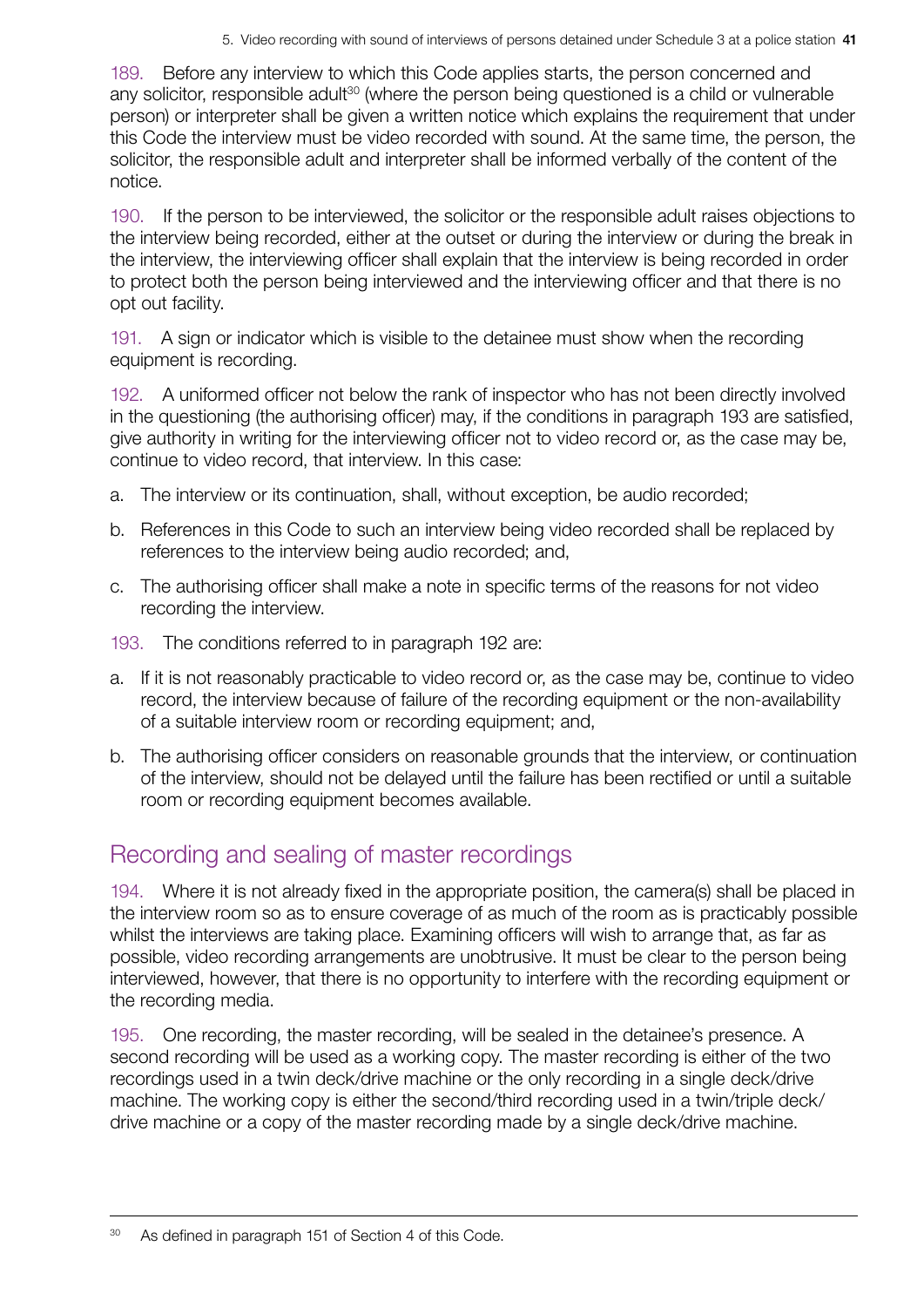<span id="page-44-0"></span>196. For the purpose of any interview to which this Code applies, no examining officer or other officer is required to record or disclose their identity. To protect the identity of officers, the officer may keep their backs to the camera and may use their warrant or other identification number and the name of the police location/unit to which they are attached.

# The Interview

#### Commencement of interviews

197. When the person to be interviewed is brought into the interview room the interviewing officer shall without delay, but in sight of the person, load the recording equipment and set it to record. The recording media must be unwrapped or otherwise opened in the presence of the detainee.

198. The examining officer shall then tell the person formally about the video recording with sound and point out the sign or indicator which shows that the recording equipment is activated and recording. The examining officer shall:

- a. Say the interview is being video recorded with sound (or audio recorded where video recording facilities are unavailable);
- b. Give their warrant or other identification number and state the police location/unit they are attached to, and provide these details in relation to any other police officer present;
- c. Ask the person to be interviewed and any other party present (e.g. a solicitor) to identify themselves;
- d. State the date, time of commencement and place of the interview; and
- e. State that the person to be interviewed will be given a notice explaining that they will be supplied with a copy of the recording if they are charged or informed they will be prosecuted.

199. Any person entering the interview room after the interview has commenced shall be invited by the interviewing officer to identify themselves for the purpose of the video recording and state the reason why they have entered the interview room.

200. The examining officer shall then remind the person of their entitlement to independent legal advice and their right to consult a solicitor.

201. The examining officer should then explain that there is no right to silence and confirm that the person understands that a failure to answer a question asked of them or give any information requested by the officer is an offence under paragraph 23 of Schedule 3.

### Interviews with the deaf or with those who do not understand English

202. If the person appears to be deaf or there is doubt about their hearing or speaking ability or ability to understand English, they must not be interviewed in the absence of an interpreter.

### Objections and complaints by the person

203. If the detained person or a responsible adult raises objections to the interview being video recorded, either at the outset or during the interview or during a break in the interview the provisions outlined in paragraph 192 should be followed.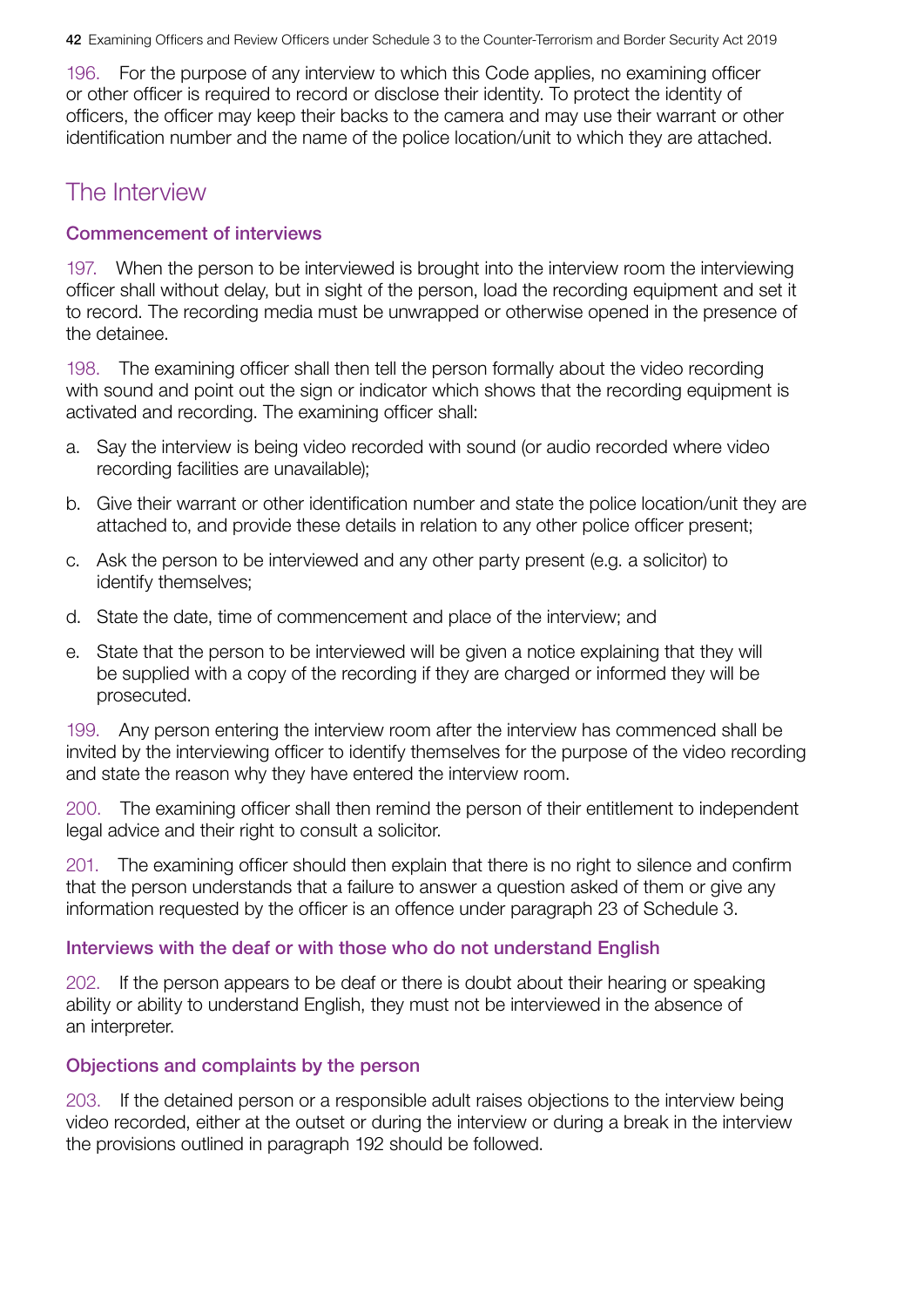<span id="page-45-0"></span>204. If in the course of an interview at a police station a complaint is made by the person being questioned, or on their behalf, about their detention, treatment or questioning or if the complaint is that the provisions of this Code have not been observed, then the examining officer shall record the matter and explain to the person how to make a formal complaint (as set out on the Schedule 3 Public Information Leaflet).

205. If the person being interviewed indicates that they wish to tell the examining officer about matters not directly connected with the matter about which they are being interviewed and that they are unwilling for these matters to be recorded, the detainee shall be given the opportunity to tell the examining officer about these matters after the conclusion of the formal interview.

#### Changing the recording media

206. When the recording equipment indicates that the recording media has only a short time left to run, the examining officer shall so inform the person being interviewed and round off that part of the interview. If the examining officer leaves the room for a second set of recording media, the detainee shall not be left unattended. The examining officer will remove the recording media from the recording equipment and insert the new recording media which shall be unwrapped or opened in the person's presence. The recording equipment shall then be set to record on the new media. To avoid confusion between the recording media, the examining officer shall mark the media with an identification number immediately after they are removed from the recorder.

#### Taking a break during the interview

207. When a break is taken, the fact that a break is to be taken, the reason for it and the time shall be recorded on the video record.

208. When the break is taken and the interview room vacated by the detainee, the recording media shall be removed from the recorder and the procedures for the conclusion of an interview followed.

209. When a break is to be a short one, and both the person being interviewed and a police officer remain in the interview room, the recording may be stopped. There is no need to remove the recording media and when the interview recommences the recording should continue on the same recording media. The time the interview recommences shall be recorded on the video record.

210. After any break in an interview, once the recording has resumed, the interviewing officer must before resuming the interview remind the person of their right to legal advice if they have not exercised it.

### Failure of recording equipment

211. If there is a failure of equipment which can be rectified quickly, e.g. by inserting new recording media, the appropriate procedures outlined under 'changing the recording media' shall be followed. When the recording is resumed the examining officer shall explain what has happened and record the time the interview recommences. If, however, it is not possible to continue recording on that particular recorder and no alternative equipment is readily available, the interview must cease until suitable equipment is available.

### Removing used recording media from recording equipment

212. Recording media which is removed from the recording equipment during the course of an interview shall be retained and the procedures under 'conclusion of interview' followed.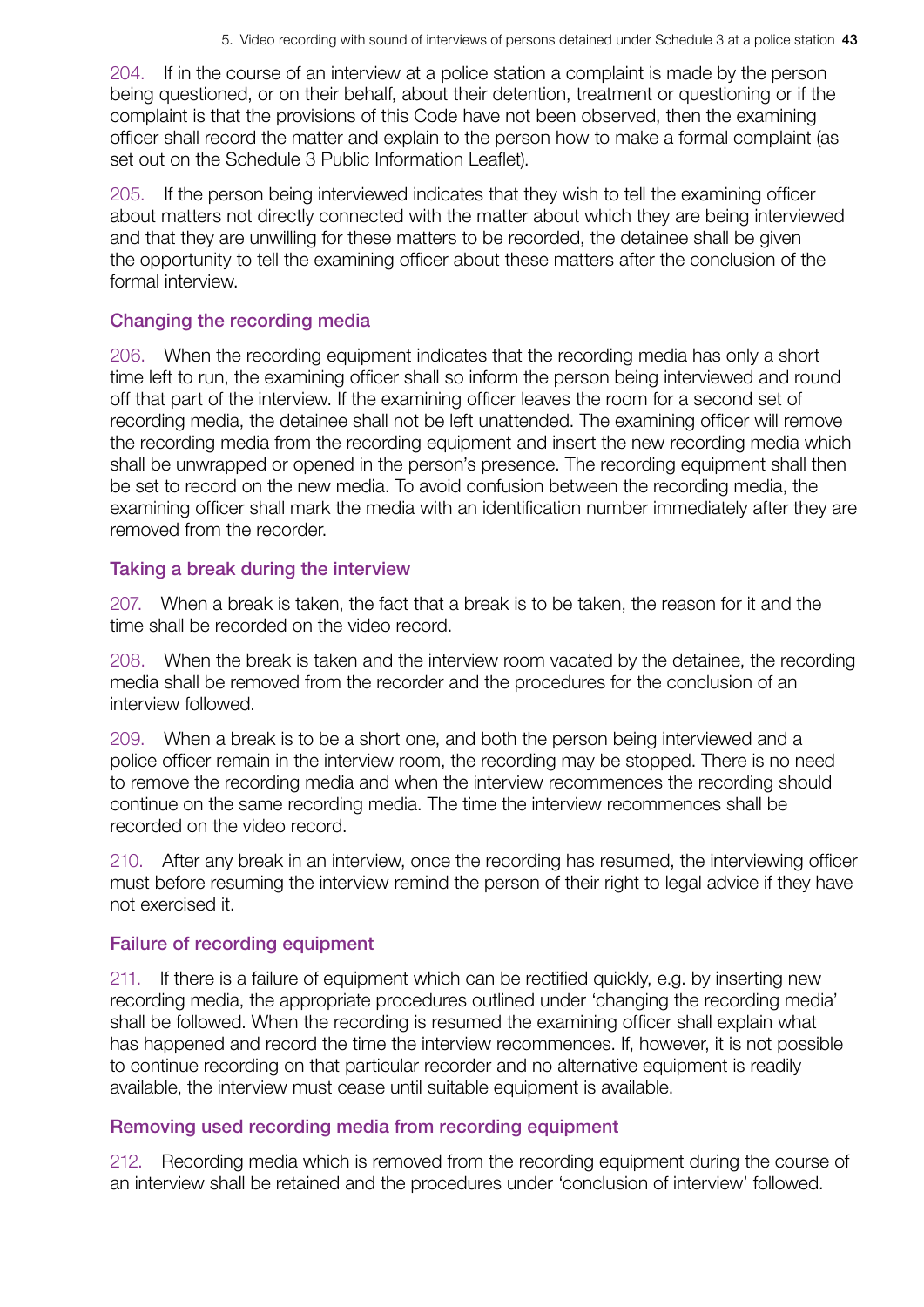#### <span id="page-46-0"></span>Conclusion of interview

213. At the conclusion of the interview, the person being interviewed shall be offered the opportunity to clarify anything he or she has said and asked if there is anything that they wish to add.

214. At the conclusion of the interview, including the taking and reading back of any written statement, the time shall be recorded in the video record and the recording shall be stopped. The examining officer shall seal the master recording with a master recording label and treat it as an exhibit in accordance with force standing orders. The examining officer shall sign the label and also ask the person, their solicitor and any responsible adult or other third party present during the interview to sign it. If the person or third party refuses to sign the label, an officer of at least the rank of inspector, or if one is not readily available, the custody officer, shall be called into the interview room and asked to sign it.

215. The detainee shall be handed a notice which explains that if they are charged or informed they will be prosecuted, a copy of the video recording will be supplied as soon as practicable or as otherwise agreed between the detainee and police or on the order of a court.

# After the interview

216. The examining officer shall make a note that the interview has taken place and that it has been recorded. They shall also make a note of the date of the interview, the time it commenced, its duration, any breaks that were taken and the date and the identification number of the master recording.

217. Where no proceedings follow in respect of the person whose interview was recorded, the recording media must be kept securely in accordance with the provisions under the following subsection.

# Media Security

### General

218. The officer in charge of the police station or force area at which interviews are video recorded in accordance with this Code shall make arrangements for the master recordings to be kept securely and their movements accounted for on the same basis as other material which may be used for evidential purposes, in accordance with force standing orders.

#### Breaking master recording seal for criminal proceedings

219. A police officer may only break the seal on a master copy, which is required for criminal trial or appeal proceedings, with the appropriate authority.

220. If in England and Wales it is necessary to gain access to the master copy, the police officer shall arrange for its seal to be broken in the presence of a representative of the Crown Prosecution Service. The person who has been interviewed or their legal adviser shall be informed and given a reasonable opportunity to be present. If they or their legal representative are present they shall be invited to reseal and sign the master copy. If neither accepts or neither is present, this shall be done by the representative of the Crown Prosecution Service.

221. If in Scotland or Northern Ireland it is necessary to gain access to the master copy, the written authority not below the rank of Assistant Chief Constable must be obtained before the recording is viewed. The person who has been interviewed and/or his/her solicitor will have the opportunity to be present and to witness the breaking of the seal and the resealing of the master recording.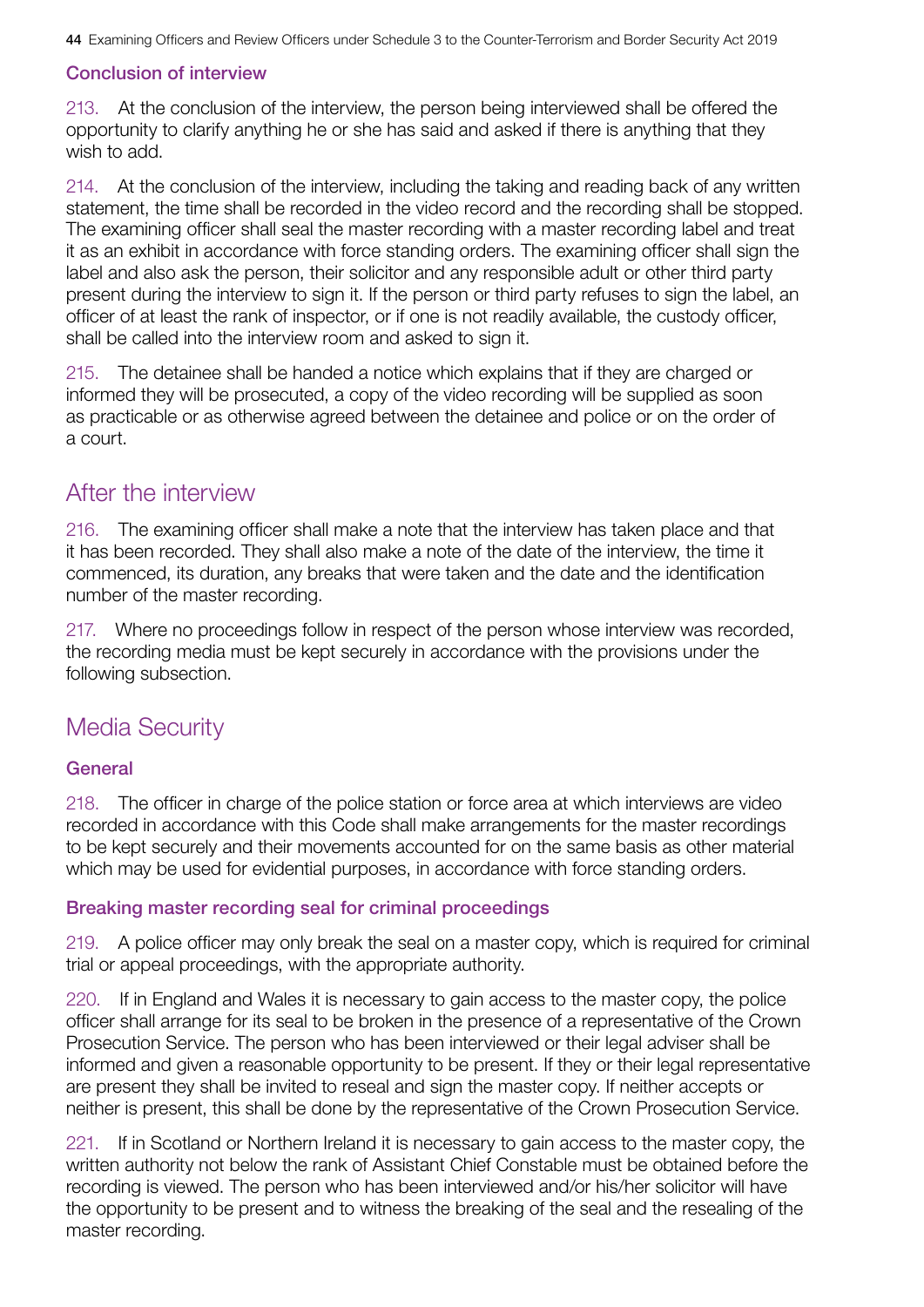#### <span id="page-47-0"></span>Breaking master recording seal: other cases

222. In England and Wales the Chief Officer of police is responsible for establishing arrangements for breaking the seal of the master copy where no criminal proceedings result, or the criminal proceedings to which the interview relates, have been concluded and it becomes necessary to break the seal. These arrangements should be those which the Chief Officer considers are reasonably necessary to demonstrate to the person interviewed and any other party who may wish to use or refer to the video recording that the master recording has not been tampered with and that the video recording remains accurate.

223. In Scotland or Northern Ireland, the written authority not below the rank of Assistant Chief Constable must be obtained for breaking the seal of the master copy in all cases.

224. Subject to paragraph 226, a representative of each party must be given a reasonable opportunity to be present when the seal is broken, and the master copy is copied and re-sealed.

225. If one or more of the parties is not present when the master recording seal is broken because they cannot be contacted or refuse to attend, arrangements should be made for an independent person such as a custody visitor, to be present. Alternatively, or as an additional safeguard, arrangements should be made for a film or photographs to be taken of the procedure.

226. Paragraph 224 does not require a person to be given an opportunity to be present when:

- a. It is necessary to break the master copy seal for the proper and effective investigation of matters connected to or arising from the examination of the person or the investigation of other matters or an offence; and
- b. The examining officer or an officer in charge of an investigation has reasonable grounds to suspect that allowing such an opportunity might prejudice any such investigation or criminal proceedings which may be brought as a result or endanger any person.

#### **Documentation**

227. Where a seal on a master recording is broken, the tape, disk or other unit of recording medium shall be resealed using a new seal bearing a new number. (Only the original seal will bear a number identical to that pre-printed on the original recording.) The person resealing the master recording will enter on the new seal the date of resealing and a suffix indicating whether this is the first, second etc. time the seal on the master recording has been broken. He/she shall also invite the person who was previously interviewed, if present, to make a mark on the new seal.

# Recording of interviews by Secure Digital Network

228. A secure digital network does not use removable media and this section specifies the provisions which will apply when a secure digital network is used.

229. The following requirements are solely applicable to the use of a secure digital network for the recording of interviews. In some cases, these are instead of or additional to the practices outlined in the previous subsections.

#### Commencement of interview

230. When the detainee is brought into the interview room, the examining officer shall without delay and in the sight of the detainee, switch on the recording equipment and enter the information necessary to log on to the secure network and start recording.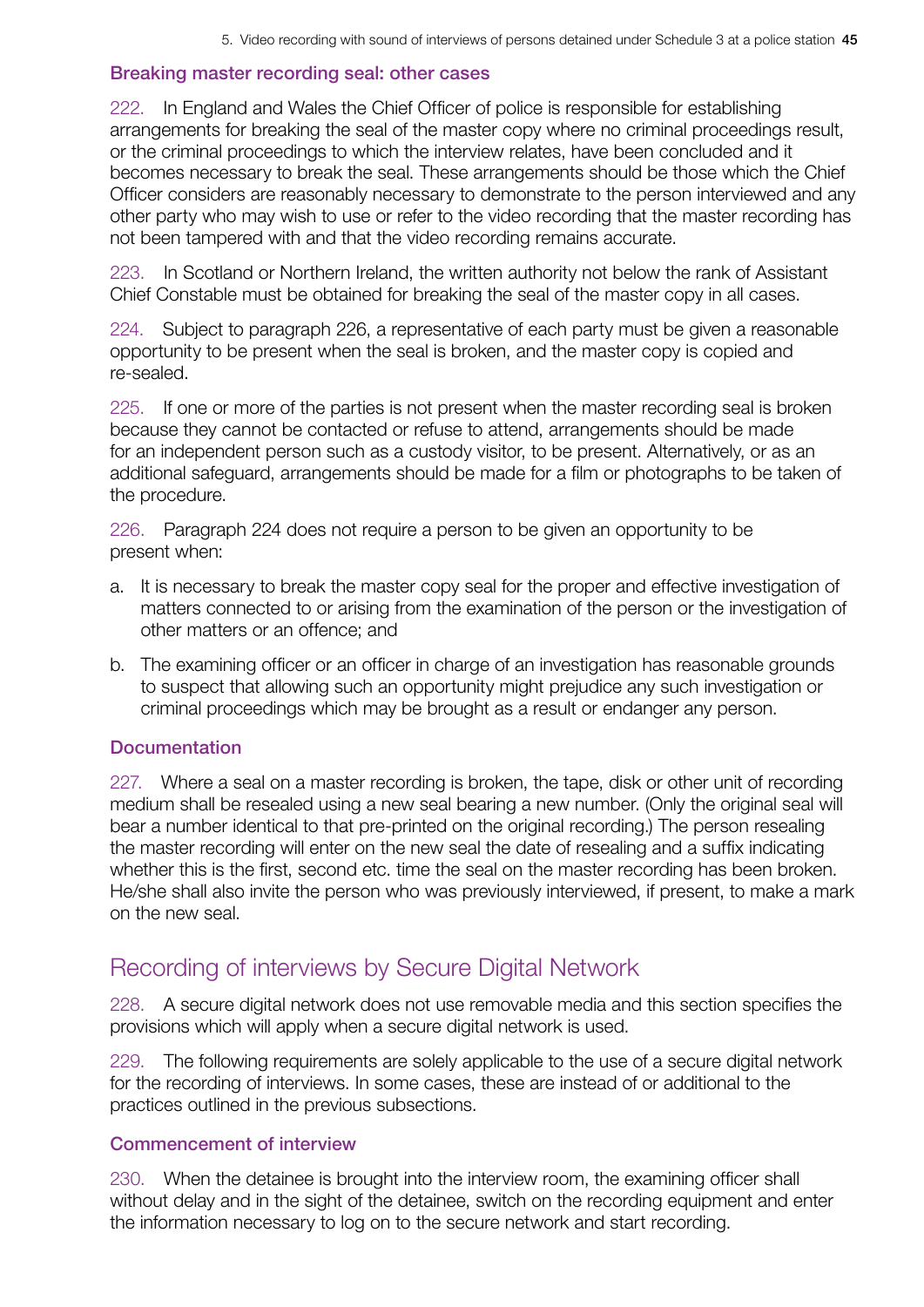<span id="page-48-0"></span>231. The examining officer must then inform the detainee that the interview is being recorded using a secure digital network and that recording has commenced.

In addition to the requirements of paragraph 198 (a) to (d) above, the interviewer must inform the person that they will be given access to the recording of the interview in the event that they are charged or informed that they will be prosecuted but if they are not charged or informed that they will be prosecuted they will only be given access as agreed with the police or on the order of a court.

#### Taking a break during interview

233. When a break is taken, the fact that a break is to be taken, the reason for it and the time shall be recorded on the audio recording. The recording shall be stopped and the procedures for the conclusion of an interview followed.

234. When the interview recommences, the procedures for commencing an interview shall be followed to create a new file to record the continuation of the interview. The time the interview recommences shall be recorded on the audio recording.

235. After any break in the interview, once the recording has resumed, the interviewing officer must before resuming the interview remind the person of their right to legal advice if they have not exercised it.

#### Failure of recording equipment

236. If there is an equipment failure which can be rectified quickly, e.g. by commencing a new secure digital network recording, the interviewer shall follow the appropriate procedures under 'taking a break during interview'. When the recording is resumed the interviewer shall explain what happened and record the time the interview recommences. If, however, it is not possible to continue recording on the secure digital network the interview should be recorded on removable media.

#### Conclusion of interview

237. At the conclusion of interview, the detainee shall be offered the opportunity to clarify anything he or she has said and asked if there is anything they want to add.

238. At the conclusion of the interview, including the taking and reading back of any written statement, the time shall be recorded and the detainee shall be handed a notice which explains that if they are charged or informed that they will be prosecuted, they will be given access to the recording of the interview either electronically or by being given a copy on removable recording media, but if they are not charged or informed that they will prosecuted, they will only be given access as agreed with the police or on the order of a court.

239. The detainee must be asked to confirm that they have received a copy of the notice. If the detainee fails to accept or to acknowledge receipt of the notice, the examining officer will state for the recording that a copy of the notice has been provided to the detainee and that they have refused to take a copy of the notice or have refused to acknowledge receipt.

240. The time shall be recorded and the examining officer shall notify the detainee that the recording is being saved to the secure network. The examining officer must save the recording in the presence of the detainee. The detainee should then be informed that the interview is terminated.

### After the interview

241. The examining officer shall make a note that the interview has taken place, was video and/or audio recorded, its time, duration and date and the original recording's identification number.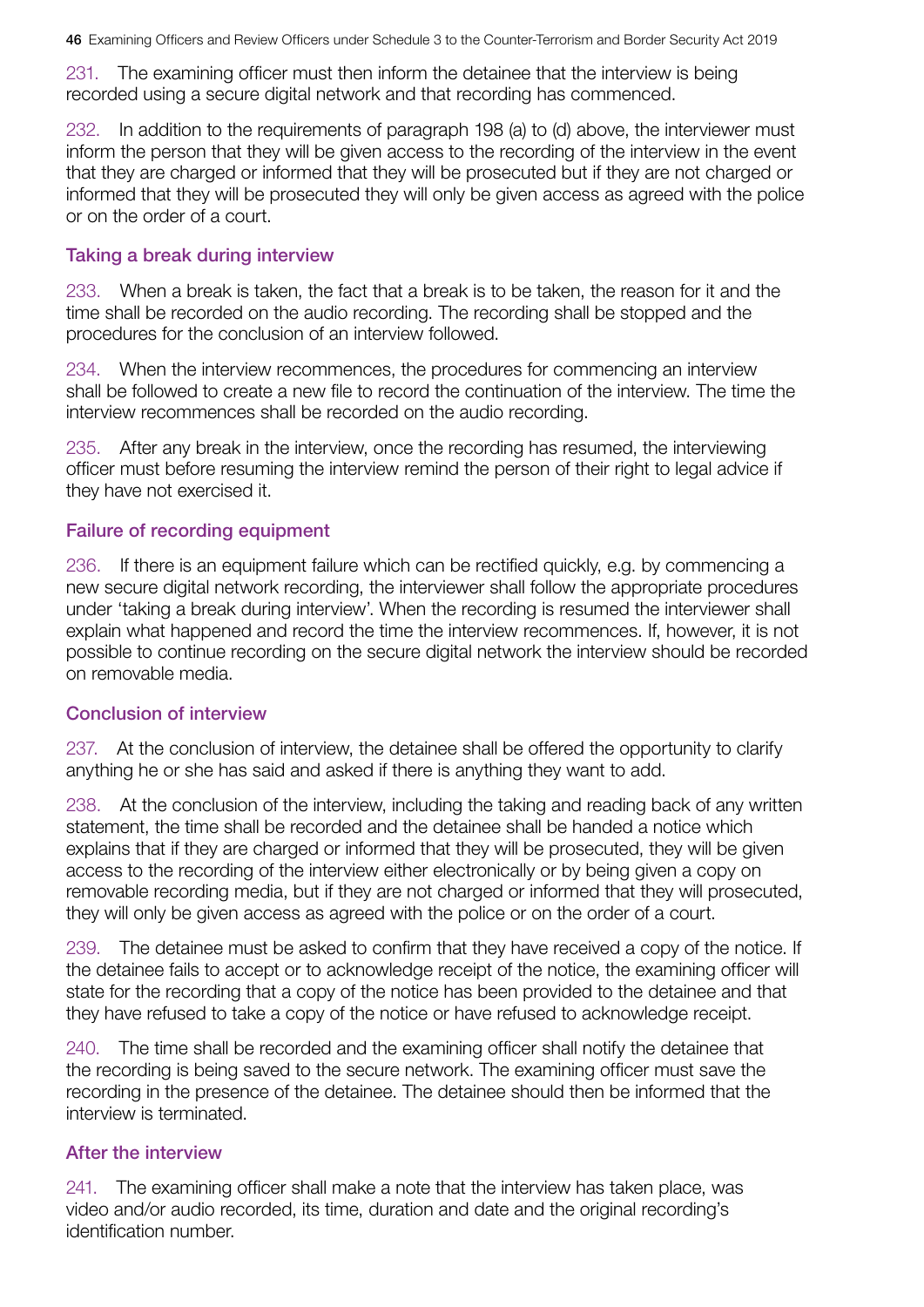<span id="page-49-0"></span>242. If no proceedings follow in respect of the person whose interview was recorded, the recordings must be kept securely.

#### Security of secure digital network interview records

243. Interview record files are stored in read only format on non-removable storage devices, for example, hard disk drives, to ensure their integrity. The recordings are first saved locally to a secure non-removable device before being transferred to the remote network device. If for any reason the network connection fails, the recording remains on the local device and will be transferred when the network connections are restored.

244. Access to interview recordings, including copying to removable media, must be strictly controlled and monitored to ensure that access is restricted to those who require access to achieve a legitimate end. For example, police officers involved in the investigation of hostile activity or a criminal offence, or persons interviewed if they have been charged or informed they may be prosecuted and their legal representatives.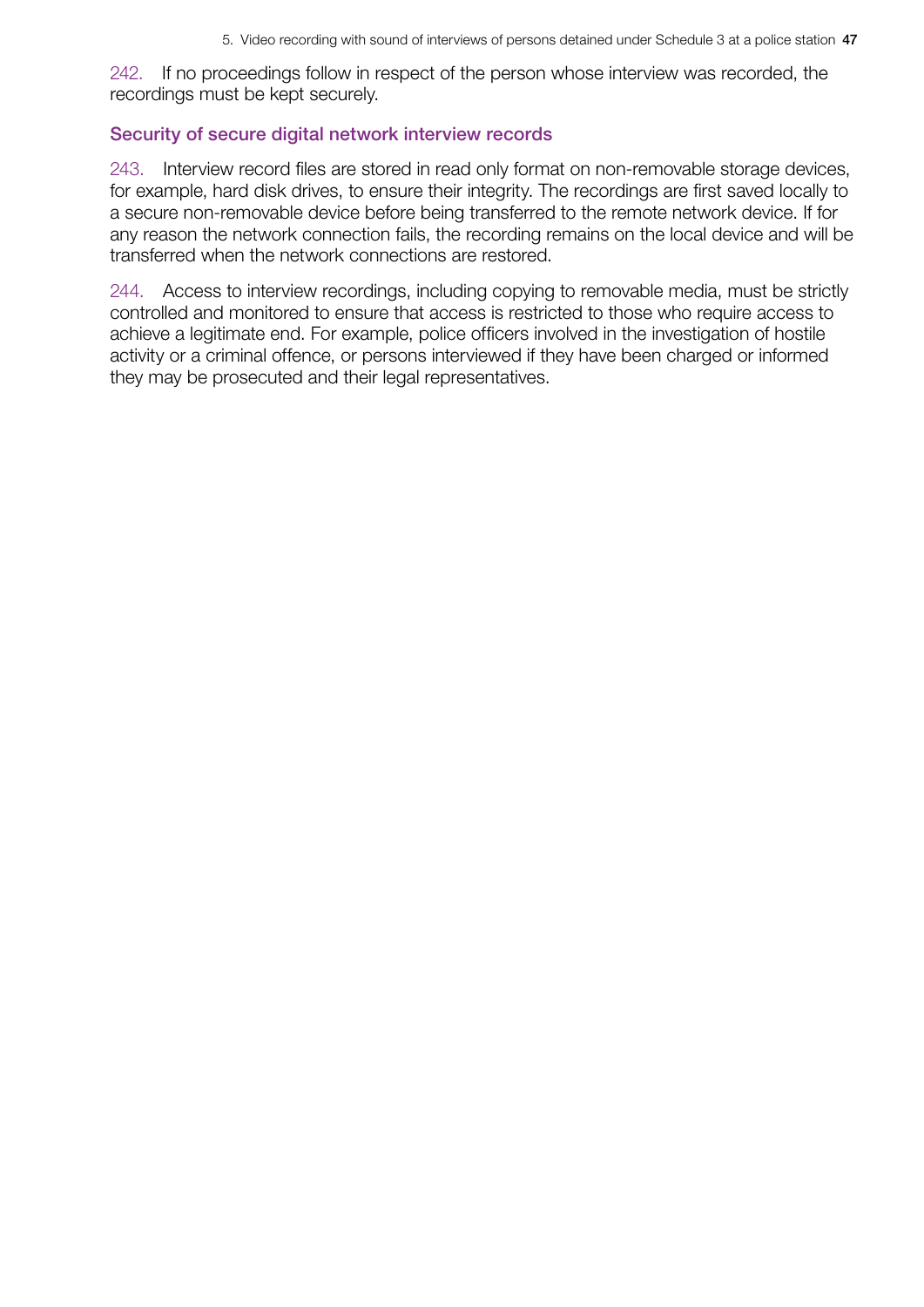# <span id="page-50-0"></span>6. Examination of goods

# What goods can be examined?

245. An examining officer, or a person designated under paragraph 10 of Schedule 3, may only examine goods for the purpose of determining whether they have been used in connection with a person's engagement in hostile activity. The examination must not be undertaken for any other purpose.

246. "Goods" includes property of any description and containers. This includes both nonpostal and postal items, whether unaccompanied or in the possession of a person.

# Where Schedule 3 powers can be exercised in relation to goods

247. The power to examine goods under paragraph 9 of Schedule 3 may be exercised:

- In respect of goods which have arrived in or about to leave Great Britain or Northern Ireland on a ship, vehicle or international train.31
- In respect of goods which have arrived at or are about to leave any place in Great Britain or Northern Ireland on an aircraft (whether the place they have come from or are going to is within or outside Great Britain or Northern Ireland).

248. Examination of goods may be carried out only:

- at a port;
- at premises operated by a sea cargo agent or an air cargo agent;
- at a temporary storage facility;
- at a location designated by the Secretary of State.

249. In order to determine whether to examine goods under paragraph 9, examining officers are permitted to:

- board a ship or aircraft:
- enter a vehicle:

<sup>31</sup> The Channel Tunnel (International Arrangements) Order 1993, as amended by Schedule 3, provides that examining officers can exercise Schedule 3 powers in a railway station or other place where persons embark or disembark, or goods are loaded or unloaded, on or from a through train or shuttle train and in the tunnel system.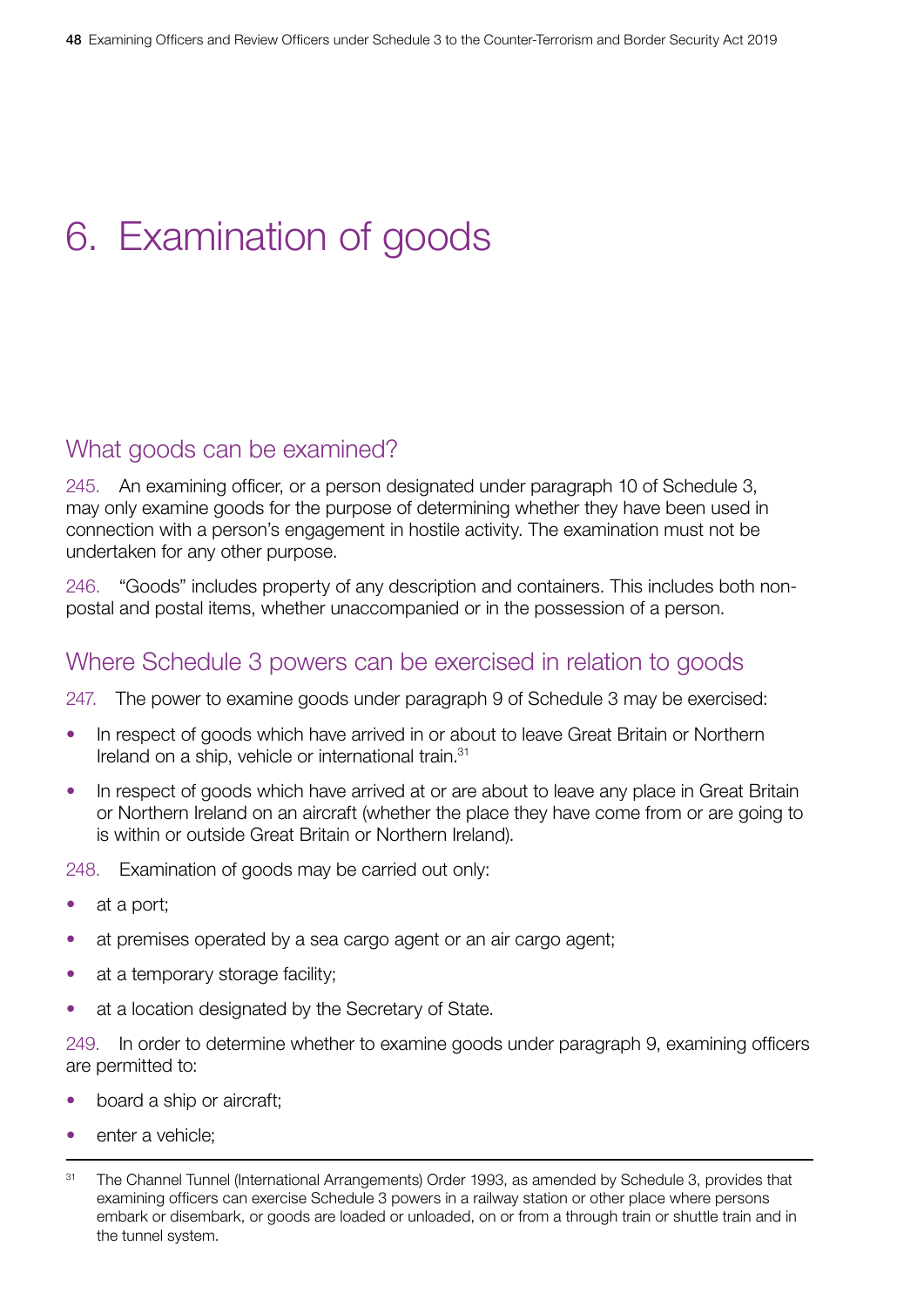- <span id="page-51-0"></span>• enter premises operated by a sea cargo agent or an air cargo agent;
- enter a temporary storage facility; and
- enter a designated examination location.

Wherever possible, reasonable efforts should be made to obtain the permission of the owner or occupier before entering.

# Selection Criteria

250. Although the selection of goods for examination is not conditional upon the examining officer having grounds to suspect that the goods have been used in connection with a person's engagement in hostile activity, the decision to select goods for examination must not be arbitrary. An examining officer's decision to select goods for examination must be informed by the threat from hostile activity posed to the United Kingdom and its interests by foreign states and hostile actors acting for, on behalf of, or otherwise in the interests of, those States, whether those actors are active in or outside the United Kingdom.

251. It is not appropriate for race, ethnic background, religion and/or other "protected characteristics" (whether separately or together) to be used as criteria for selection except to the extent that they are used in association with considerations that relate to the threat from hostile activity. Considerations that relate to the threat from hostile activity include factors such as, but not exclusively:

- Known and suspected sources of hostile activity;
- Persons or groups whose current or past involvement in hostile activity, or threats of it, is known or suspected, and suspected or known supporters or sponsors of such activity;
- Any information on the origins and/or location of hostile actors;
- Possible current, emerging and future hostile activity;
- The means and documentation by which the goods have travelled and the route of travel that the goods have taken;
- Patterns of travel through specific ports or in the wider vicinity that may be linked to hostile activity, or appear unusual for the intended destination;
- The physical appearance of the goods; and/or,
- Referrals made to examining officers by other security, transport or enforcement bodies.

# **Examination**

#### Conducting an examination

252. If goods that are selected for examination are unaccompanied, the examining officer must apply a notice to the outside of the goods, or enclose a notice within the goods, once the examination has been completed to indicate that the goods have been examined. The notice will identify the police force that has examined the goods, and will give a unique reference number for the examination. This must allow the identification of the examining officer who carried out the examination in the event of a query or complaint. The procedure for making a complaint about the examination of goods is the same as that relating to complaints about the examination of a person, and is set out in Section 7 of this Code.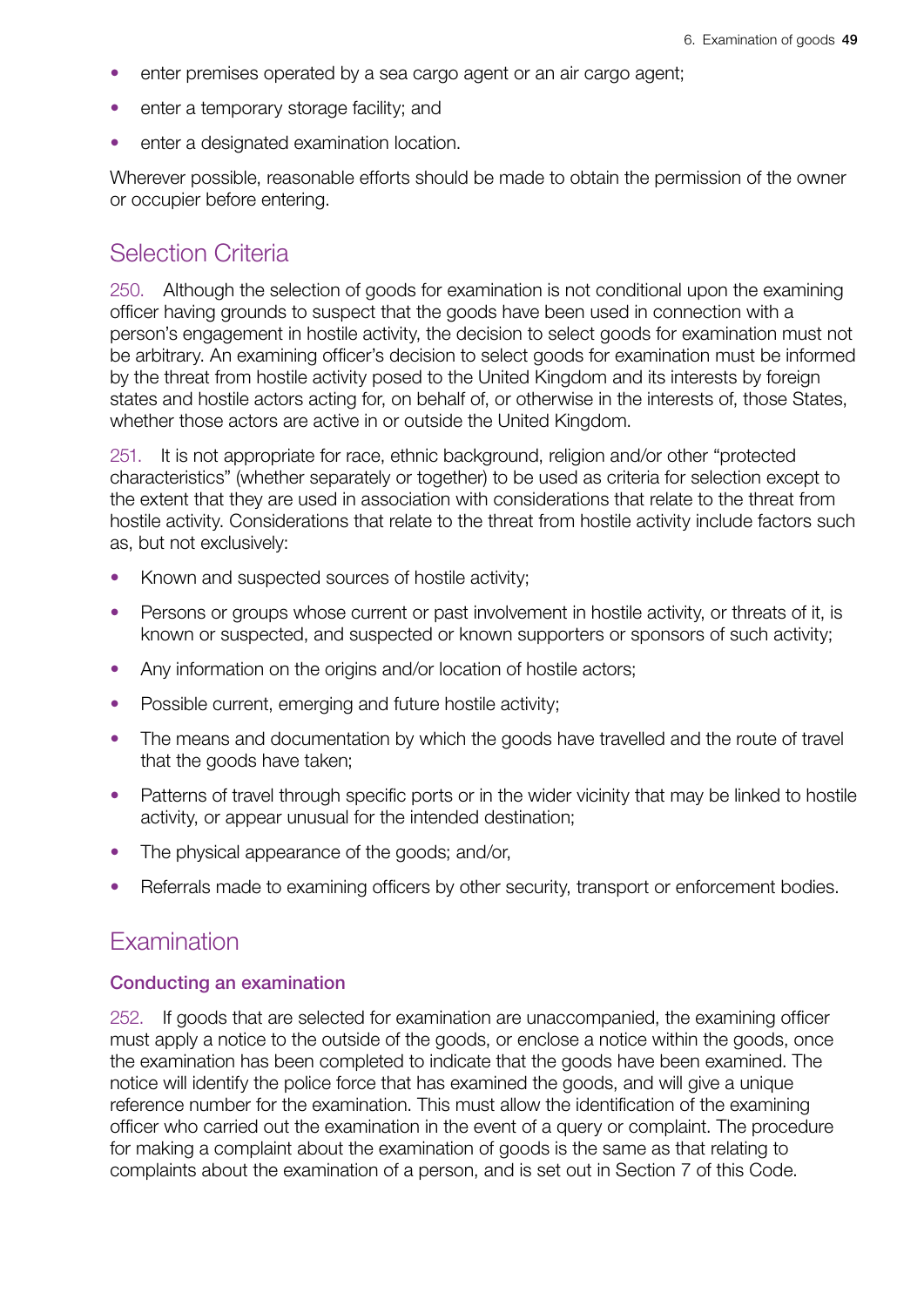<span id="page-52-0"></span>253. After examining goods, an examining officer will also enclose a Goods Information Leaflet with the goods. The Goods Information Leaflet is available in multiple languages, and outlines the purpose and provisions of Schedule 3, obligations under Schedule 3, and relevant contact details (including those needed to provide feedback or make a complaint).

254. Examining officers must make every reasonable effort to exercise the power in such a way as to minimise causing embarrassment or offence to the sender or recipient of the goods or a person carrying the goods, and must not examine goods for longer than is necessary.

#### Treatment of confidential material

255. If before an examining officer examines or copies any goods, or during such an examination, the officer has reasonable grounds for believing that the goods consist of or include confidential material, the examining officer must apply the same principles to the treatment of those items as outlined in Section 3 of this Code under the relevant subsection ('treatment of confidential material').

# Records of examinations

256. Records of all examinations of goods must be kept for statistical or reference purposes for as long as judicial challenge or a complaint about the use of the powers can be made. Records must include, as a minimum, the name of the person to whom the goods belong, the identification of the officer using the powers, the date, time and place of the examination, brief details of the item examined and any damage caused during the examination. Records of all examinations will be managed in accordance with Management of Police Information guidance, General Data Protection Regulation and the Data Protection Act 2018.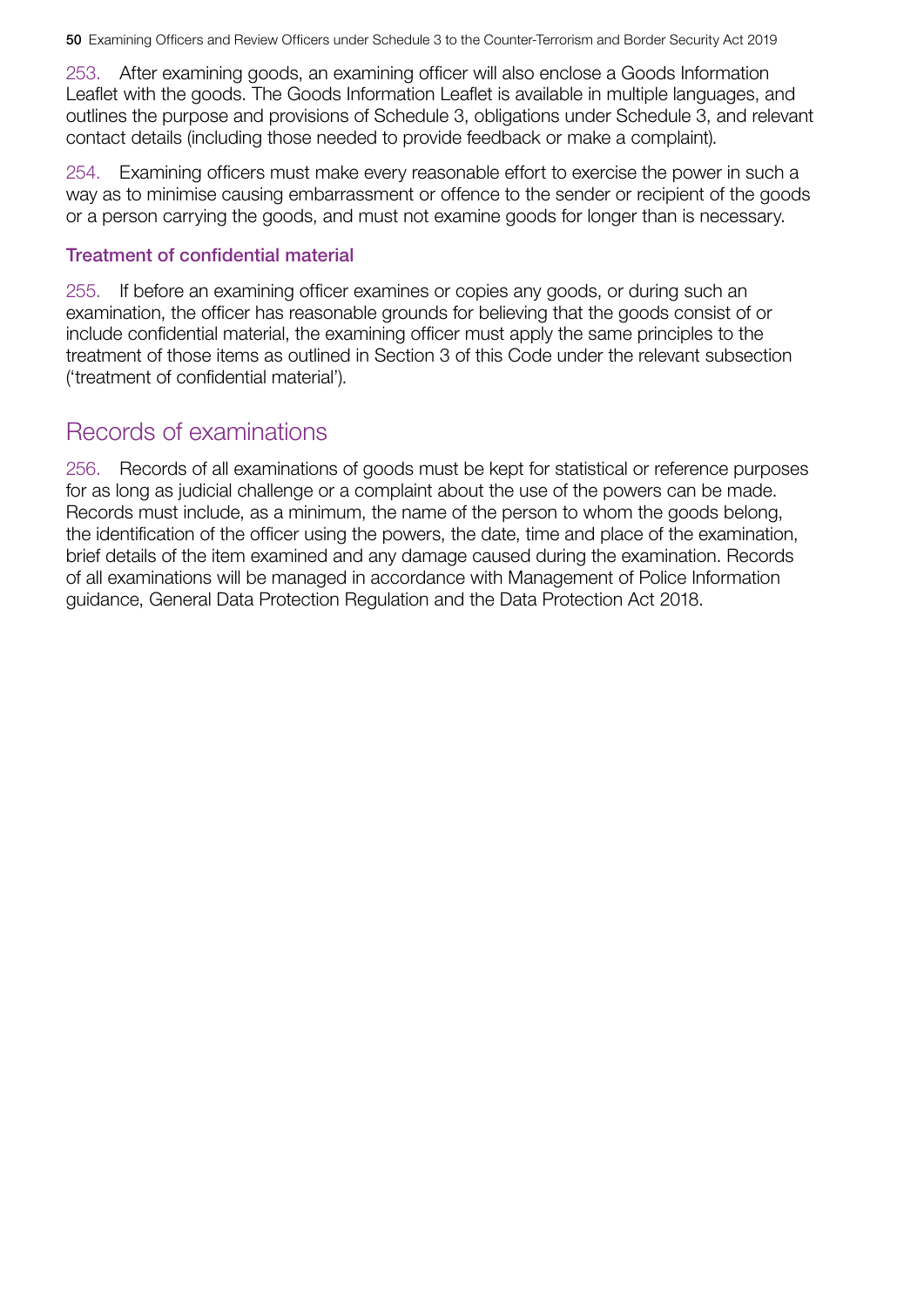# <span id="page-53-0"></span>7. Complaints

Complaints about the conduct of examining officers, treatment of an individual during an examination, or by individuals who have sent or received goods which have been examined must be directed to:

- The Chief Officer of the force responsible for the port/airport where the person has been examined/detained where the examining officer is a police officer; or
- Independent Office for Police Conduct Address: The Independent Office for Police Conduct PO Box 473, Sale, M33 0BW Phone: 0300 020 0096 (09:00-17:00) Email: [enquiries@policeconduct.gov.uk;](mailto:enquiries%40policeconduct.gov.uk?subject=) or
- Police Investigations and Review Commissioner for Scotland Address: Hamilton House, Hamilton Business Park, Caird Park, Hamilton, ML3 0QA Phone: 01698 542900 (09:00-16:45) Email: [enquiries@pirc.gsi.gov.uk](mailto:enquiries%40pirc.gsi.gov.uk?subject=); or
- Police Ombudsman for Northern Ireland Address: The Police Ombudsman Office, New Cathedral Buildings, Writers' Square, 11 Church Street, Belfast, BT1 1PG Phone: 03001232989 Email: [complaints@policeombudsman.org;](mailto:complaints%40policeombudsman.org?subject=) or
- Where the examining officer is an immigration or customs officer: Address: Complaints Allocations Hub, Central point of receipt 7th Floor, Lunar House, 40 Wellesley Road, Croydon CR9 2BY Email: [complaints@homeoffice.gov.uk](mailto:complaints%40homeoffice.gov.uk?subject=)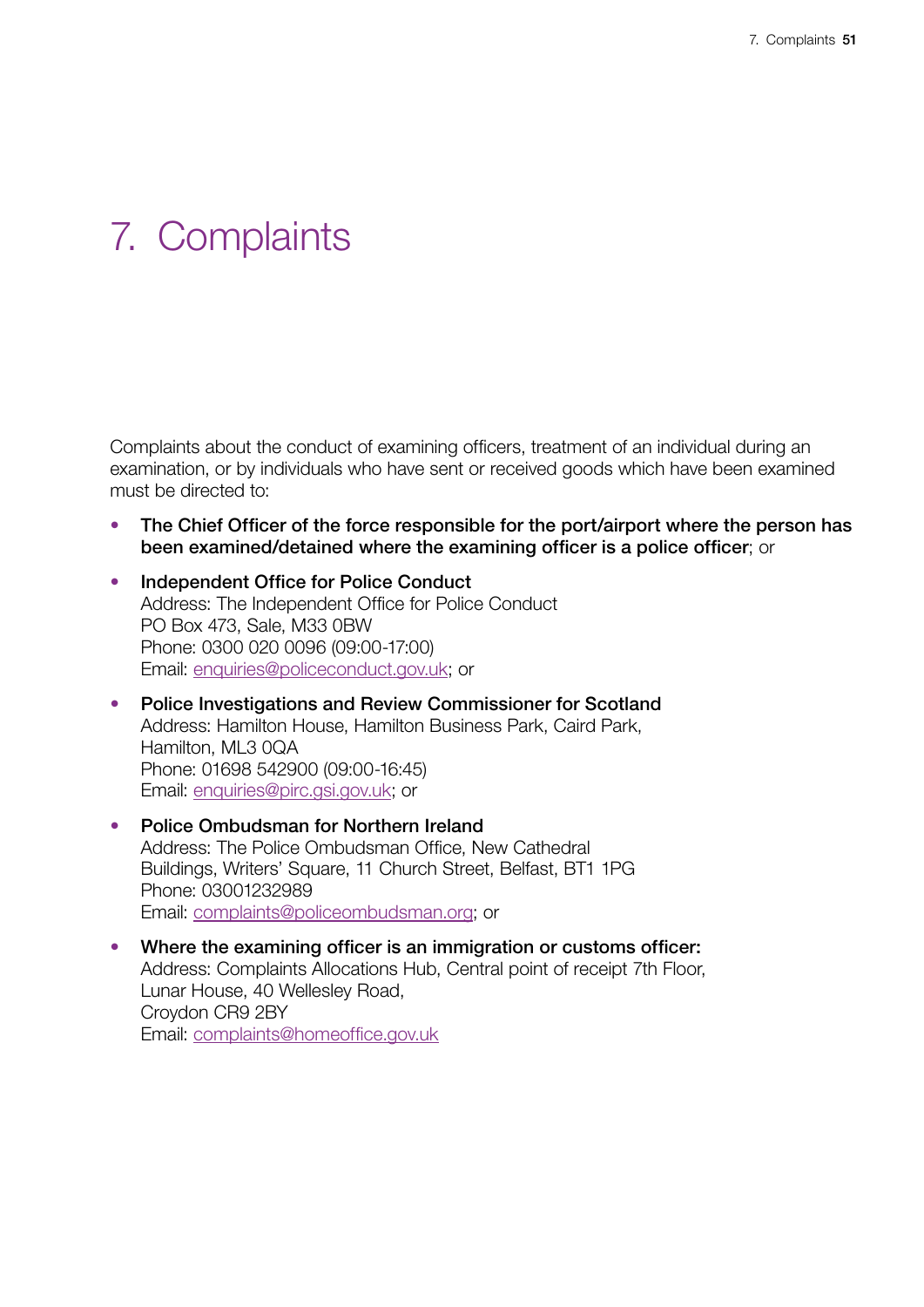# <span id="page-54-0"></span>ANNEX A: Notice of Detention under Schedule 3 to the Counter-Terrorism and Border Security Act 2019

To.............................................................................................................................

You have been detained under paragraph 4 of Schedule 3 to the Counter-Terrorism and Border Security Act 2019 ("Schedule 3"). This is so that an Examining Officer may exercise powers under that Schedule for the purpose either of determining whether you appear to be a person who is or has been engaged in hostile activity or whether your presence in the border area is connected with your entering or leaving Northern Ireland.

A person is or has been engaged in hostile activity for the purposes of Schedule 3 if the person is or has been concerned in the commission, preparation or instigation of a hostile act that is or may be (a) carried out for, or on behalf of, a State other than the United Kingdom, or (b) otherwise in the interests of a State other than the United Kingdom. An act is a "hostile act" if it (a) threatens national security (b) threatens the economic well-being of the United Kingdom in a way that is relevant to the interests of national security, or (c) is an act of serious crime. It is immaterial whether a person is aware that activity in which they are or have been engaged is hostile activity, or whether a State for or on behalf of which, or in the interests of which, a hostile act is carried out has instigated, sanctioned, or is otherwise aware of, the carrying out of the act.

You will not be examined under this power for more than 6 hours beginning with the time you were first questioned under Schedule 3. You are not under criminal investigation and are not under arrest on suspicion of having committed an offence. For this reason you are not being issued with a caution and you do not have the right to remain silent. Should the circumstances change during the course of the examination you will be notified.

# Your duties

Whilst being examined you must:

- a. Answer questions put to you by the examining officer;
- b. Give the examining officer any information in your possession which the officer requests (including the PINs and passcodes to any electronic devices in your possession);
- c. Give the examining officer on request either a valid passport which includes a photograph, or another document which establishes your identity;
- d. Declare whether you have with you documents of a kind specified by the examining officer;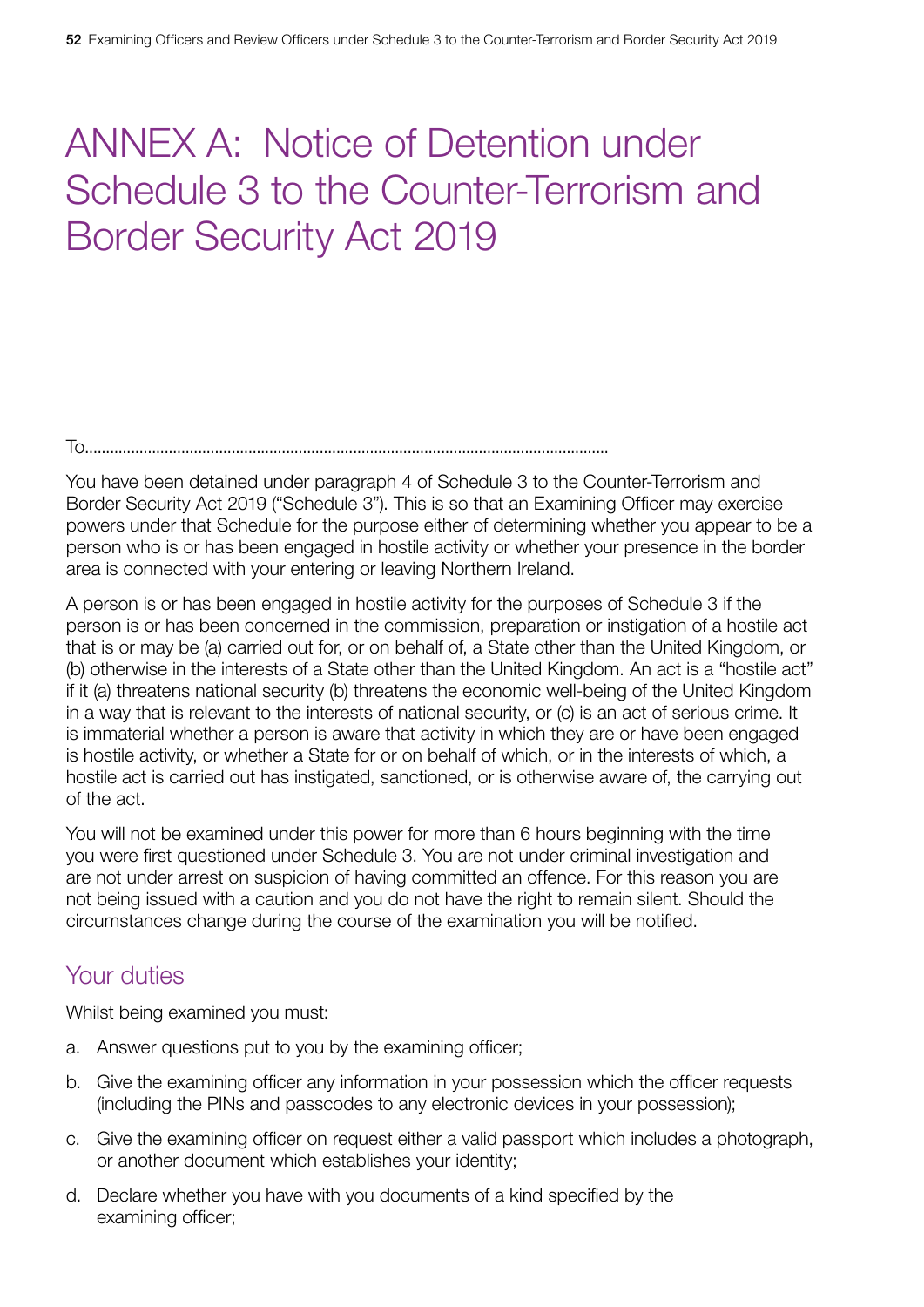- <span id="page-55-0"></span>e. Give the examining officer on request any document which you have with you and is of a kind specified by the officer;
- f. Co-operate with any search of your person or property.

If you wilfully fail to comply with any of these duties, or willingly obstruct or seek to frustrate a search or examination conducted under Schedule 3, you could be prosecuted for a criminal offence under paragraph 23 of Schedule 3.

During your detention, an examining officer can take any steps which are reasonably necessary for photographing, measuring or identifying you with or without your consent.

If you are detained in England, Wales and Northern Ireland, a police officer can also take your fingerprints and a non-intimate sample either with your consent or without it if you: (i) have been convicted of a previous recordable offence; or (ii) are detained at a police station and the taking has been authorised by a police officer of at least the rank of superintendent. If you are detained at a police station in Scotland, a police officer can take your fingerprints and a nonintimate sample, either with or without your consent.

Any answer or information that you provide orally in response to a question asked during the examination cannot be used as evidence in criminal proceedings. This, however, will not be the case where you are prosecuted for wilfully failing to comply with a duty imposed, or wilfully obstructing or seeking to frustrate a search or examination under or by virtue of Schedule 3, or where you are prosecuted for perjury.

It will also be possible for oral answers given in response to questions put to you in a Schedule 3 examination to be used as evidence in a situation where you have been prosecuted for an offence other than those mentioned above where, in giving evidence, you make a statement that is inconsistent with that oral answer or information given. In such a situation, your statement can only be used as evidence where you or your lawyer first adduces it as evidence, or asks a question relating to it, in your defence.

# Your rights:

### *Do you want someone informed?*

You may, if you wish, have a friend, a relative or a person who is known to you, or who is likely to take an interest in your welfare, informed that you are being detained. *In certain circumstances, under paragraph 32 of Schedule 3 (or paragraph 37(4) in Scotland), an officer of at least the rank of superintendent may delay the exercise of this right*.

#### *Do you want to consult a solicitor?*

You may wish to consult a solicitor privately, whether in person or by telephone. This will be at public expense subject to legal aid. You may not be questioned until you have consulted a solicitor (or have communicated that you no longer wish to do so) unless the examining officer reasonably believes that postponing questioning would be likely to prejudice the determination of the matters to be established by the examination. If you do not wish to consult a solicitor now, you may do so later and at any time while you are detained. *In certain circumstances, under paragraph 32 of Schedule 3, or paragraph 37(4) of Schedule 3 in Scotland, an officer of at least the rank of Superintendent may delay the exercise of this right*.

If you do not have details of a solicitor, details of an independent solicitor can be supplied to you.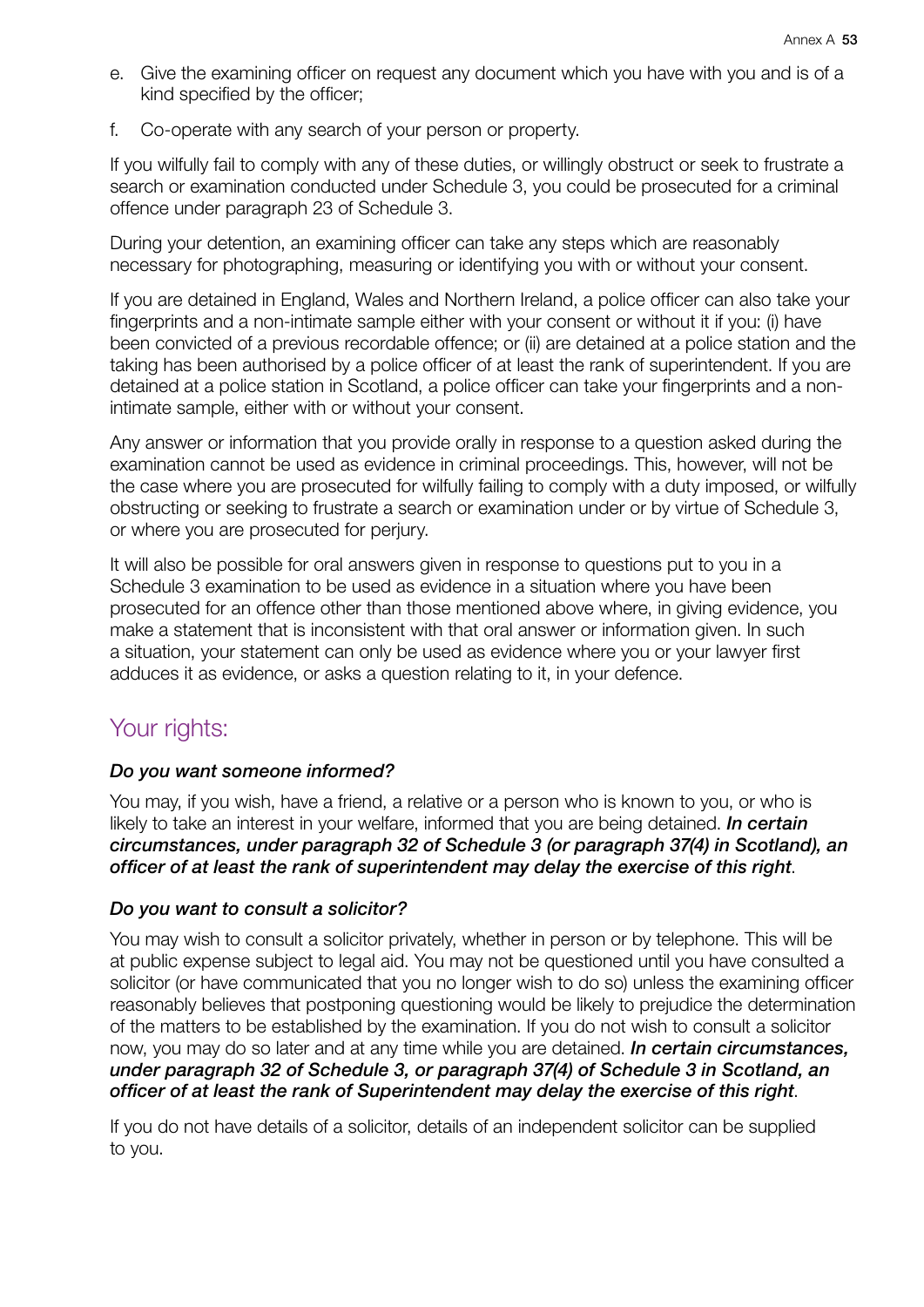#### *Do you want to contact your Consul?*

If you are detained and a citizen of a Commonwealth country or a national of a foreign country you may request access to your Consul. If you do request that your High Commission, Embassy or Consulate be told of your whereabouts and the ground for your detention, the request will be acted upon as soon as practicable. The exercise of this right may not be interfered with.

Additionally, if you are a citizen of a country with which the United Kingdom has a bilateral consular convention or agreement in force requiring notification of the detention of its citizens, notification of your detention will be sent to the appropriate High Commission, Embassy or Consulate as soon as practicable, whether you request it or not.

Consular officers may, if you agree, visit you to talk with you, and if required, arrange legal advice. Such legal advice will take place out of the hearing of a police officer.

#### Notice of Detention

| Witnessed by (Warrant No):                               |
|----------------------------------------------------------|
|                                                          |
| Signature of detained person:                            |
|                                                          |
| Witnessed by: (Interpreter/Appropriate Adult/Solicitor): |
|                                                          |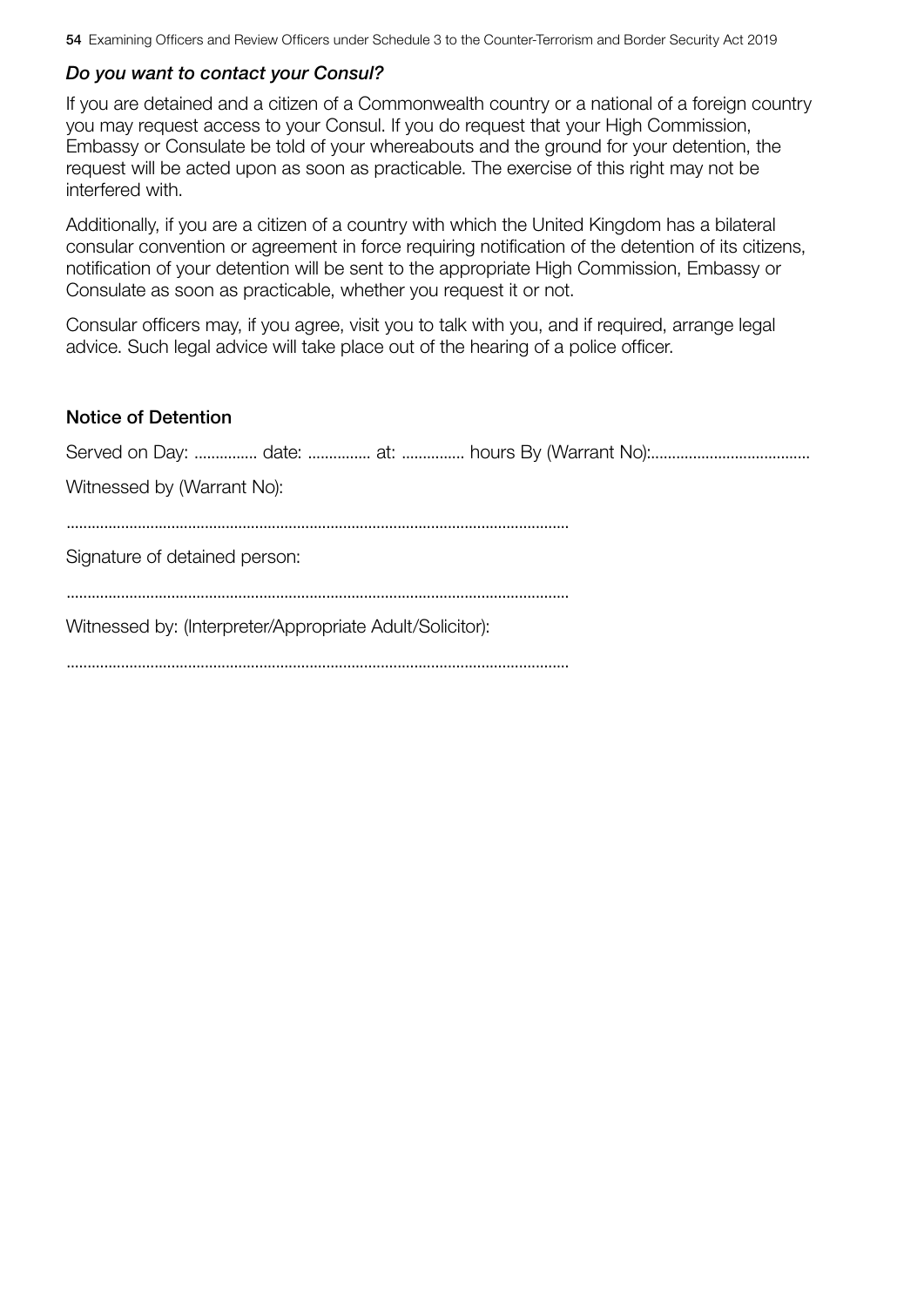<span id="page-57-0"></span>ANNEX B: Training and Accreditation of examining officers and review officers under Schedule 3 to the Counter-Terrorism and Border Security Act 2019

# ACCREDITATION OF EXAMINING OFFICERS

# Requirement for Code of Practice

1. The Secretary of State is required to issue a Code of Practice about training to be undertaken by constables, immigration officers and customs officers who are to act as examining officers or exercise other functions under Schedule 3.

## Requirement for training and accreditation

2. Any police, immigration or customs officer who is to use Schedule 3 powers unsupervised must have received training and accreditation in the exercise of those functions.<sup>32</sup>

### Training and accreditation standards

3. Training standards and the accreditation programme will be set and governed by the College of Policing on behalf of the National Police Chiefs' Council (NPCC) (or their successors).

4. The training and accreditation of examining officers must be a national programme delivered at a local level by a force or a group of regional forces. This approach gives individual forces or regional areas the responsibility and flexibility to deliver training and accreditation to suit their local needs, although the core elements of competence to practice as an examining officer will be a mandatory requirement.

# Training and accreditation for an examining officer

5. All examining officers must undertake a nationally approved programme, which must include a period of training and a pass/fail examination. On successful completion of the training and examination, officers must be accredited by their relevant Chief Officer, Director General or Commissioner (as appropriate).

# Accreditation of police officers as examining officers

6. The accreditation training and testing programme is periodically delivered nationally.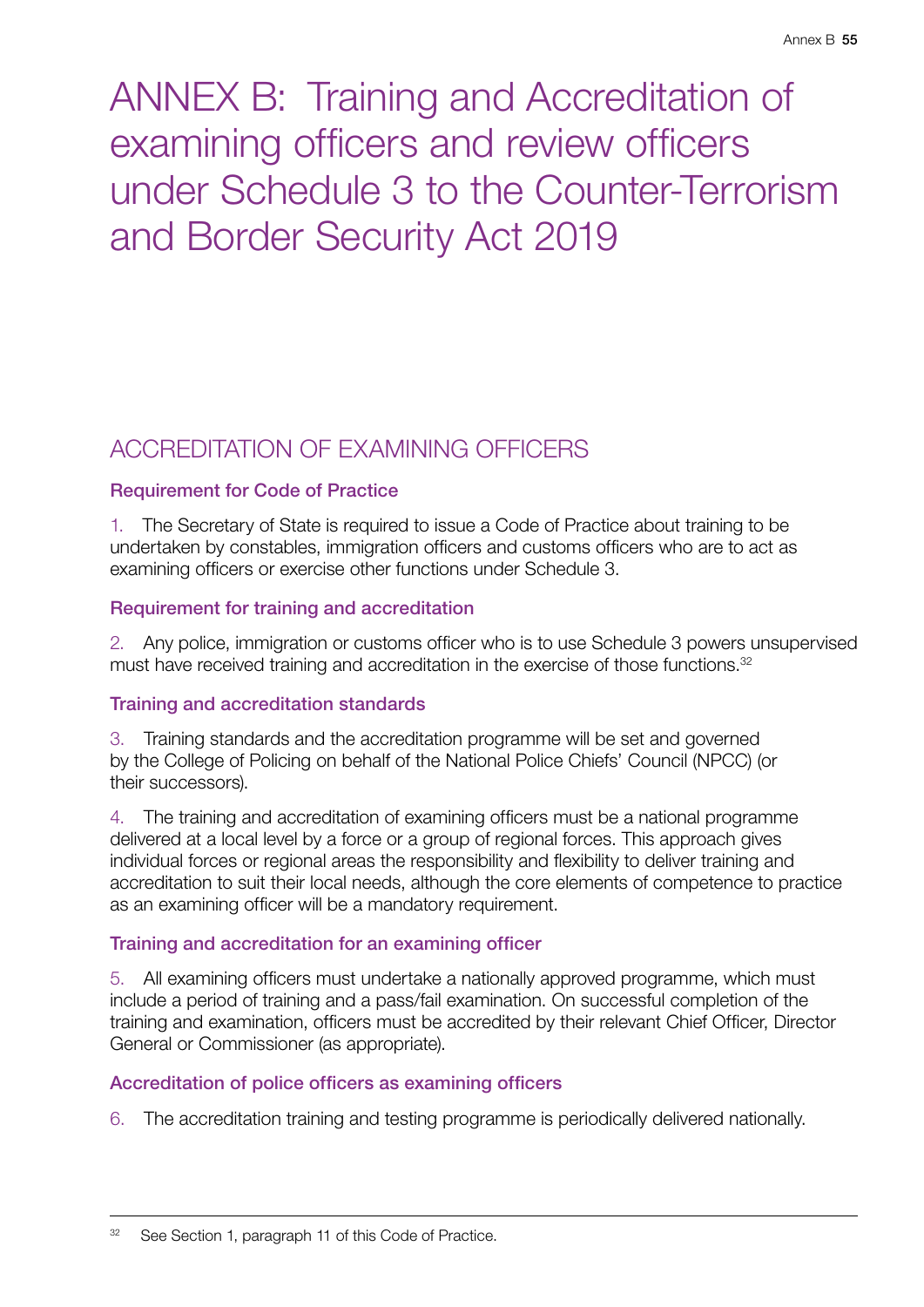#### <span id="page-58-0"></span>Accreditation of immigration and customs officers as examining officers

7. A customs officer may not seek accreditation to act as an examining officer under Schedule 3 unless that officer has been designated by both the Secretary of State and the Commissioners of Her Majesty's Revenue and Customs for the purposes of exercising powers under Schedule 7 to the Terrorism Act 2000 (see paragraph 64(3)(c) of Schedule 3).

8. Similarly, an immigration officer may not seek accreditation to act as an examining officer unless that officer has been designated by the Secretary of State for the purpose of exercising Schedule 7 powers (see paragraph 64(3)(b) of Schedule 3).

9. In order to exercise Schedule 3 powers, a customs officer or immigration officer must have been accredited, unless authorised by an examining officer to exercise powers under paragraphs 7-9 of Schedule 3. The process of attaining such accreditation will be similar to that for accrediting police officers as examining officers and will include a period of training followed by a pass/fail examination. The Chief Officer of the police force area where the immigration or customs officer will operate must have been consulted and in agreement with the process used for testing competency and the proposal to accredit.

#### Designation of immigration and customs officers as examining officers

10. An immigration or customs officer can only exercise functions under Schedule 3 where the officer has been designated by the Secretary of State (or, in the case of customs officers, by the Secretary of State and the Commissioners of Customs and Excise), to exercise similar powers under Schedule 7 to the Terrorism Act 2000.

#### Two year cycle of accreditation

11. To continue to use the Schedule 3 powers, examining officers must be re-accredited every two years. The re-accreditation process will consist of a refresher course followed by a pass/fail multiple choice examination. If an individual fails the examination they will not be able to act as an examining officer until they have successfully completed the accreditation process or unless supervised by an accredited examining officer for the purposes of paragraphs 7 to 9 of Schedule 3. The scope for re-training and testing will be as agreed between the NPCC and appropriate stakeholders.

#### Assessment of ongoing competence

12. Ongoing competence in the use of Schedule 3 powers will be assessed during the two year period following accreditation at a force level through local staff management and performance monitoring processes. Any necessary remedial action will be taken in line with individual force policy and procedure.

13. The NPCC will issue advice to forces on methods of assessing on-going competence for the examining officer role. Local forces are responsible for ensuring that the performance of their officers continues to meet the standards set by the training and accreditation process. They are also responsible for ensuring remedial steps are taken to address the performance standards of any officer that is not meeting those standards.

# ACCREDITATION OF REVIEW OFFICERS

#### Requirement for Code of Practice

14. The Secretary of State is required to issue a Code of Practice about the provision of training to be undertaken by persons who are to act as review officers.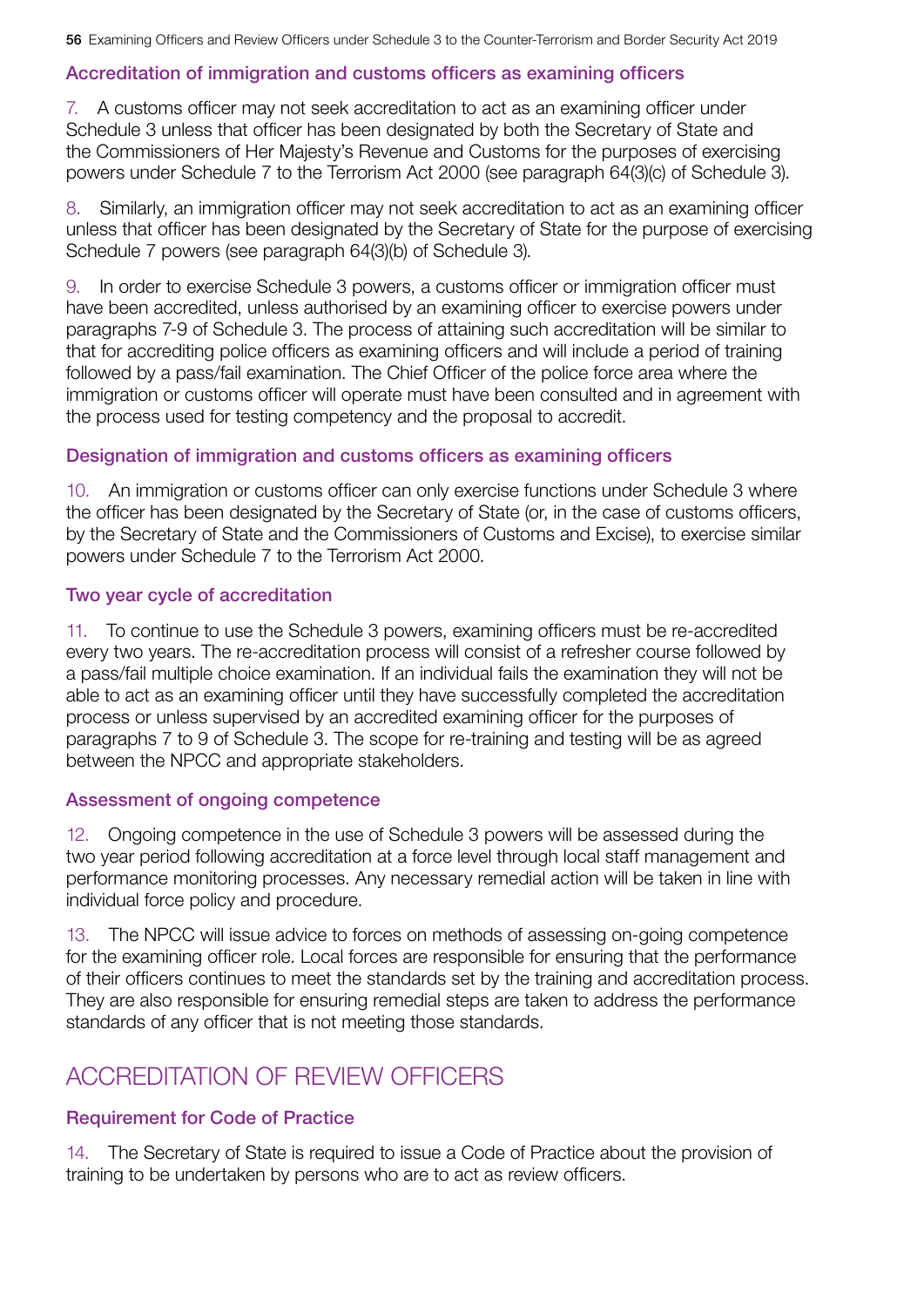#### <span id="page-59-0"></span>Requirement for training and accreditation

15. Review officers are required to periodically review the need for continued detention of people detained under Schedule 3. Only accredited review officers may perform this function. In order to be accredited, prospective review officers must receive training. Training will only be provided to appropriate supervisory police officers, including those likely to perform the role in an acting capacity.<sup>33</sup>

#### Training and accreditation standards

16. Training standards and the accreditation programme will be set and governed by the College of Policing on behalf of the NPCC (or their successors).

17. The training and accreditation of review officers will be a national programme delivered at a local level by a force or a group of regional forces. This approach gives individual forces or regional areas the responsibility and flexibility to deliver training and accreditation to suit their local needs, although the core elements of competence to practice as a review officer will be a mandatory requirement.

#### Training and accreditation for a review officer

18. All review officers will undertake a nationally approved programme, which will include a period of training and a pass/fail examination. On successful completion of the training and examination, officers will be accredited by their appropriate Chief Officer.

#### Accreditation of police officers as review officers

19. The accreditation training and testing programme is periodically delivered nationally.

#### Two year cycle of accreditation

20. To continue to act as review officers, officers must be re-accredited every two years. The re-accreditation process will consist of a refresher course followed by a pass/fail multiple choice examination. If an individual fails the examination they will not be able to act as a review officer until they have successfully completed the accreditation process. The scope for retraining and testing will be as agreed between the NPCC and appropriate stakeholders.

#### Assessment of ongoing competence

21. Ongoing competence in the role of review officer will be assessed during the two year period following accreditation at a force level through local staff management and performance monitoring processes. Any necessary remedial action will be taken in line with individual force policy and procedure.

22. The NPCC will issue advice to forces on methods of assessing on-going competence for the review officer role. Local forces are responsible for ensuring that the performance of their officers continues to meet the standards set by the training and accreditation process. They are also responsible for ensuring remedial steps are taken to address the performance standards of any officer that is not meeting those standards.

<sup>33</sup> An officer in an acting role must be an accredited Examining Officer and accredited Review Officer. They must also hold a current OSPRE Part 1 / NPPF Step 2 qualification. The Review Officer must be one rank above the officer carrying out the Schedule 3 examination. The officer acting up will be in this rank for a specific period of time. If no such officer is available then an alternative Review Officer would be sought from another location.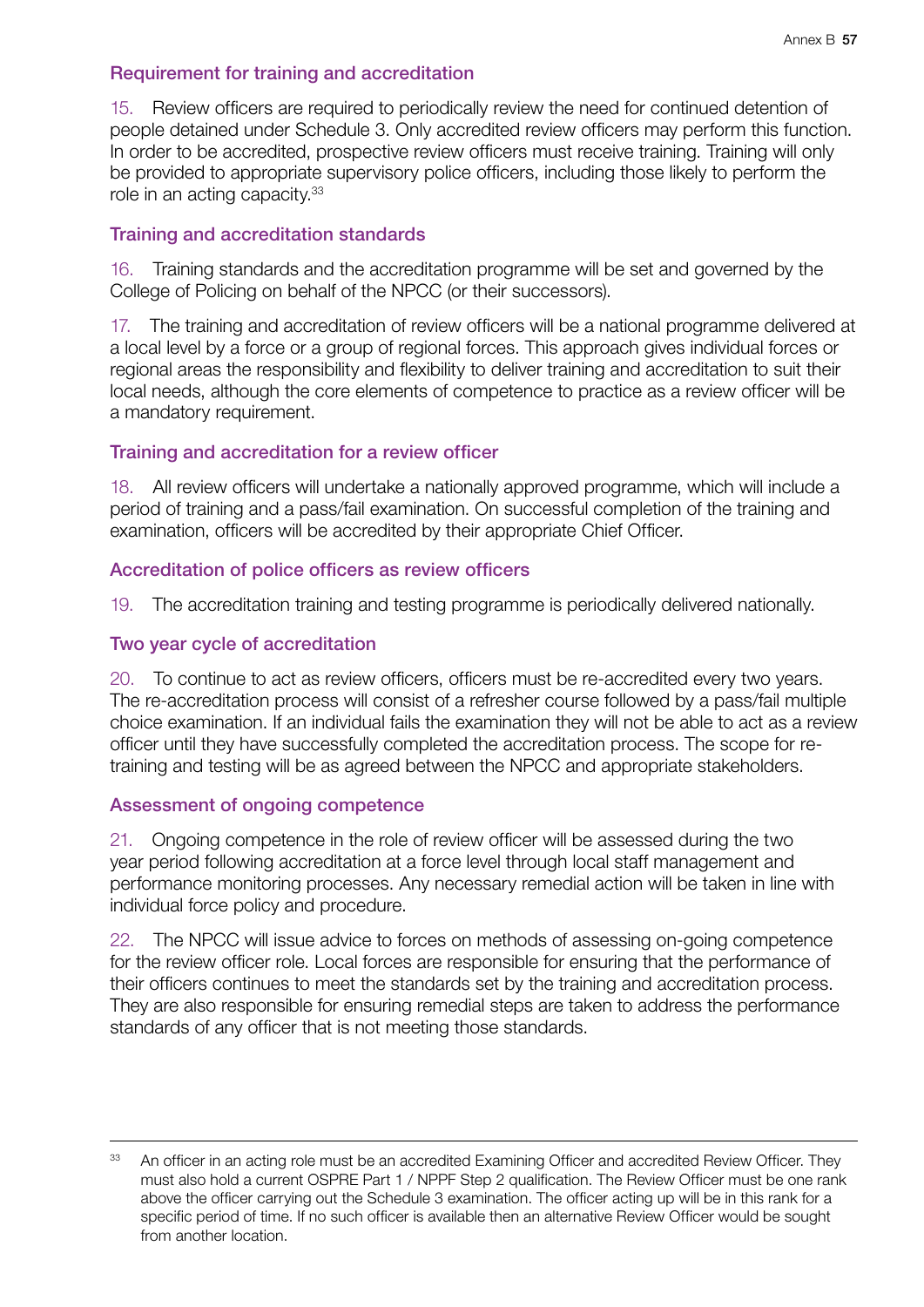# <span id="page-60-0"></span>ANNEX C: Hostile Activity

1. The United Kingdom's position and influence in the world makes us a target for a range of hostile actors who seek to undermine us politically, economically and militarily. The UK is also home to a number of foreign dissidents who cannot return to their country of origin for fear of detention without any prospect of a fair trial, torture or murder. Despite taking residence in the UK, such dissidents may continue to be of interest to other governments and security agencies who may seek to cause them harm.

2. Those engaged in hostile activity are not always acting on the explicit direction of another State, but this does not mean that the activity, whether wittingly or otherwise, would not further the interests of a State other than the UK. For example, the person engaging in hostile activity may not be aware of the benefits to another State, but the activity would threaten national security or the economic well-being of the UK in a way relevant to national security or would be an act of serious crime.

3. The impact of hostile activity on the security and economy of the UK can be severe. The powers under Schedule 3 to the Counter-Terrorism and Border Security Act 2019 will support UK law enforcement in detecting, disrupting and deterring those who are or have been engaged in hostile activity. They will allow an examining officer to stop, question, search and detain a person at a port or the border area in Northern Ireland for the purpose of determining whether the person appears to be a person who is, or has been, engaged in hostile activity. It also allows for the examination of goods for the purpose of determining whether they have been used in connection with a person's engagement in hostile activity.

4. A person is or has been engaged in hostile activity for the purposes of Schedule 3 if the person is or has been concerned in the commission, preparation or instigation of a hostile act that is or may be (a) carried out for, or on behalf of, a State other than the United Kingdom, or (b) otherwise in the interests of a State other than the United Kingdom. An act is a "hostile act" if it (a) threatens national security (b) threatens the economic well-being of the United Kingdom in a way that is relevant to the interests of national security, or (c) is an act of serious crime. It is immaterial whether a person is aware that activity in which they are or have been engaged is hostile activity, or whether a State for or on behalf of which, or in the interests of which, a hostile act is carried out has instigated, sanctioned, or is otherwise aware of, the carrying out of the act.

5. In particular, we are concerned with preventing and disrupting the following activity, although this is not an exhaustive list.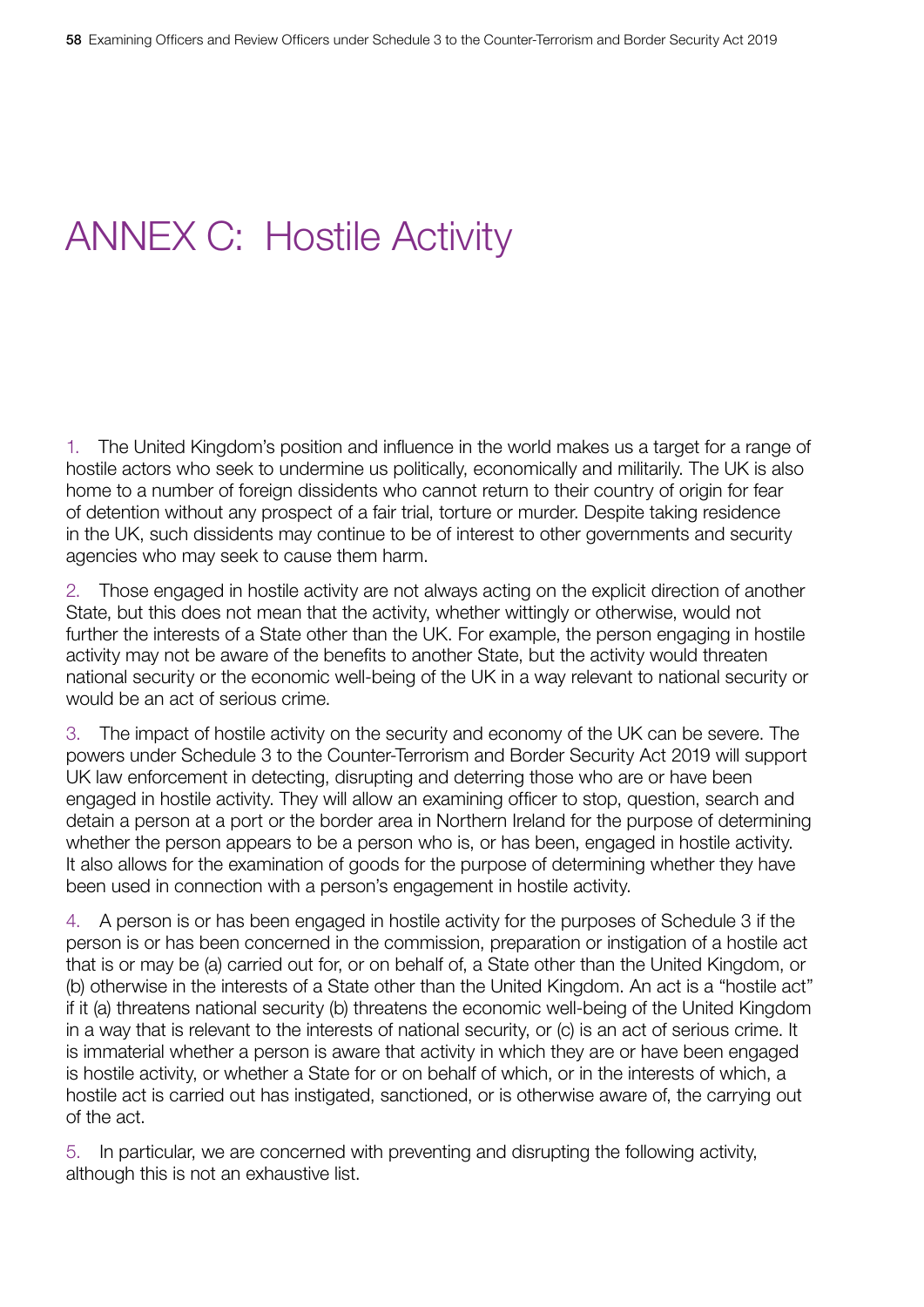# <span id="page-61-0"></span>**Espionage**

6. Those engaged in espionage are often concerned with the acquisition and collection of information that is generally unavailable to the public. The information that such actors may be interested in could include protectively marked government documents, sensitive business contracts or military information. Where hostile actors are seeking to undermine or disadvantage the national security or economy of the UK in a way relevant to national security, they may be interested in information relating to UK foreign and defence policy, as well as our financial, technological and commercial interests.

7. To gain access to such information, hostile actors may operate under the cover of a false identity and/or claim to be of a profession that would not arouse suspicion. For example, it is not uncommon for hostile actors to pose as tourists, business people, or even journalists and lawyers, as these professions can help facilitate access to information, individuals or organisations that might otherwise be unwilling to engage.

8. Hostile actors will often seek to cultivate and recruit people to act on their behalf. This can be beneficial where the person is in possession of, or can gain access to, information that may be of interest to the hostile actor. Individuals recruited for these purposes are referred to as 'agents'. Alternatively, a hostile actor may seek to recruit an individual who, based on their legitimate contacts, profile, or business activities, might be able to act as an intermediary, or provide access to an individual, organisation, or government of interest to another State. Individuals recruited for these purposes are referred to as 'co-optees'. Use of co-optees in this manner can sometimes decrease the risk of the hostile actor being detected.

9. A hostile actor will not always reveal their identity to their agent or co-optee, so it is possible that such individuals could be unaware that they are acting on behalf of a hostile actor. For example, they may believe that they are working for a legitimate business, or charity, which is in fact being utilised specifically for the purpose of espionage.

# Cyber Attack/Sabotage

10. A wide range of hostile actors are capable of targeting the UK through the use of cyberattacks, which can be conducted from anywhere in the world. Attacks that are directed at the UK by the agencies of another State are often the most damaging and some of their activity may require travel to the UK. Such attacks can severely damage and disrupt UK national infrastructure and critical systems, as well as the businesses that are vital to our economy. Cyber-attacks can also be used to gain unauthorised access to sensitive information without the risks that come with deploying individuals to acquire it in person.

11. Hostile actors may also engage in sabotage, which can take the form of physical damage or disruption to national infrastructure of the UK.

# Murder/Kidnap

12. In the most extreme cases, hostile actors may seek to kidnap, forcibly repatriate or murder individuals residing in the UK. These individuals may be outspoken critics of a particular government or organisation. Such activity is often undertaken covertly but may have visibly devastating consequences. The most recent examples of this on UK soil are the murder of Alexander Litvinenko in 2006 and the poisoning of Sergei and Yulia Skripal in 2018, which resulted in the death of Dawn Sturgess.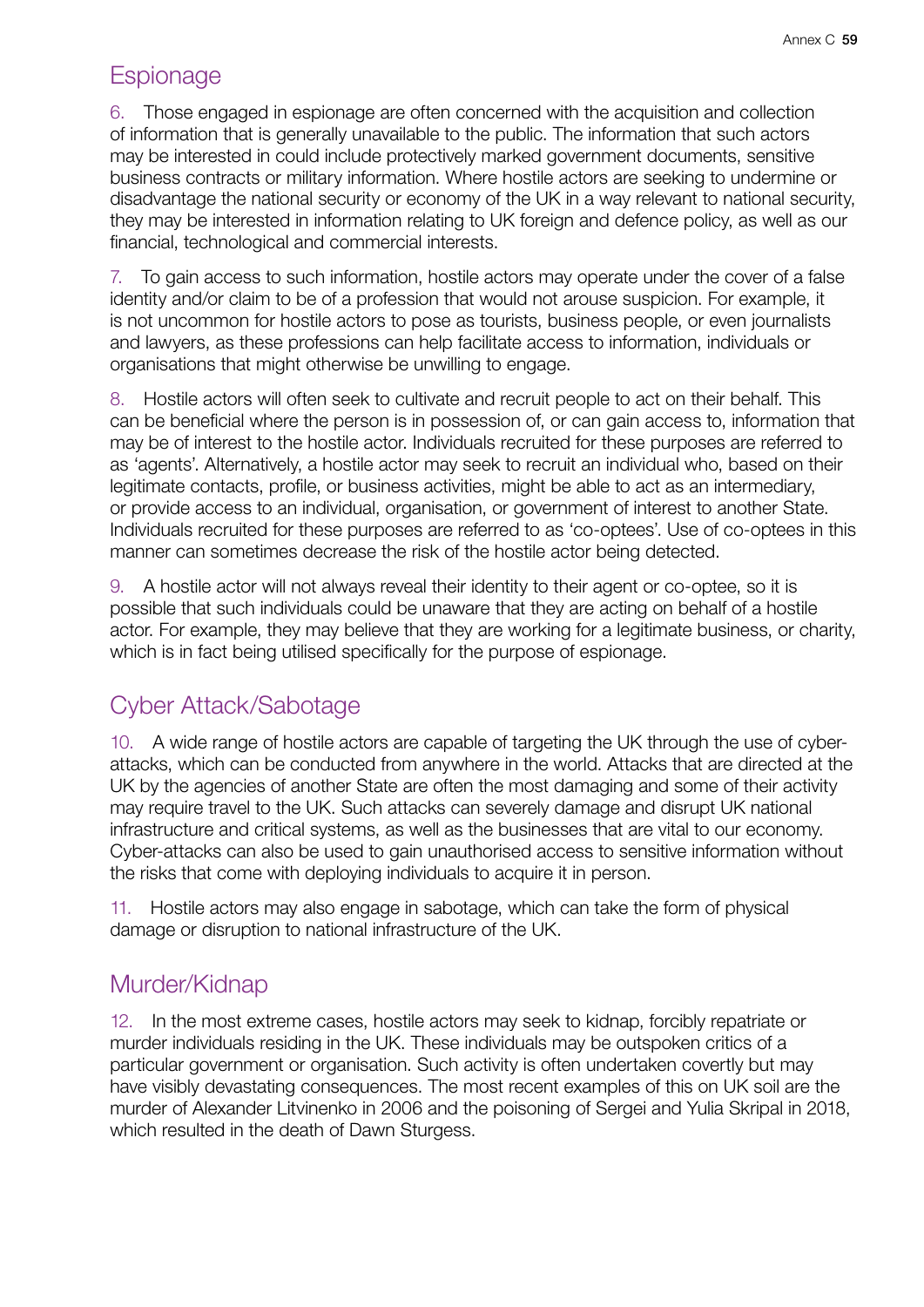# <span id="page-62-0"></span>**Disinformation**

13. More recently, hostile actors have begun utilising a range of different techniques to attempt to sway public opinion and to divide and undermine their opponents. An increasingly common technique involves the use of human and automated 'troll farms' – the mass creation of fake social media profiles, online posts/comments and false imagery/video content – to proliferate disinformation. In some cases, 'troll farms' are backed by a State and are provided the resource to carry out large-scale disinformation campaigns.